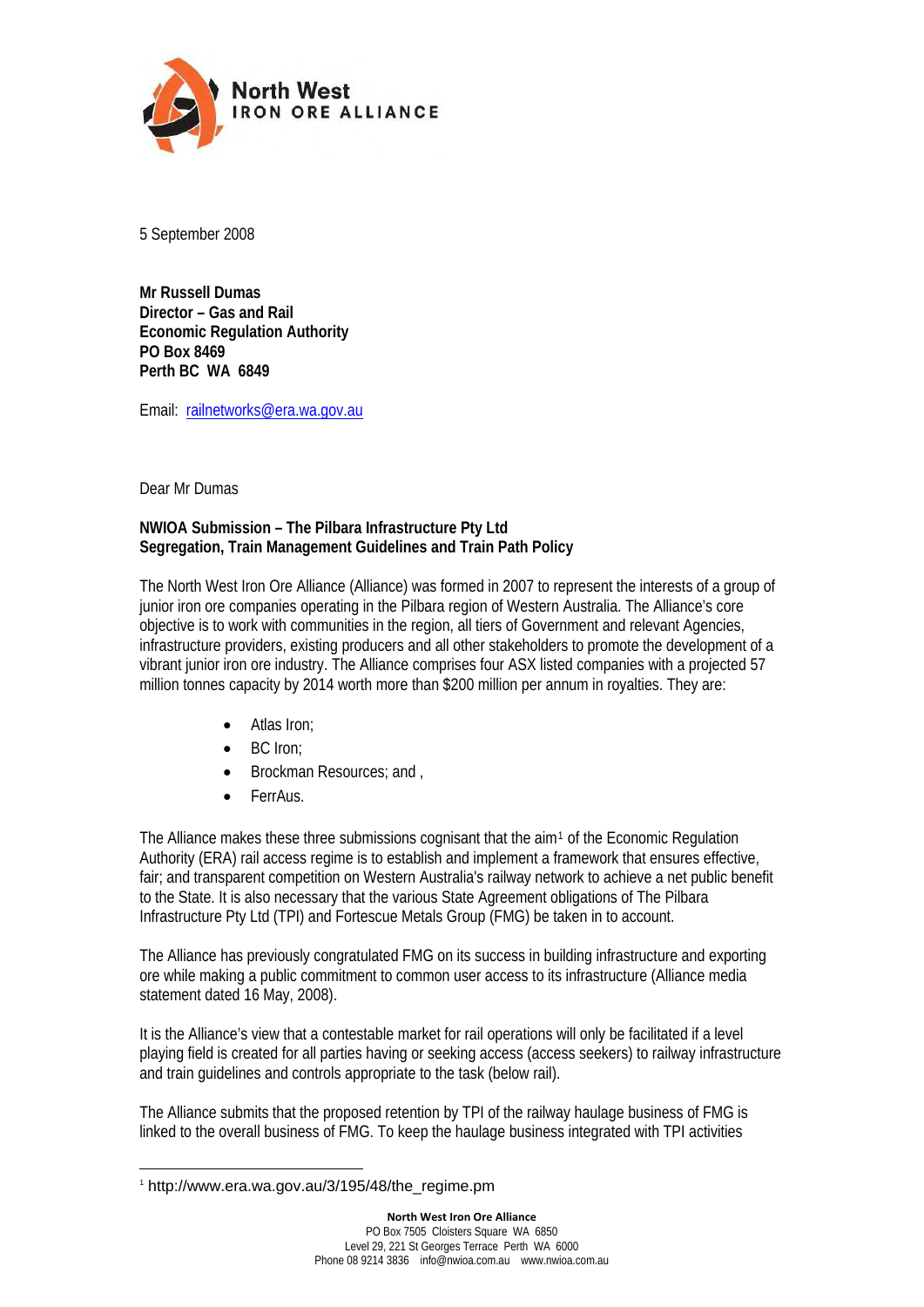

during Stage 1 unintentionally provides FMG market power with regard to access negotiation, and as a consequence haulage and mine gate sales. Accordingly the Alliance would submit that the Segregation Arrangements should not be a staged process.

The Alliance also notes that the Segregation Arrangements, Train Management Guidelines and Train Path Policy as presented are inextricably linked to the Port Hedland port considerations. The rail position is heavily influenced by likely shortage of inner harbour capacity and is therefore more influenced by port than mine logistics. This will result in undue uncertainty with the Rail Access arrangements forcing negotiation outside the Access Code and as a consequence make the Rail Access Regime potentially unworkable, reinforcing FMG's market power as a buyer and seller for iron ore.

The Port Access Regime at this stage is not publicly available and approval is to be by the Minister. The Rail Access Regime therefore should exclude port considerations as the Regulator has no jurisdiction with regard to the Port Access Regime and with mooted port development options there may be more than one relevant infrastructure provider and operator in the future. The Train Management Guidelines and the Train Path Policy should only address the TPI Railway and make no reference to the FMG supply chain which is outside the jurisdiction of the Regulator and the Access Regime.

The Alliance suggests that the Regulator set the Segregation Arrangement parameters to allow Third Party access seekers the transparency to negotiate effectively with TPI as a stand alone business that is truly independent of FMG. This concept necessitates TPI treating FMG as an access seeker within the Access Code. FMG effectively is a monopoly provider of rail and port access as well as having dominant market power for rail haulage contracts.

The Alliance requests in consideration of the Access Act section 29 (1) that the Regulator not accept the Segregation Arrangements as proposed by TPI. The Alliance also suggests the Regulator consider, as a minimum, the merit of the Alliance submission suggestions in the Train Management Guidelines and Train Path Policy, particularly with regard to removing reference to the port considerations.

Some Alliance members are in commercial negotiations for rail and port contractual arrangements and an effective Access Regime as envisaged by the State Agreement Act is required as soon as possible. The appropriate Segregation Arrangements must form a structural framework to effect the aim of the Rail Access Regime to achieve a net public benefit to the State and the objectives of Section 2A of the Access Act.

These comments are provided on behalf of the four Alliance members as are the three submissions.

The Alliance considers that the commercial certainty that will be provided to third party users when an effective regime is finalised will be essential for the diversification of the iron ore industry in the Pilbara and will improve regional development opportunities for the Pilbara and its residents.

Thank-you for providing the opportunity to submit.

Yours faithfully,

Megan Anwyl Chair North West Iron Ore Alliance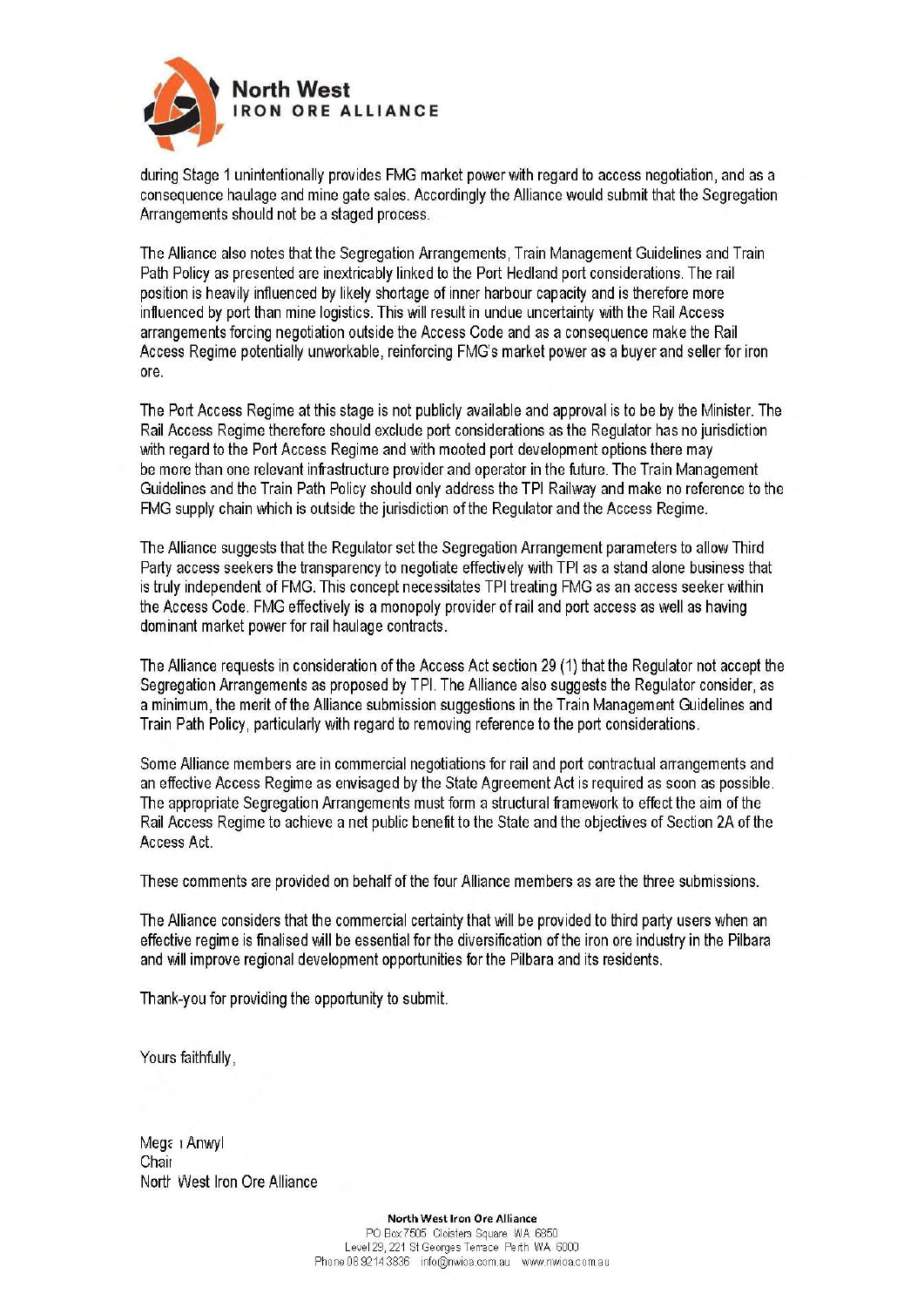

**NORTH WEST IRON ORE ALLIANCE**

 **PO Box 7505 Cloisters Square WA 6850**

# The Pilbara Infrastructure (TPI) Rail Part 5 Instruments submission for the proposed

# Train Management Guidelines

5 September 2008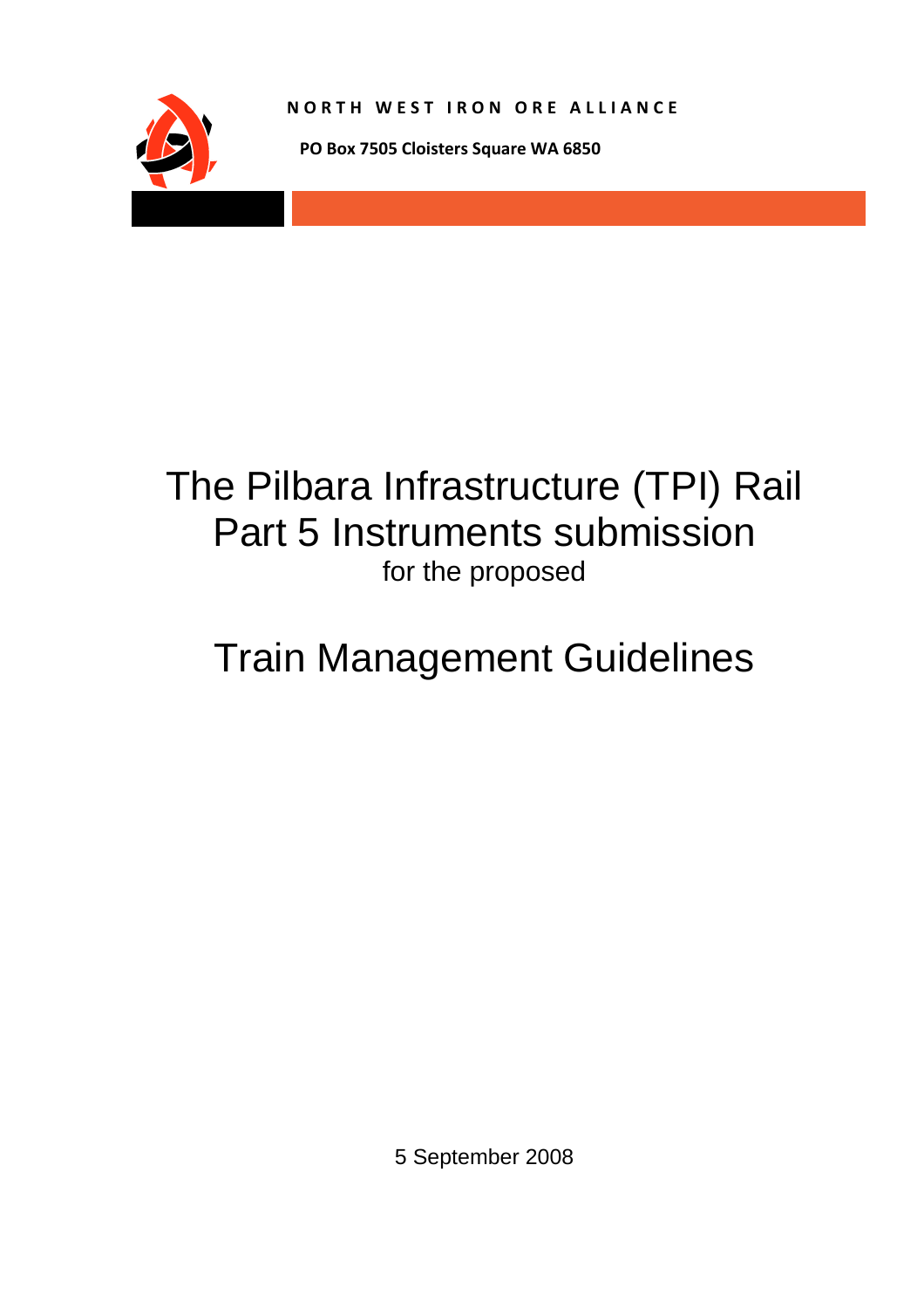

# **Table of Contents**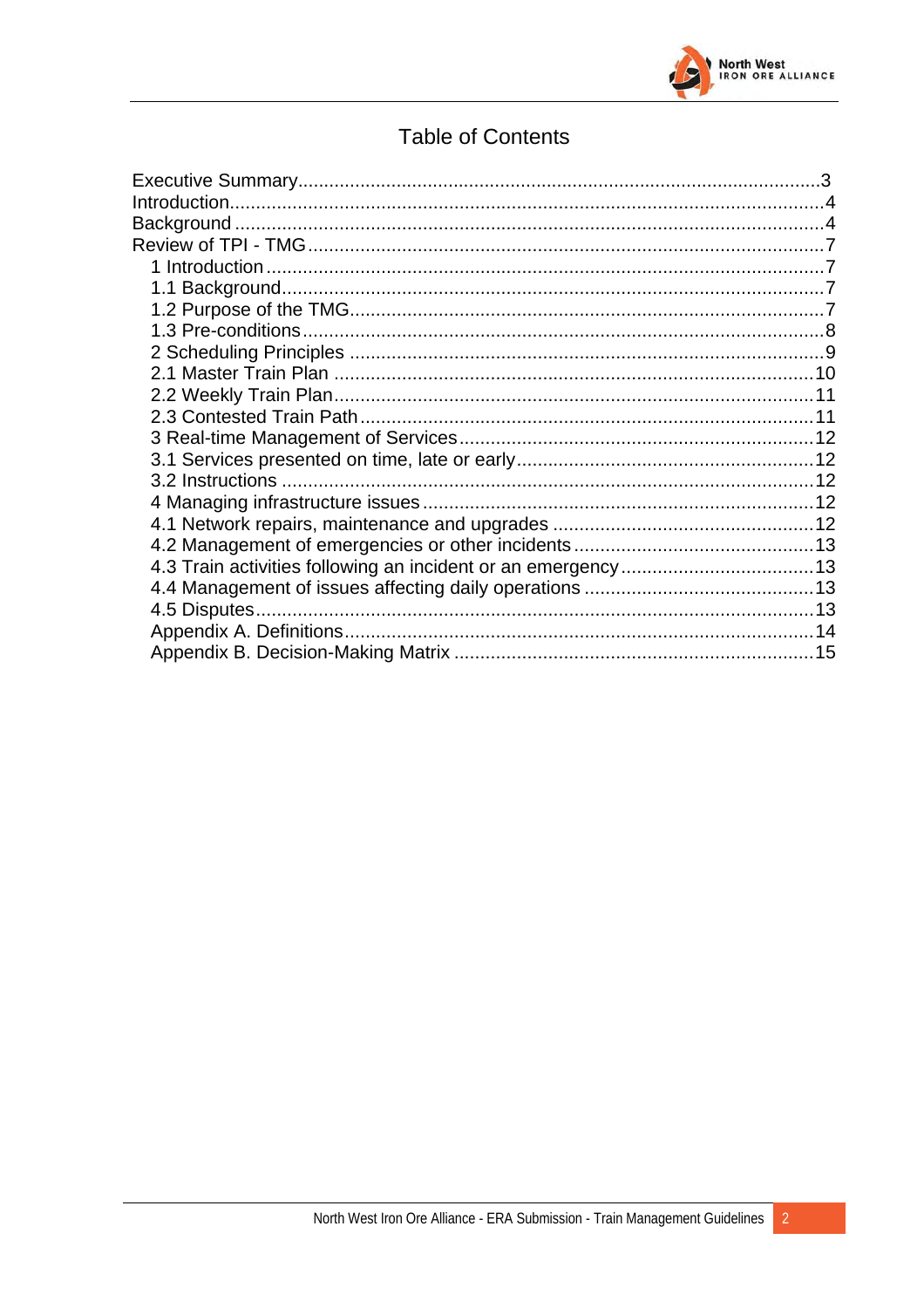

### Executive Summary

FMG/TPI obtained benefits under State Agreements for the development of its export infrastructure, which were granted on the proviso that Third Parties would have access to the TPI Railway in the future. Third Party access rights granted pursuant to the State Agreement should at least equate to the rights granted under the Code for other Rail Access Regimes.

The North West Iron Ore Alliance (NWIOA) suggest the Regulator set parameters or models for each of the items of information to give Third Party Access seekers the transparency to negotiate with FMG/TPI effectively. This should reflect the significant market power of FMG/TPI as a competitor in the Iron Ore market, considering it is effectively a monopoly provider of rail and port Access, as well as having dominant market power for rail haulage contracts.

The TMG document refers to "*… Access Regimes (the Regimes) to enable third party access to the rail network (the Network) and the port terminal (the Port)*" While the nature of the draft TMG and TPP documents espouse some of the key concepts for the Rail Access Regime without visibility on the Port Access Regime it is difficult to understand the proposed Rail Access Regime when it refers so much control to the Port. The Alliance has concern that the TMG and TPP documents by linking the rail access regime to the port access regime without transparency potentially undermines the purpose of the Rail Regime.

With reference to the Rail Safety Act and associated standards and guidelines and as notes as a principle in the WestNetRail TMG we would add to the purpose of the TMG as follows:

- To ensure operational safety is maintained through compliance with Safeworking rules, regulations and procedures.
- To ensure the integrity of the track and other infrastructure so that the train plan be met.

TPI's definition of an operator excludes those with access outside of the code. If all above rail haulage operators are not included in the TPI Rail Access Regime, in the event that TPI offered to negotiate access outside of the Code, then the transparency and fairness of capacity and priority decisions will not be achieved.

Several avenues of arbitration and consultation were absent from the draft TMG which are found in the WestnetRail approved document which we propose should be added.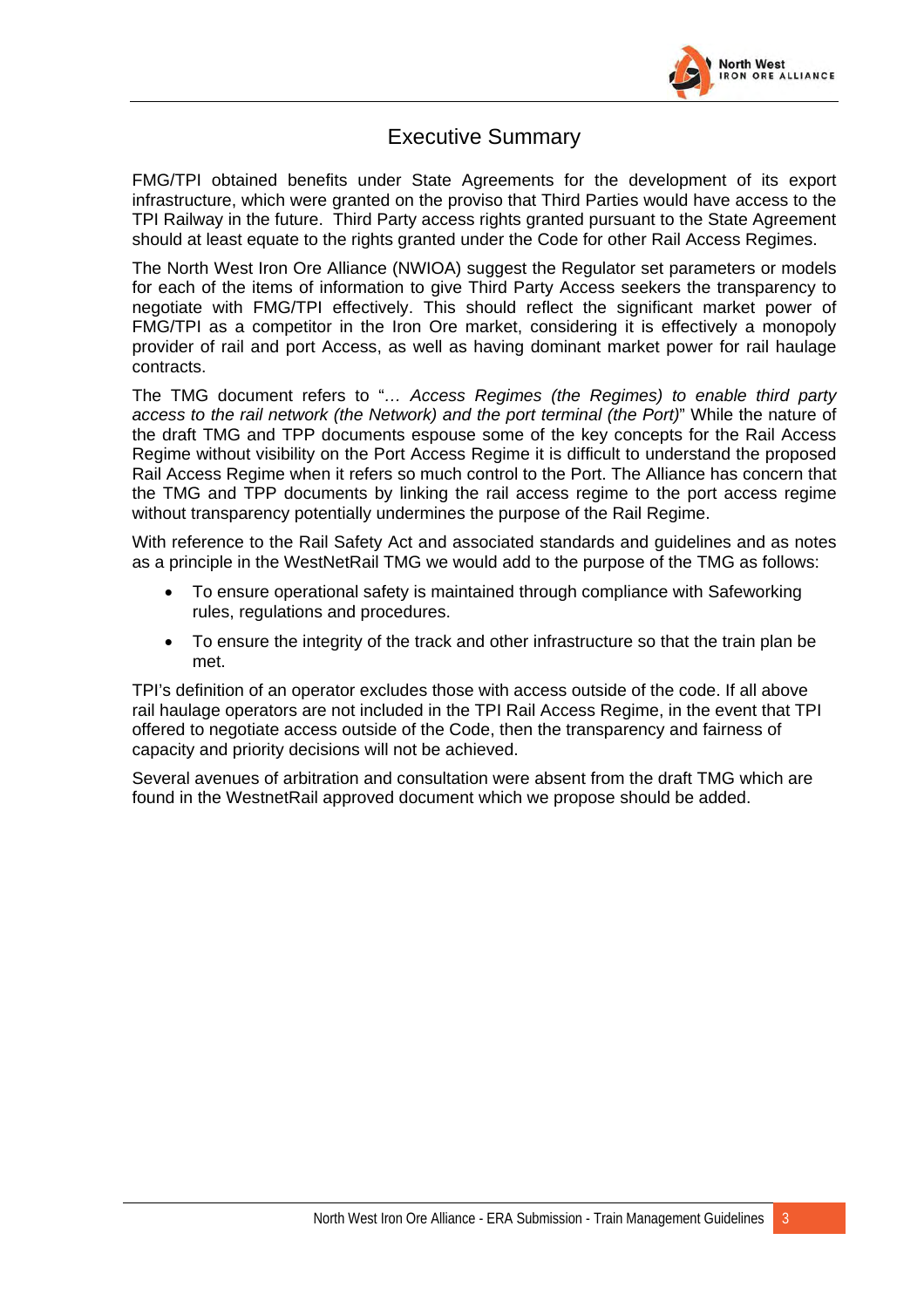

# <span id="page-5-0"></span>Introduction

The Economic Regulation Authority (**Authority**) is inviting public submissions on the proposed segregation arrangements, train management guidelines (**TMG**) and train path policy (**TPP**) that have been submitted by the railway owner, The Pilbara Infrastructure Pty Ltd (**TPI**), for its recently-constructed railway in the Pilbara.

Alliance member companies will be some of the most likely customers and end users of the proposed access arrangements being put in place for the TPI railway. This submission from the Alliance relates to the TMG submitted by the railway owner, TPI.

# **Background**

#### **The objectives of the rail access regime**

The TPI railway was included in the State's rail access regime, consisting of the Railways (Access) **Act** 1998 and the Railways (Access) **Code** 2000, when the Railway and Port (The Pilbara Infrastructure Pty Ltd) **Agreement** Act 2004 amended both the Act and the Code to make the inclusion.

The aim<sup>[1](#page-5-1)</sup> of the rail access regime is to establish and implement a framework that ensures: **1) effective**; **2) fair**; and **3) transparent** competition, on Western Australia's railway network to achieve a net public benefit to the State.

The Authority has received the proposed segregation arrangements, train path policy and train management guidelines from TPI and invited submissions that must be received by 4:00pm on Tuesday 26 August 2008.

#### **Framework for determinations**

The Act provides a framework within which the Authority's determination required under Section 43 of the Code is to be made. Subsection 20(4) states:

In performing functions under the Act or Code, the Regulator is to take into account:

- a) the railway owner's legitimate business interests and investment in the railway infrastructure;
- b) the railway owner's costs of providing access, including any costs of extending or expanding the railway infrastructure, but not including costs associated with losses arising from increased competition in upstream or downstream markets;
- c) the economic value to the railway owner of any additional investment that a person seeking access or the railway owner has agreed to undertake;
- d) the interests of all persons holding contracts for the use of the railway infrastructure;
- e) firm and binding contractual obligations of the railway owner and any other person already using the railway infrastructure;
- f) the operational and technical requirements necessary for the safe and reliable use of the railway infrastructure;
- g) the economically efficient use of the railway infrastructure; and
- h) the benefits to the public from having competitive markets.

The decision making power given to the Authority under Section 43 of the Code is mandatory in that the Authority must take into account all the factors listed in Section 20(4) of the Act.

 $\overline{a}$ 

<span id="page-5-1"></span> $1$  http://www.era.wa.gov.au/3/195/48/the\_regime.pm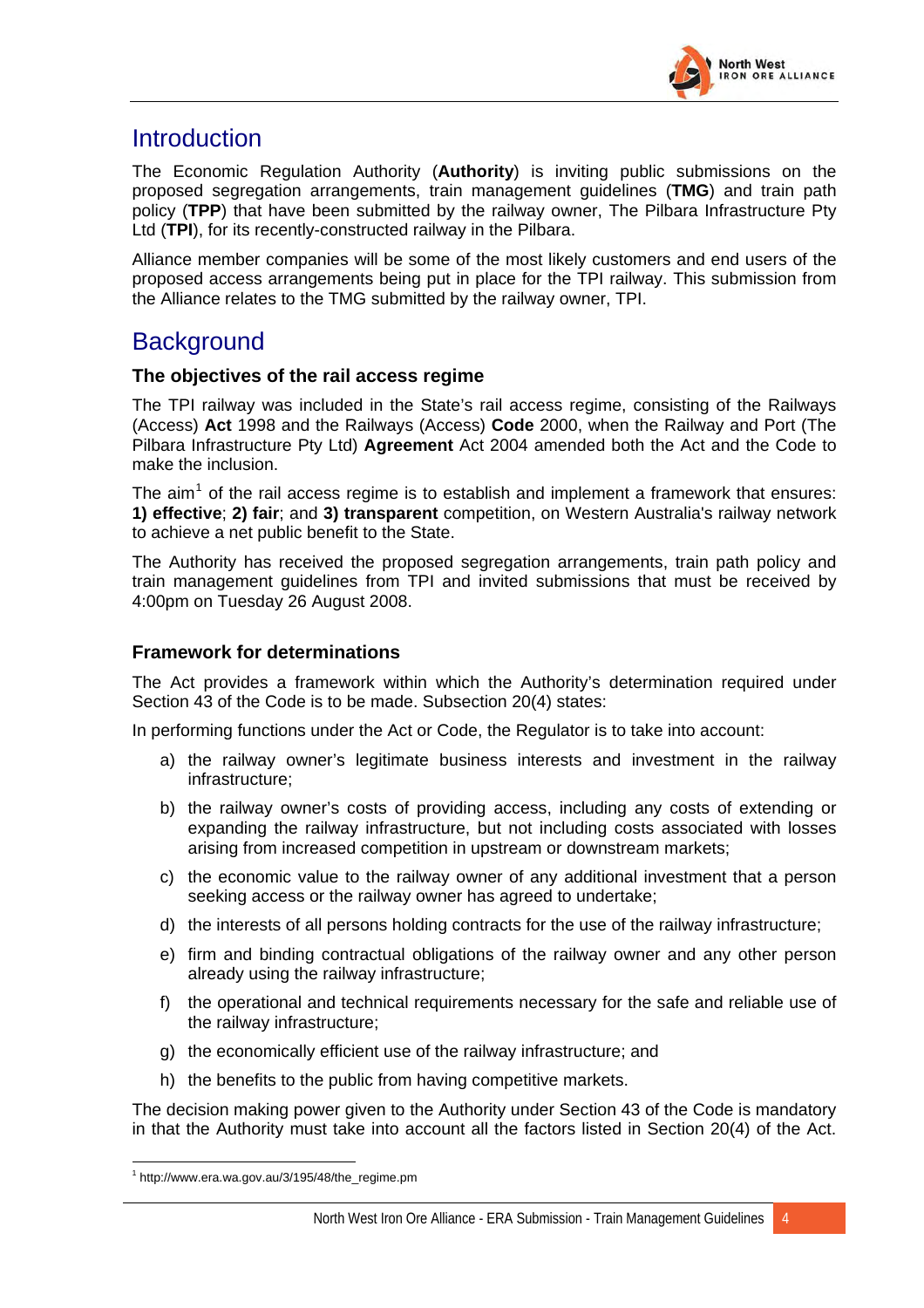

However, the Authority has discretion to allocate such weight to each of the factors listed in Section 20(4) of the Act as it considers appropriate for each particular case.

#### **Railway (Access) Code 2000**

Section 43, of the Railway Access Code 2000 requires the railway owner to comply with approved train management guidelines which are described as: the railway owner is to prepare and submit to the Regulator for approval a statement of the principles, rules and practices (the train management guidelines) that are to be applied and followed by the railway owner.

#### **Railway Safety Act 1998**

In making this final determination into the Westnet  $TMG<sup>2</sup>$  $TMG<sup>2</sup>$  $TMG<sup>2</sup>$ , the Authorities final determination stated that "the TMG will need to comply with the requirements of the Rail Safety Act 1998". The TPI railway, unlike other Pilbara railways, operates under the Rail Safety Act (**RSA**) administered by the Office of Rail Safety WA.

The Rail Safety ACT 1998: SECT 26 Compliance with rail safety standards, states:

- 1. The owner and the operator of a railway must comply with-
	- a) the Australian Rail Safety Standard<sup>[3](#page-6-1)</sup>;
	- b) safety standards
		- i. prescribed; or
		- ii. approved, as relevant to the operation of this Act, of which written notice has been given to him or her;

and

- c) safety standards with which he or she has agreed to comply under this Act.
- 2. The owner and the operator of a railway must comply with the provisions of his or her safety management plan.

#### **NAP 2.0 Guidelines**

The National Accreditation Package (**NAP**) is a guideline to railways seeking accreditation and those that are accredited. The NAP was developed by the Australian Rail Safety Regulators Panel (RSRP) in consultation with industry during 2004, and endorsed by State and Territory Transport Ministers in December 2004. A revised version of the NAP (version 2.0) was released in December 2005. It has been revised to achieve greater consistency with the revised AS 4292.1:2006 Railway Safety Management - General Requirements. The TPI railway was accredited to the NAP guideline standard by the Rail Safety Regulator.

Section 3.21.1.2 Train Management, of NAP 2.0 Guideline describes Train Management as:

- Establishment and maintenance of train integrity, before and during a journey.
- Train crew possession of route knowledge, including the Safeworking system in use, track, station, stopping place and terminal layout, communications system in use, signalling arrangements, speed limits, emergency procedures and any other local conditions affecting railway safety.
- Identification of changes in the safeworking system.

<span id="page-6-0"></span> 2 Westnet Rail's Part 5 Instruments Review, Final Determination and Approval of the Proposed Train Management Guidelines, 28 August 2006, Economic Regulation Authority WA 3 AS4292:2006 Railway Safety Management

<span id="page-6-1"></span>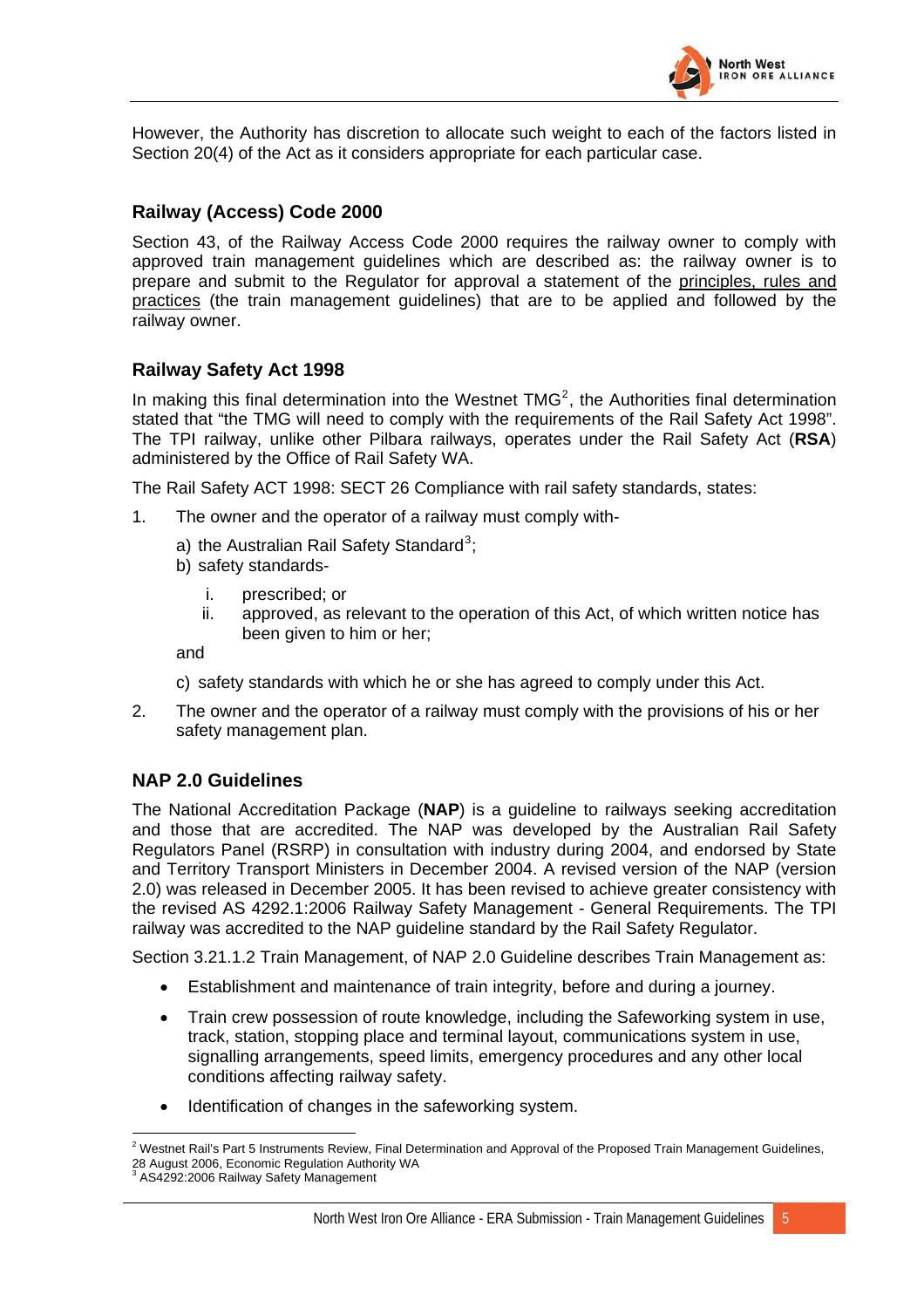

- Traction and train knowledge.
- Securing of rolling stock when stopped or parked.
- Protecting against over-speed operation.
- Train performance-monitoring arrangements.
- Axle loads.
- Securing of loads.
- Other operational procedures.

#### **AS 4292:5 -2006 Railway safety management**

Part five, Operations, of the Australian Standard for railway safety defines train management as: All aspects relating to the provision and implementation of train movement, planning, marshalling, consist requirements, dispatch, crewing and inspection, and relevant aspects of train integrity.

Section 6.2 of part five of the Standard lists Train Management as including: Standards and procedures shall be established and maintained for the management of trains by train crews or others involved in respect of the following:

- a) Route knowledge, including the following:
	- i. The safeworking system in use.
	- ii. Track and station layout.
	- iii. Communications system in use.
	- iv. Signalling arrangements.
	- v. Speed limits.
	- vi. Emergency procedures.
	- vii. Any other local conditions affecting railway safety.
- b) Identification of changes in the safeworking system, including the following:
	- i. Means of clearly and unambiguously indicating changes.
	- ii. Means of identifying system boundaries.
	- iii. Frequency and extent of different systems encountered during a journey.
- c) Train knowledge and handling.
- d) Establishment and maintenance of train integrity.
- e) Securing of rolling stock when stopped or parked.

#### **WestNetRail TMG 2006**

The Authority approved WestNetRail 2006 TMG and as such we view them as a benchmark for comparison to the TPI proposal.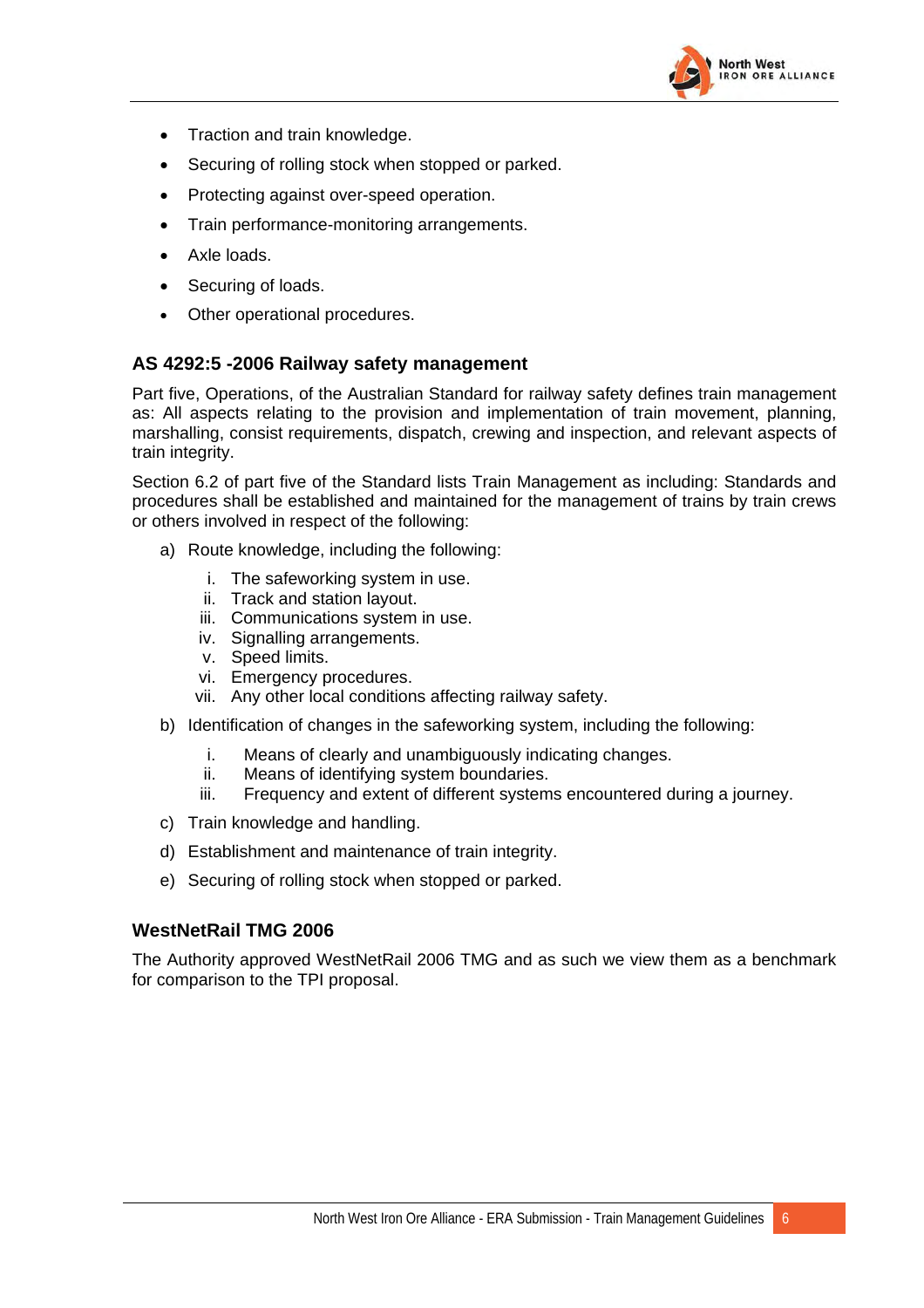

# <span id="page-8-0"></span>Review of TPI - TMG

The following sub-sections represent the Alliance members view of the proposed TMG.

#### **1 Introduction**

#### **1.1 Background**

The background statement refers to "*… Access Regimes (the Regimes) to enable third party access to the rail network (the Network) and the port terminal (the Port)*"

While the nature of the draft TMG and TPP documents expose some of the key concepts for the Rail Access Regime there is no such visibility on the Port Access Regime. The Alliance has concern that the TMG and TPP documents link the rail access regime to the port access regime. For example the train path priorities normally espoused in the decision making matrix overrides the expected rules by giving the port the authority to over-rule the rail priorities.

The Alliance is concerned that this approach sets an uncompetitive precedent for above rail access seekers. Not all rail access seekers will want or need access to the TPI port. This arrangement will obviously unfairly disadvantage non-TPI trains and third party operators.

The Service Level agreement will be undermined by the TPI Port priorities. There will be undue uncertainty with the Rail Access arrangements as a consequence making the Regime potentially unworkable and reinforcing TPI's market power as a buyer and seller for iron ore. At the very least a rail access regime that gives the power to set train priorities to the Port will undermine the above rail access market on the TPI railway as the only practical and commercially acceptable outcome, from a Ore delivery sense, is to either sell the Ore to TPI or have them haul the Ore and handle it at their Port. This will potentially have the effect of ensuring a monopoly power on the haulage of Ore on the TPI railway.

The Alliance contends that this is not the intention of the Code or the Act.

The Alliance strongly urges the Authority not to allow the TPI Port Access Regime and the TPI Rail Access Regime to be linked. Secondly, all references to non-rail entities and roles, but particularly the Port, should be removed from the TPI Rail Access Regimes and TMG, TPP documents.

The TMG & TPP should only address the TPI railway and make no reference to the TPI supply chain. It is outside of the scope of the Authority and the Access Regime under consideration. Or if it is to remain then the Port Regime should be made available for consideration at the same time as the Rail Regime.

#### **1.2 Purpose of the TMG**

And we would add the aims of the rail access regime are pertinent to the TMG as it is likely to be appended to the Access Agreement (section 1.3 pre-conditions) that is to establish and implement a framework that ensures: **1) effective**; **2) fair**; and **3) transparent** competition, on Western Australia's railway network to achieve a net public benefit to the State.

In addition with reference to the Rail Safety Act and associated standards and guidelines and as notes as a principle in the WestNetRail TMG we would add:

- To ensure operational safety is maintained through compliance with Safeworking rules, regulations and procedures.
- To ensure the integrity of the track and other infrastructure so that the train plan be met.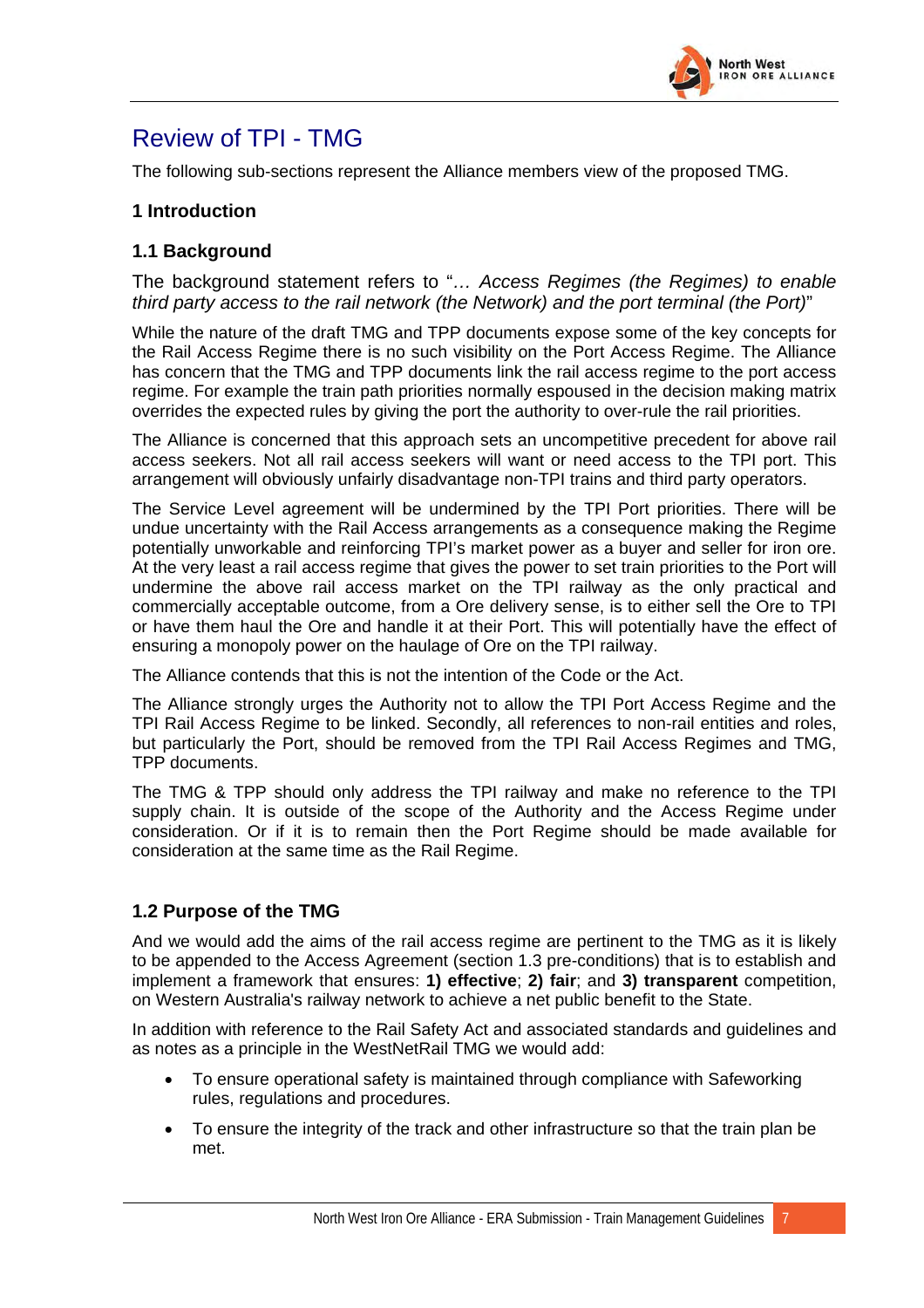

- <span id="page-9-0"></span>• To ensure operating integrity, including train crewing, locomotives, wagons and loading so that the train plan can be met.
- To manage the Network based on agreed entry/exit times.

The TMG should be managed in such a way as to encourage maximum use of the rail Network. The TPI assertion that this occurs in the "…*context of the overall supply chain*" undermines the legitimate purpose and aims of the TPI Access Rail Access Regime by:

If the Authority allows TPI to include the overall supply chain in the TPI Rail Access Regime then in order to meet it's objectives of 1) effective; 2) fair; and 3) transparent competition the Authority should request TPI to provide the Port Access Regime, if it can, for consideration by the industry so that the linked Regimes may become transparent to ensure fairness to potential users of the Rail and Port facilities.





#### **1.3 Pre-conditions**

TPI's definition of an operator excludes those with access outside of the code. If all above rail haulage operators are not included in the TPI Rail Access Regime, in the event that TPI offered to negotiate access outside of the Code, then the transparency and fairness of capacity and priority decisions will not be achieved. The definition of an operator should read as;

*Operator means the Operator or Operator's which have access to the TPI Network under an Access Agreement or have made an application for Access under Section 8 of the Code.*

FMG operates a mining business which has much larger revenues than the TPI rail enterprise and as such it has the potential to distort the priorities and decisions of TPI, without complete Authority oversight of the Access Regime.

The TMG and TPP documents both give overarching power to decide pathing priorities to the TPI Port operator, but the pre-conditions do not require a Port Access agreement to be in place. If the TPI Port operator is to retain all the authority on train paths, which the Alliance believes is an impediment to transparency of access, then Access seekers need to review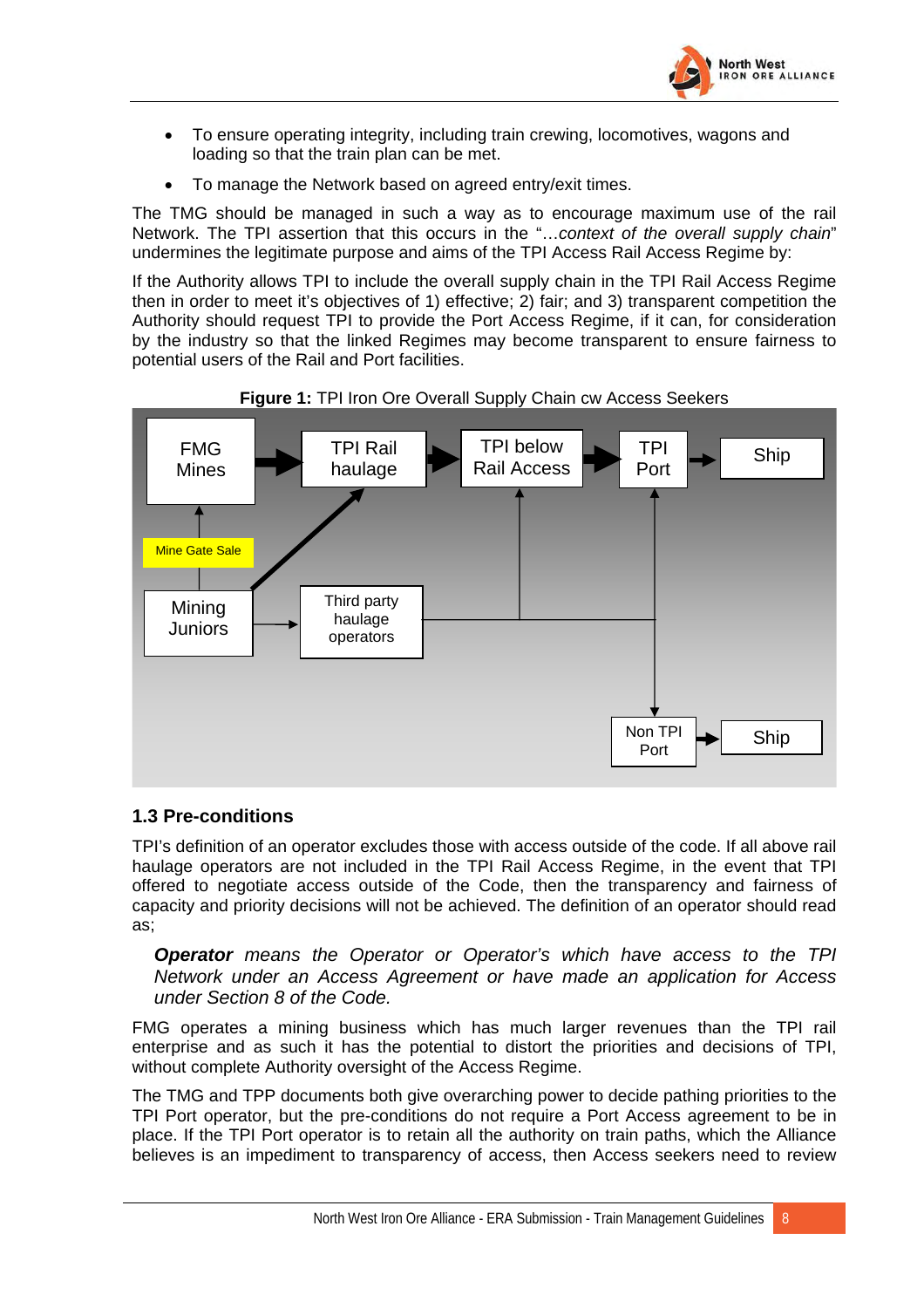

<span id="page-10-0"></span>the Port Access arrangements to make a meaningful and fair assessment of the potential Rail Access arrangements.

Referencing the conditions of the Access Agreement obviously disadvantages the reviewers of the TMG & TPP as this has not been provided as a draft document.

#### **2 Scheduling Principles**

The usual objective of the Scheduling Principles in a railway are to use the route, the rolling stock and crews in the most effective way allowing for all the Operational Constraints. This is not the proposed approach in the TPI documents provided. TPI by providing over-arching decision making power on train paths to the TPI Port have indicated, indirectly, **the objective is to maximise the effectiveness of the Port.** This however is not the purpose of the Rail Access Regime as outlined earlier and this issue needs to be considered in the current and planned environment for the Port and the industry.

Firstly, the current and immediate arrangements are that TPI are the only "open access" port available to the Alliance and other junior miners seeking access. TPI have not provided Access arrangements to the Port and so the assessment of the TMG and TPI do not provide transparency to the coordinating and over-arching arrangements at the Port. The effective monopoly over the rail Access arrangements is compounded here by TPI also being the only supplier of facilities to stockpile and subsequently load ships, the port Access arrangements.

By mid 2010, a limited capacity open access Port will be completed at Utah Point. However the planned capacity and future expansion possibilities are much less than the planned mines for the East and West Pilbara. In effect the planned port will have no effect on TPI's effective monopoly on Port facilities.

However, given the rapid scale of expansion of infrastructure by the incumbents, not least of all TPI's new Port and Rail, it is foreseeable with a continued strong market expected for many years that further Port expansions will be realised. It is at least possible and certainly feasible that the TPI railway could be connected to new public access facilities within Port Hedland harbour and potentially to the proposed outer harbour proposal. If this or some other arrangement were to be put in place the TMG & TPP references to the priority of the Ports having the overarching authority on train paths would in our opinion cause confusion and likely make the rail access arrangements unworkable. Considering the likelihood of having more than one Port operator over time, we highly recommend the Authority direct TPI to remove references to the Port from the rail access arrangements. Alternatively we would request those proposed arrangements be made available to parties preparing submissions. Not doing so would disadvantage all Access seekers on the TPI railway and not achieve the States policy objective of expanding the Iron Ore export market as outlined in the then Ministers second reading to parliament on the Agreement:

*The purpose of the Bill is to ratify and authorise an agreement, ………for the development of new multi-user infrastructure in the Pilbara; to facilitate the development of a multi-user railway, multi-user port facilities and additional infrastructure that may be required for the transport and export of iron ore, freight goods and other products; …..; and to give statutory backing to open access arrangements for the multi-user railway and put in place a process to establish open access arrangements for the port facilities.* 

And,

*The Government anticipates that the multi-user railway and port facilities to be developed under the ….. Agreement will open the Pilbara iron ore industry to new entrants seeking to supply growing demand for iron ore, especially from China.*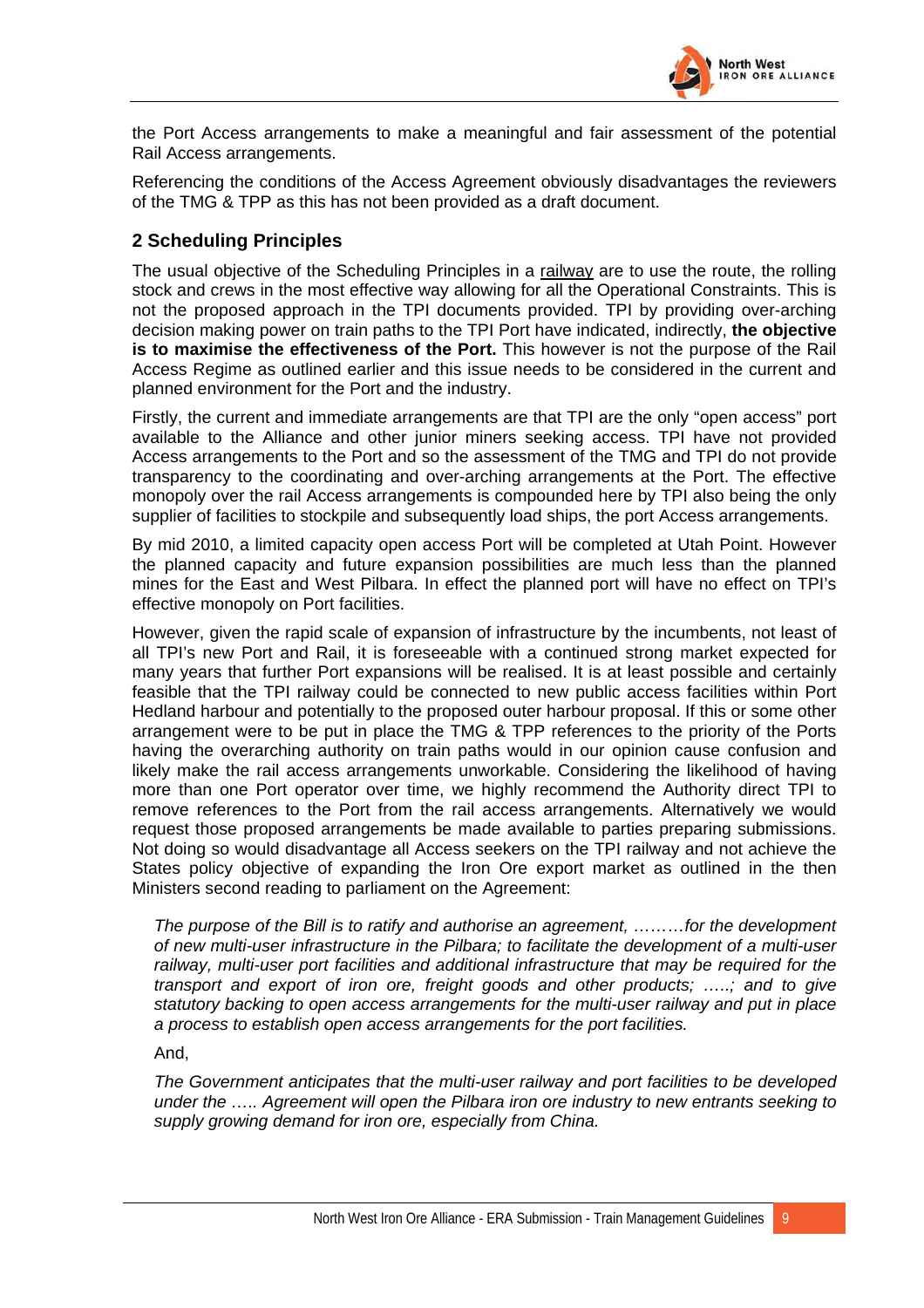

#### <span id="page-11-0"></span>**2.1 Master Train Plan**

The Master Train Plan is defined in the TMG & TPP documents as "means a document prepared and maintained by TPI that will register:

(a) the Service Entitlements of each Operator on the Network, including:

• for Timetabled Traffics, the Train Paths that are allocated to that traffic;

• for Cyclic Traffics, the number of Train Paths that will be allocated to that Operator per period in accordance with the Operator's Service Entitlement; ……"

The term Traffic and Traffics is used in the definition and body interchangeably. Traffic is the plural form and Traffics should not be used to reduce confusion as to the definition.

The description given for Cyclic Traffic in, 2.1 a) ii) describes the number of Train Paths per week whereas the definition has instead the number of Train paths in a period. We believe the term period, as used in the definition, is more appropriate for the agreement,

The Master Train Plan needs to set out the train operations management approach/regime that allocates resources efficiently, effectively and fairly for the network owner and train operators. This involves many competing objectives and very large sums of money -even not allowing for the very expensive cargo being carried on the TPI railway.

The Alliance contends to ensure some measure of transparency on what services they might conceivably be able to operate on the TPI railway the Master Train Plan Scheduling Principles need to include the following details:

- Train operating pattern regime e.g. Fuel trains operated each week on a Monday night
- Train operating priorities regime e.g. Loaded trains have priority pathing
- Track maintenance possession regime
- Network infrastructure constraints e.g. axle loads
- Network operating constraints e.g. train lengths
- Safeworking methods of the network e.g. interfaces to two methods

Part c) of 2.1 refers to Ad Hoc Services, this should not be in the Master Train Plan but in the Weekly Train Plan. The Weekly Train Plan enables the real time management of Services whereas the Master Train Plan is a register of Service Entitlements. Ad Hoc services by their nature are more closely aligned with real time management of services.

TPI undertakes to "use its best endeavours to consult Operators" with respect to taking possession of the Network to undertake necessary work. Rather than a subjective statement of 'best endeavours' the Alliance requests a regime whereby Operators are continuously updated on the competing needs to access the Network including possessions by;

- 1. Preparing and providing an annual track planned maintenance, enhancement and expansion plan for the network.
- 2. Preparing and reviewing with the Operators a rolling three month possession plan for all planned maintenance.
- 3. Preparing and reviewing with the Operators a weekly report on planned possessions for the following three weeks. Including a review of the performance of planned possessions for the previous week.
- 4. Notifying the Operators immediately in writing of changes to the planned possessions.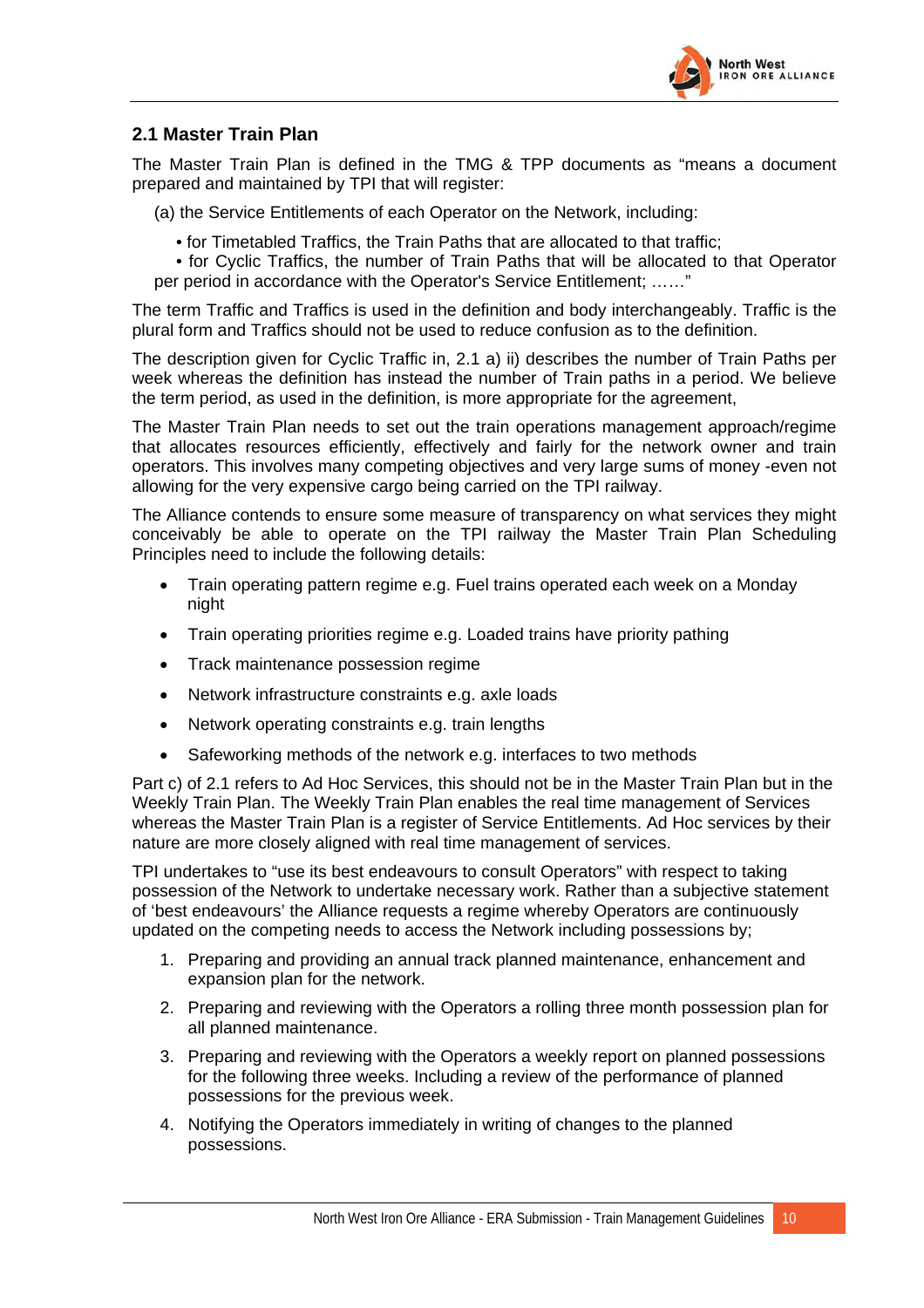

#### <span id="page-12-0"></span>**2.2 Weekly Train Plan**

TPI have proposed that the Weekly Train Plan would be prepared following Train Requests from the Operators and in consultation with the Port Operator with consideration to stockpile management and shipping requirements. This arrangement pre-supposes:

- 1. There is only one Port or Port operator.
- 2. The capacity of the Port is the most constrained part of the supply chain. If it were not then presumably that other part of the supply chain would have over-arching authority on train movements e.g. train unloader.
- 3. The Port acts in the best interests of the contracted Access Seekers and has a meaningful contract with the Access Seekers.
- 4. The Port has a process to fairly allocate capacity.
- 5. The Port arrangements are certifiable under the Trade Practices Act.

The Alliance contends that the proposed involvement of the TPI Port even in a consultation role under mines the transparency objective of the Rail Access Regime and should not be allowed by the Authority. Coordination with the Port should be undertaken with transparency and involvement of the Access Seekers. But as outlined in an earlier section the development of more Ports linked to the TPI railway would make the proposed arrangements for the Port deciding train priorities meaningless, unless the proposal is that TPI's Port would have pre-eminence, which would be unacceptable to all Access Seekers.

The weekly train plan should be prepared and published in the same period that notification of a shipping schedule is known e.g. 10 days to facilitate efficient planning and prioritization of the network usage. The aim should be that the Access Seekers should have the best possible information to decide if a shipping program can be supported by access to the railway before committing to the shipping of Ore.

We highly recommend a longer period of planning be added to the TMG e.g. three months to allow all users the opportunity to communicate and consider each others track usage requirements. This may not necessarily be in the form of a Train Plan.

#### **2.3 Contested Train Path**

As outlined in earlier sections the Alliance has serious concerns with the proposed arrangements whereby the Port Operator can change train path priorities without reference or regard to the Rail Access Agreements in place between TPI and the Operator.

The proposal at c) is that the Operators might agree amongst themselves. This could only work if transparency was provided on competing demands and the existing status of the Network. To do this the Operators would each have to establish a shadow train controller with information feeds from Train Control to respond to requests to the Operators.

The proposal at d) is that TPI would decide priorities based on who is most behind on their Service Entitlements except that they introduce the concept where the Operator is behind because of circumstances within their control. This is a process used by others that is administratively very demanding. Firstly, in practice each Operator would want to review in a forum their and others performance, including the network provider, so that they are not unduly blamed for others poor performance. The second consequence of this approach is that the information has to be transparently and fairly translated in a format the Train Controller can readily apply. This has been termed the Operating Performance Regime which measures each operators, and trains, performance in a way that the Train Controller can quickly decide what to do using a decision matrix.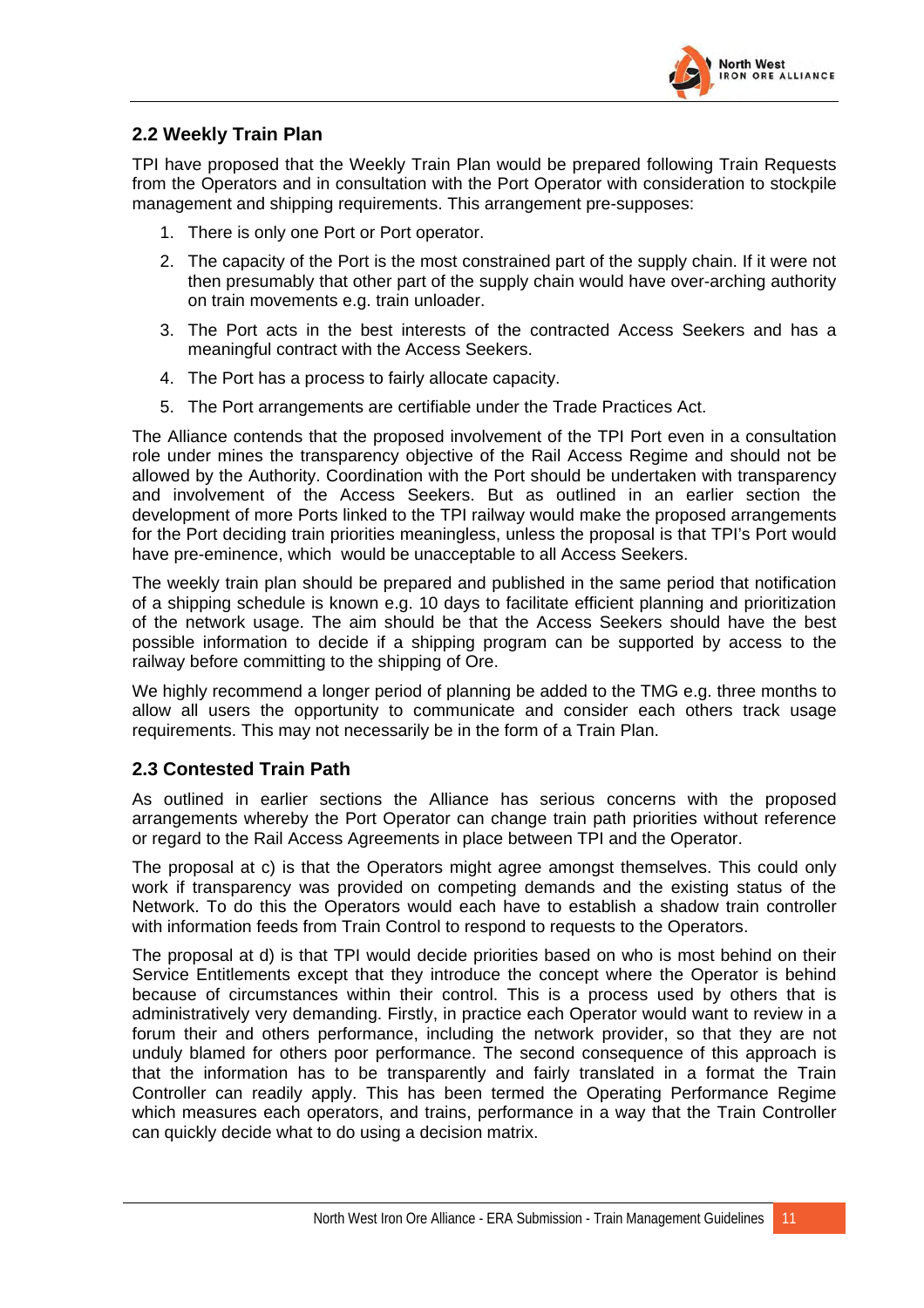

<span id="page-13-0"></span>TPI would have to provide very good access to operating information to allow Operators to review incidents that impacted on their services. TPI should also be required to explain how they would administer the proposal in practice while providing a fair and transparent process.

#### **3 Real-time Management of Services**

#### **3.1 Services presented on time, late or early**

3.1.1 On time

No comments at this time.

3.1.2 Early

Ref App B Decision Making Matrix

3.1.3 Late

Ref App B Decision Making Matrix

#### **3.2 Instructions**

Where that instruction is unreasonable or impractical for operating and cost reasons the Operator may decline to run the service without penalty to it's Service Level performance record.

#### **4 Managing infrastructure issues**

The Alliance has a preference for TPI to publish a twelve month network possession plan for planned maintenance, enhancements and expansion work together with the MTP so that they can reasonably anticipate planned closures, there duration and location. In this way the Mine will be able to mirror the availability of the railway optimizing mine maintenance and production to everyone's benefit.

#### **4.1 Network repairs, maintenance and upgrades**

#### 4.1.1 Possessions

To be treated fairly and to meet reasonable endeavours to consult TPI need to provide transparency and meaningful dialogue about how the network possessions are to be handled; in particular, planned possessions as outlined in earlier sections of this submission.

#### 4.1.2 Consultation

a) All possessions should be published whether they affect train paths or not to allow for contingency planning by all Operators

#### b) No further comments

c) <6 hours, 2 days notice: TPI should notify all Operators as path changes as this may affect others, Operators need this for contingency planning.

d) 6 – 48 hour possessions: TPI should notify all Operators to allow contingency planning to occur.

e) A rolling three month review of planned possessions should occur at a joint consultative meeting/forum each month chaired by the TPI Head of Rail.

f) And TPI will provide a revised DWTT so that Operators may have a basis to review the impact on their services.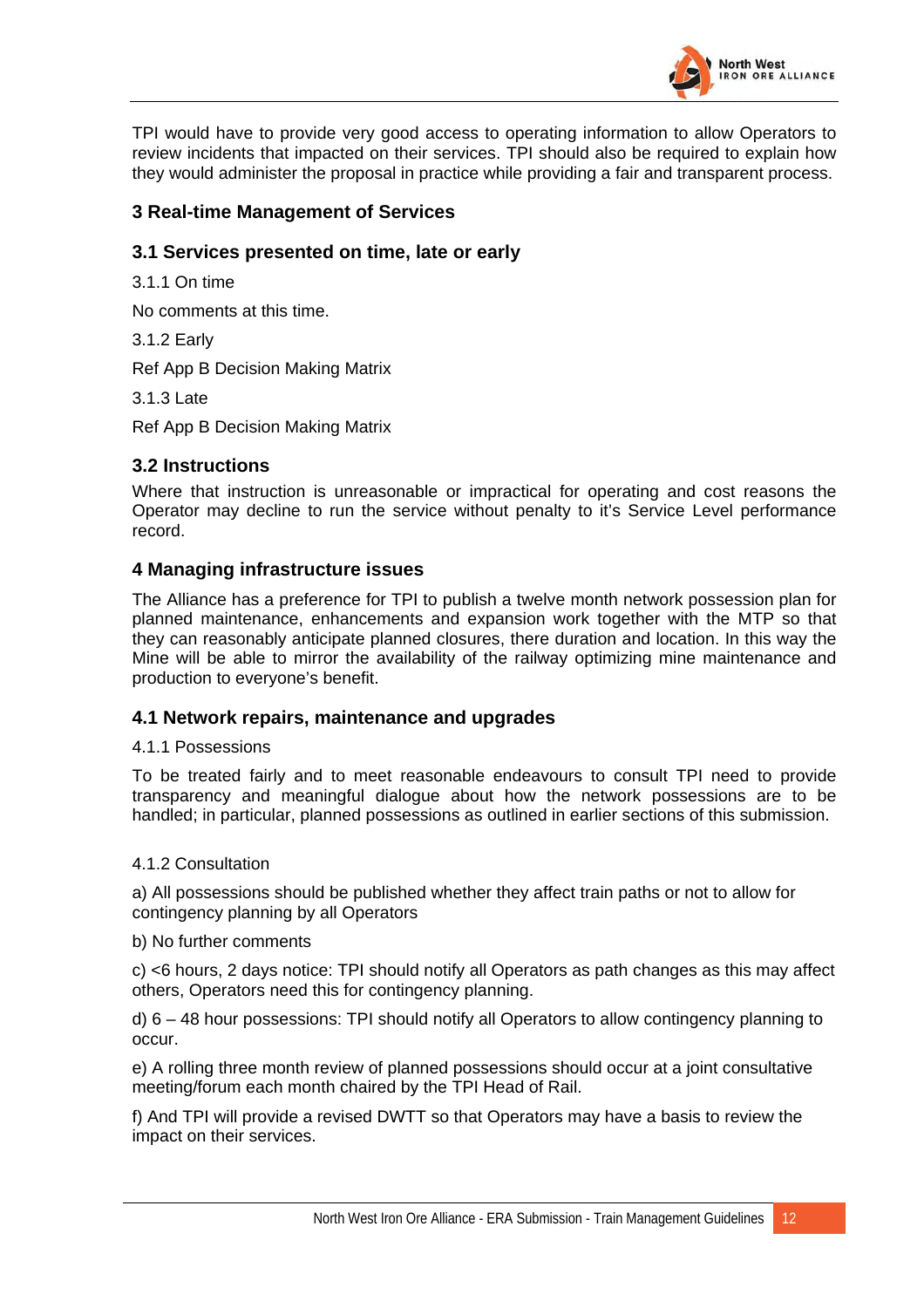

#### <span id="page-14-0"></span>**4.2 Management of emergencies or other incidents**

No comments.

4.2.1 Network blockages

We would add:

*An operator is not required to provide assistance if it will incur cost and risk unless agreement is reached on how the costs and risks will be shared. Agreement on the terms and conditions for providing assistance may be negotiated within the Access Agreement.* 

#### **4.3 Train activities following an incident or an emergency**

We would add:

*To facilitate the communications process, the Operator and TPI shall provide for a 24 hour communications link unless otherwise agreed.* 

*All affected Operators will be consulted as to their positions and needs including factors such as crewing arrangements; sensitive freight; and shipping or production requirements.* 

#### **4.4 Management of issues affecting daily operations**

We would add:

*To facilitate the communications process, the Operator and TPI shall provide for a 24 hour communications link unless otherwise agreed.* 

*All affected Operators will be consulted as to their positions and needs including factors such as crewing arrangements; sensitive freight; and shipping or production requirements.* 

#### **4.5 Disputes**

The Access Agreement has not been provided so it is difficult to comment on the proposed process. Disputes should at least follow the disputes process outlined below.

*Part 3 of the Code provides for arbitration of access disputes in certain circumstances in relation to the provisions to be contained in a proposed Access Agreement. Those circumstances are set out in Section 25(2) of the Code.* 

*Once an Access Agreement has been entered into disputes will be resolved by a three stage process as follows:* 

*(a) firstly, negotiation of the dispute between the parties within a 7 day time limit and using reasonable endeavours;* 

*(b) secondly, by mediation between the equivalent Chief Executive Officers and after if no agreement has been reached 14 days by expert mediation; and* 

*(c) thirdly, by arbitration in accordance with the Commercial Arbitration Act 1985.* 

*No later than 90 days after the commencement of an Access Agreement, the parties will meet for the purpose of identifying and agreeing on the means of measuring the*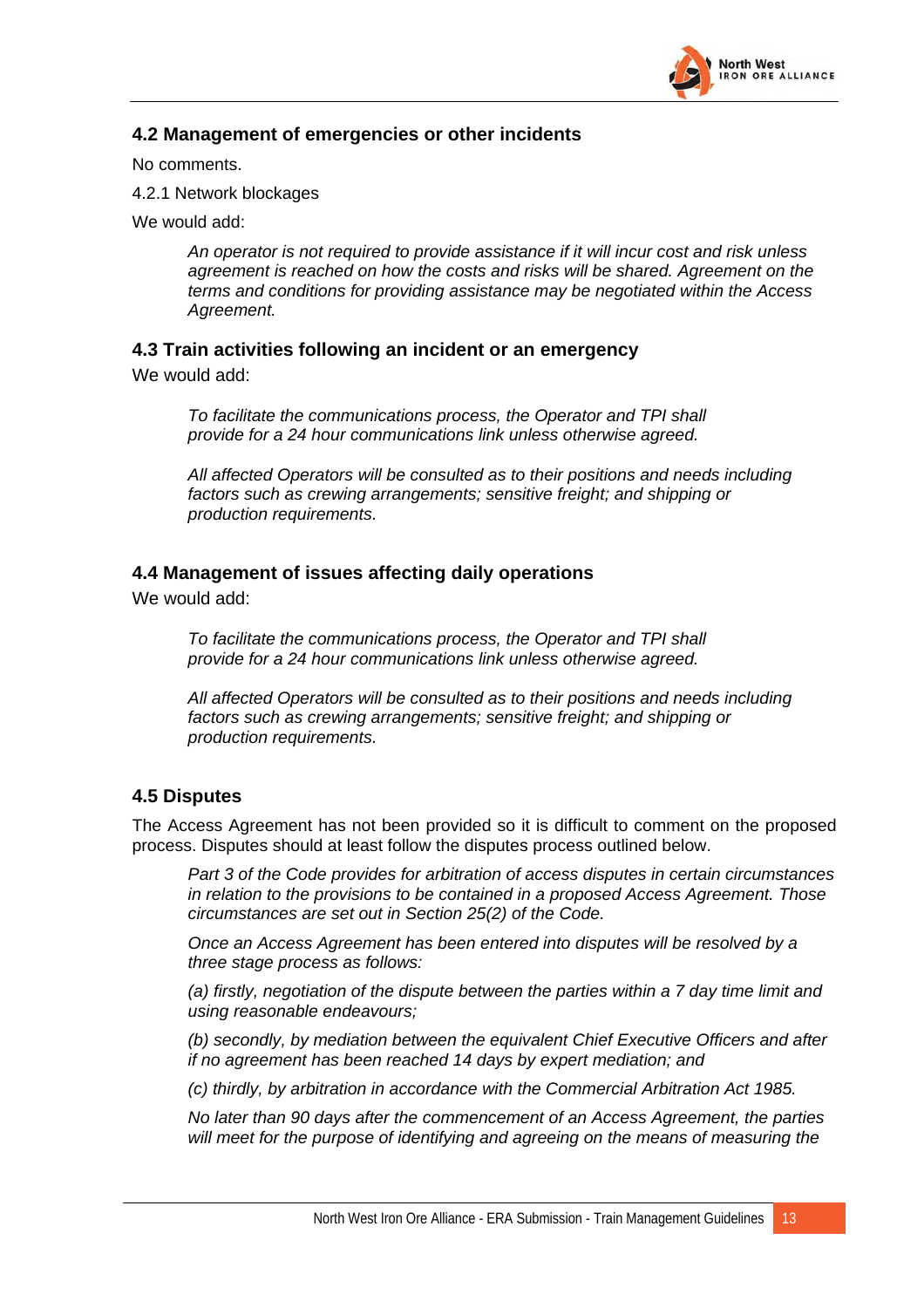

<span id="page-15-0"></span>*performance of each party under the agreement. The agreed means are referred to as Key Performance Indicators.* 

*When agreed, the Key Performance Indicators must be set out in writing signed by both parties. The parties will also agree in writing:* 

*1. the manner in which, and the frequency with which, the Key Performance Indicators are to be monitored and recorded;* 

*2. the consequences in relation to rights and obligations under the Access Agreement or otherwise of not meeting or of exceeding Key Performance Indicators; and* 

*3. any other relevant arrangements relating to the use of Key Performance Indicators in connection with the Access Agreement.* 

*When recorded in writing and signed by the parties the agreed arrangements relating to Key Performance Indicators will constitute part of an Access Agreement. The parties may in writing signed by each of them vary the terms of the Key Performance* 

*Indicators. The Key Performance Indicators are relevant to both parties and must be complied with during the access agreement unless a shorter period is specified. TPI and the Operator will monitor the appropriateness of the Key Performance Indicators.* 

*The parties must meet when agreed but not less than quarterly for the purpose of discussing and determining actual performance against the Key Performance Indicators. The parties will jointly determine the appropriateness of the Key Performance Indicators for the purpose of reward or penalty.* 

And we would add the following new section to the TMG:

*TPI will review the TMG, every fifth year after the Authority's approval of this document to determine whether any amendments are required.* 

*Stakeholders have the ability to express any concern to the Authority which may arise at anytime and the Authority will investigate such claims.* 

*The Authority has the power under the Code to amend the TMG at any time and Access Seekers and Operators can at any time request the Authority to consider amendments.* 

*TPI acknowledges the Authority will develop a regime of KPI's, in consultation with stakeholders, to assess the effectiveness of the TMG.* 

*This is in addition to KPI's that will be developed in individual access agreements.* 

*TPIs compliance will be subject to an annual independent external audit. The Authority may select and manage the Auditor with costs paid by TPI. At a minimum the Authority's approval will be required and the final audit report will be made available to the Authority and the public.* 

*The Authority can also commission special audits on any TMG issue or area where additional assurance is sought.* 

#### **Appendix A. Definitions**

No further comments.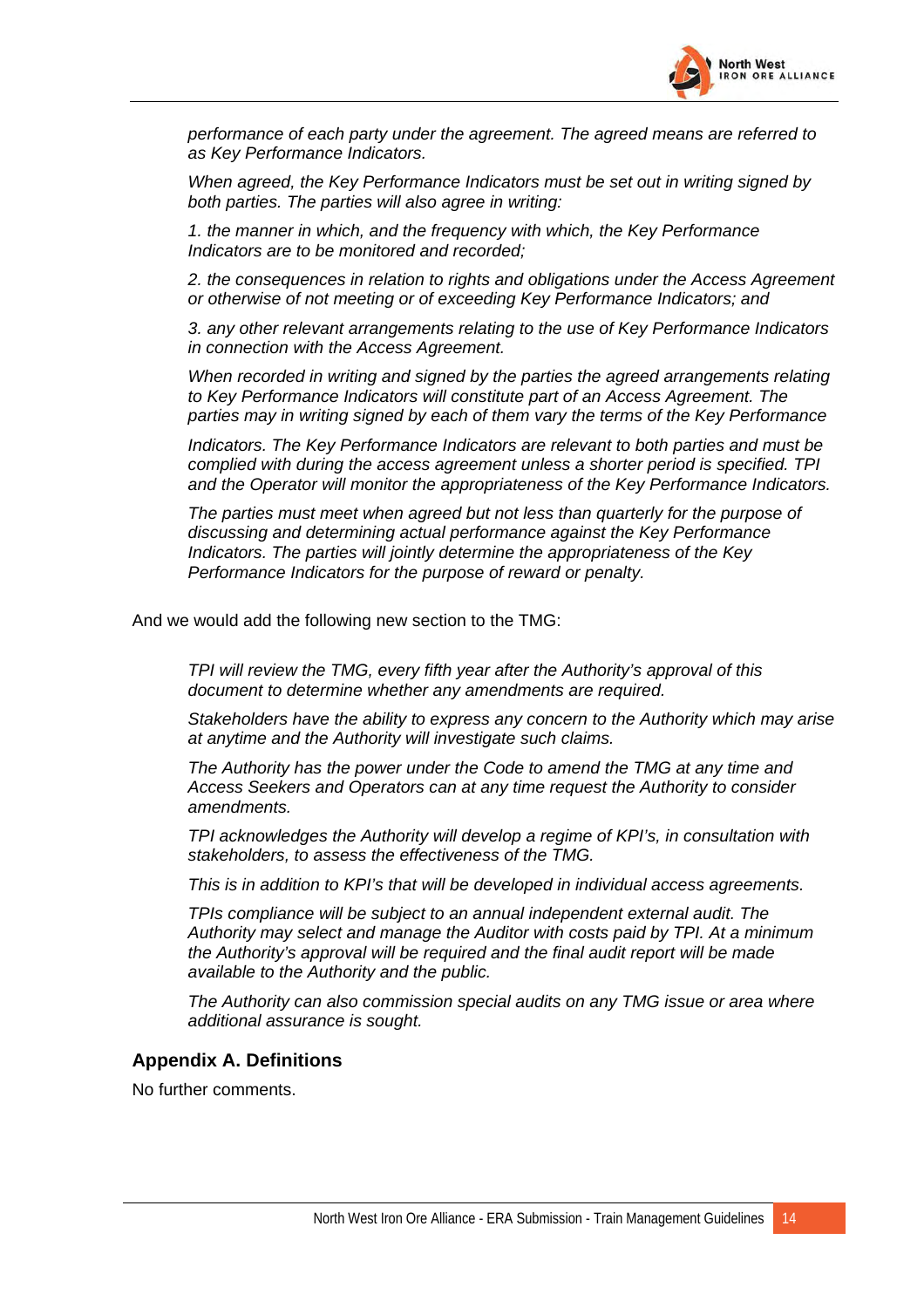

#### <span id="page-16-0"></span>**Appendix B. Decision-Making Matrix**

Rules 2, 3 & 4 refer to "depending on instructions received from the Port (acting to maximise the efficiency of the supply chain as a whole)." In effect, as outlined in earlier sections, the Port, which is not subject to the Act or the Code or even a party to the Access Agreement, has over-arching authority to determine Train Path priorities. The Alliance believes this is unlikely to meet the requirements or objectives of the Rail Access Regime, Code, Act or the Agreement.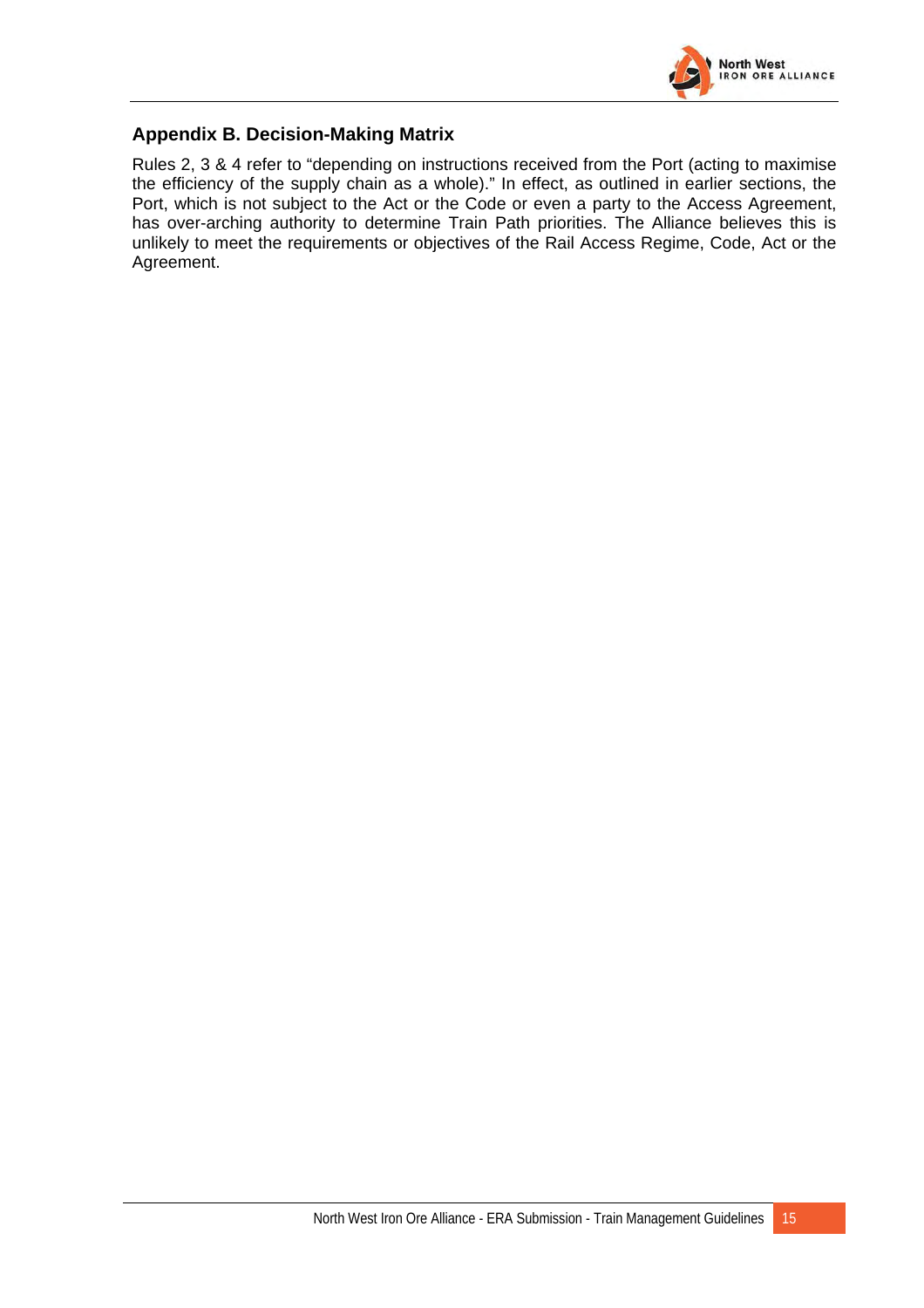

**NORTH WEST IRON ORE ALLIANCE**

**PO Box 7505 Cloisters Square WA 6850**

# The Pilbara Infrastructure (TPI) Rail Part 5 Instruments submission for the proposed

# Train Path Policy

5 September 2008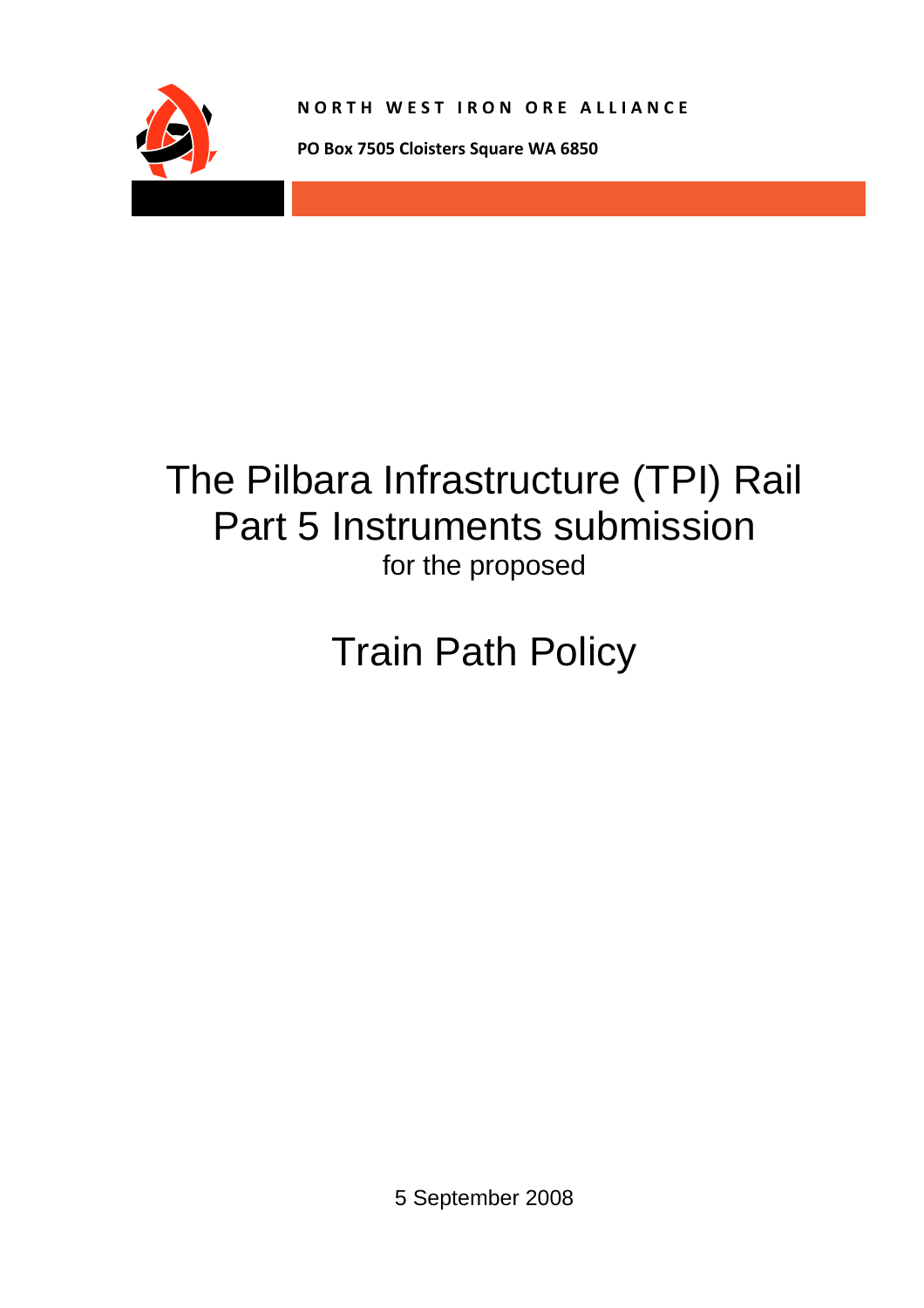

## **Table of Contents**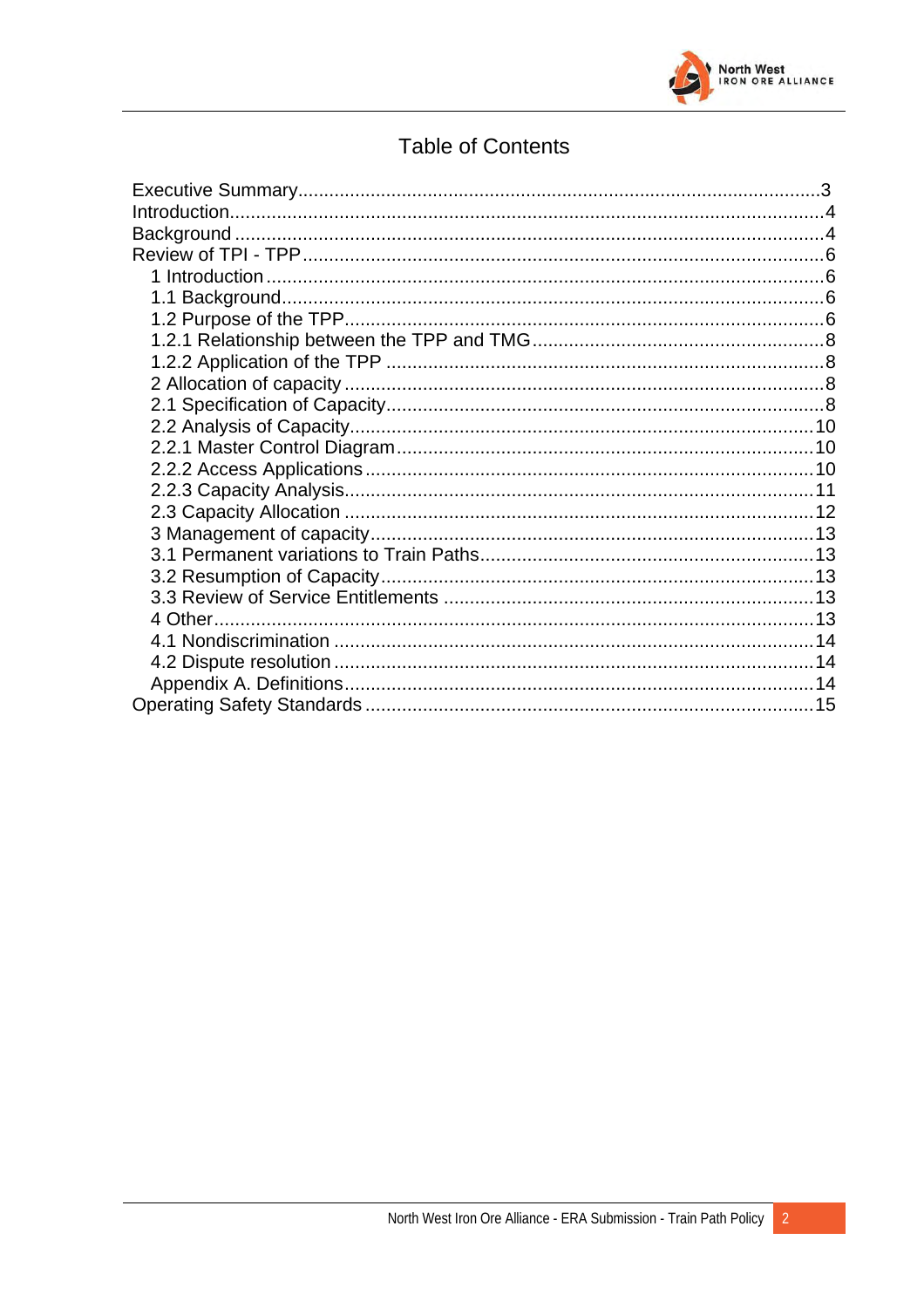

#### Executive Summary

FMG/TPI obtained benefits under State Agreements for the development of its export infrastructure, which were granted on the proviso that Third Parties would have access to the TPI Railway in the future. Third Party access rights granted pursuant to the State Agreement should at least equate to the rights granted under the Code for other Rail Access Regimes.

The North West Iron Ore Alliance (NWIOA) suggest the Regulator set parameters or models for each of the items of information to give Third Party Access seekers the transparency to negotiate with FMG/TPI effectively. This should reflect the significant market power of FMG/TPI as a competitor in the Iron Ore market, considering it is effectively a monopoly provider of rail and port Access, as well as having dominant market power for rail haulage contracts.

The TMG document refers to "*… Access Regimes (the Regimes) to enable third party access to the rail network (the Network) and the port terminal (the Port)*" While the nature of the draft TMG and TPP documents espouse some of the key concepts for the Rail Access Regime without visibility on the Port Access Regime it is difficult to understand the proposed Rail Access Regime when it refers so much control to the Port. The Alliance has concern that the TMG and TPP documents by linking the rail access regime to the port access regime without transparency potentially undermines the purpose of the Rail Regime.

TPI's definition of an operator excludes those with access outside of the code. If all above rail haulage operators are not included in the TPI Rail Access Regime, noting that TPI have offered to negotiate outside of the Code, then the transparency and fairness of capacity and priority decisions will not be achieved.

TPI should not have such a broad discretion with respect to determining capacity. Capacity would be better assessed in the context of the efficient operation of the railway, and not the TPI's overall production process which may have the effect of compromising the efficient operation of the rail. Further Capacity should not be only defined in terms of Train Path types –Capacity is a Train Path plus the Capacity the train can carry as defined by the network infrastructure and standards.

Network Infrastructure and Operating standards need to be outlined by TPI to determine whether it is reasonable to impose those safety standards upon access seekers. The Authority may need to be involved outside of any arbitration process in determining the reasonableness of the standards being applied.

Several avenues of arbitration and consultation were absent from the draft TPP which are found in the WestnetRail approved document which we propose should be added.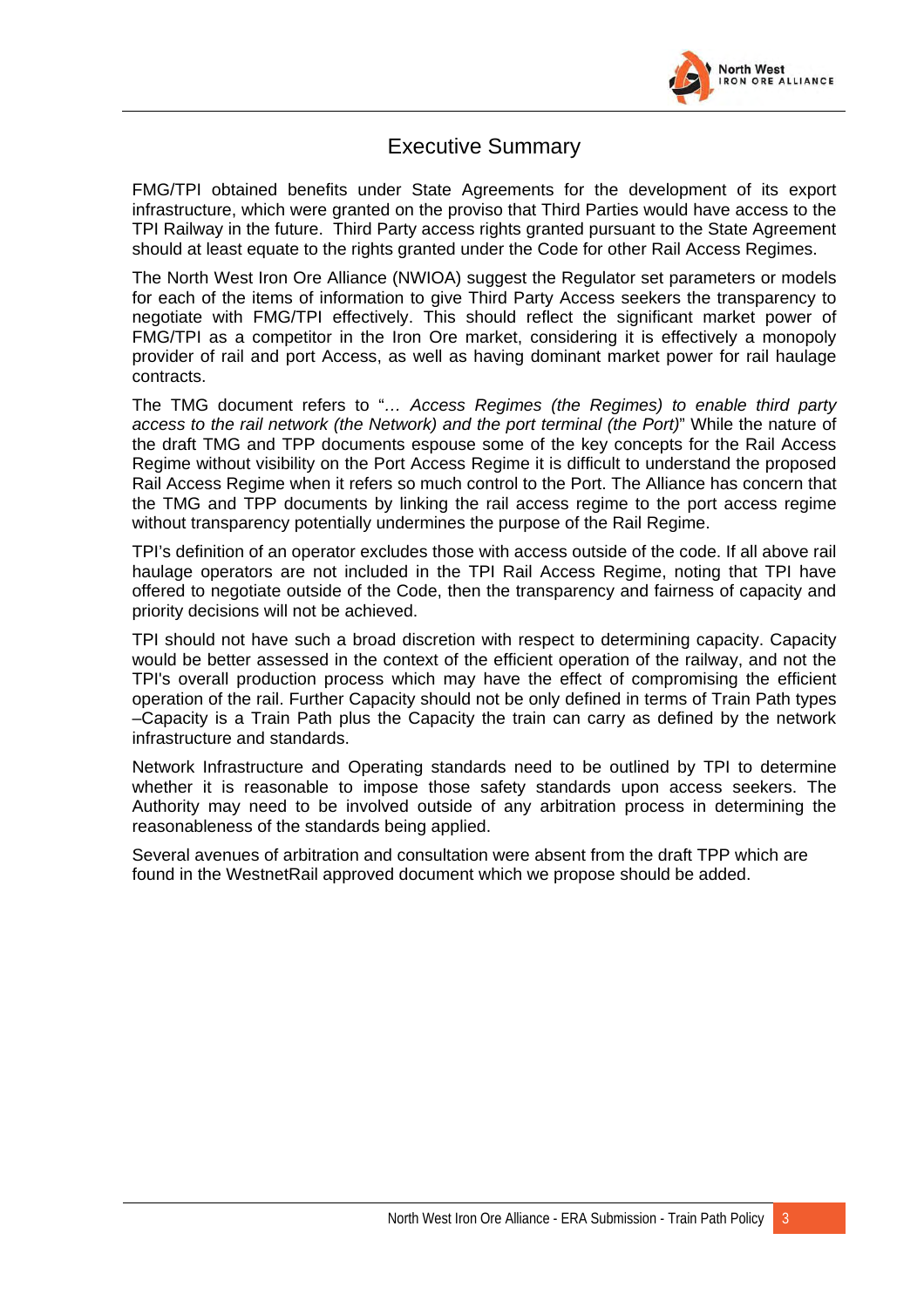

# <span id="page-20-0"></span>**Introduction**

The Economic Regulation Authority (**Authority**) is inviting public submissions on the proposed segregation arrangements, train management guidelines (**TMG**) and train path policy (**TPP**) that have been submitted by the railway owner, The Pilbara Infrastructure Pty Ltd (**TPI**), for its recently-constructed railway in the Pilbara.

Alliance member companies will be some of the most likely customers and end users of the proposed access arrangements being put in place for the TPI railway. This submission from the Alliance relates to the TPP submitted by the railway owner, TPI.

# **Background**

#### **The objectives of the rail access regime**

The State Government's obligations under the Competition Principles Agreement 1995 (as amended to 13 April 2007) the State may establish its own access regimes concerning access to facilities within its jurisdiction. In order to be certifiable under the Competition Principles Agreement, the Regime must be an 'effective access regime'.

The TPI railway was included in the State's rail access regime, consisting of the Railways (Access) **Act** 1998 and the Railways (Access) **Code** 2000, when the Railway and Port (The Pilbara Infrastructure Pty Ltd) **Agreement** Act 2004 amended both the Act and the Code to make the inclusion.

The aim<sup>[1](#page-20-1)</sup> of the rail access regime is to establish and implement a framework that ensures: **1) effective**; **2) fair**; and **3) transparent** competition, on Western Australia's railway network to achieve a net public benefit to the State.

The Authority has received the proposed segregation arrangements, train path policy and train management guidelines from TPI and invited submissions that must be received by 4:00pm on Tuesday 26 August 2008 with an extension granted to the Alliance till Friday  $5<sup>th</sup>$ **September** 

#### **Framework for determinations**

The Act provides a framework within which the Authority's determination required under Section 43 of the Code is to be made. Subsection 20(4) states:

In performing functions under the Act or Code, the Authority is to take into account:

- a) the railway owner's legitimate business interests and investment in the railway infrastructure;
- b) the railway owner's costs of providing access, including any costs of extending or expanding the railway infrastructure, but not including costs associated with losses arising from increased competition in upstream or downstream markets;
- c) the economic value to the railway owner of any additional investment that a person seeking access or the railway owner has agreed to undertake;
- d) the interests of all persons holding contracts for the use of the railway infrastructure;
- e) firm and binding contractual obligations of the railway owner and any other person already using the railway infrastructure;
- f) the operational and technical requirements necessary for the safe and reliable use of the railway infrastructure;

<span id="page-20-1"></span> $\overline{a}$  $1$  http://www.era.wa.gov.au/3/195/48/the\_regime.pm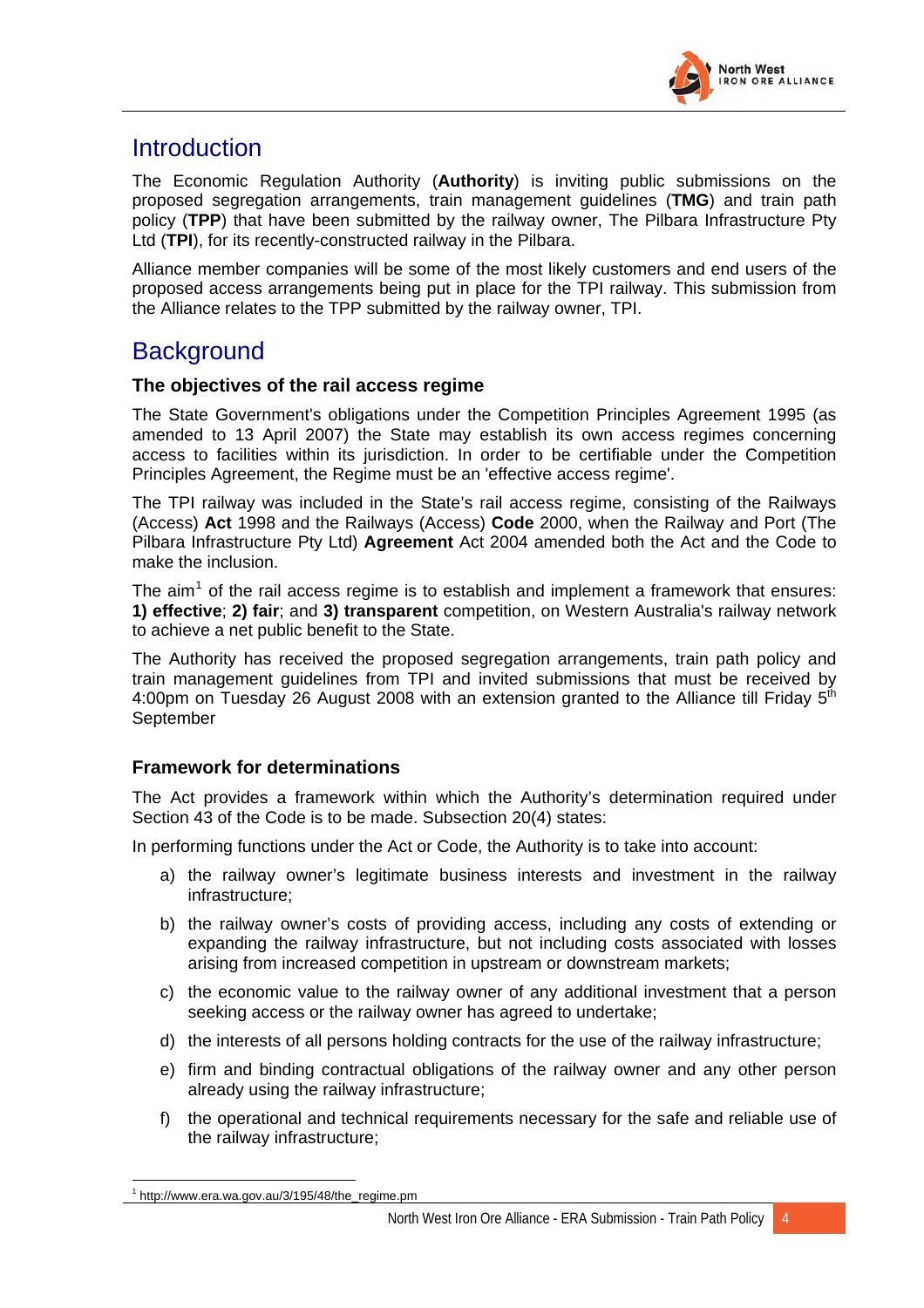

- g) the economically efficient use of the railway infrastructure; and
- h) the benefits to the public from having competitive markets.

The decision making power given to the Authority under Section 43 of the Code is mandatory in that the Authority must take into account all the factors listed in Section 20(4) of the Act. However, the Authority has discretion to allocate such weight to each of the factors listed in Section 20(4) of the Act as it considers appropriate for each particular case.

#### **Railway (Access) Code 2000**

Section 43, of the Railway Access Code 2000 requires the railway owner to comply with approved train path policy which is described as a statement of policy in:

- a) the allocation of train paths; and
- b) the provision of access to train paths that have ceased to be used.

#### **Railway Safety Act 1998**

In making this final determination into the Westnet  $TPP<sup>2</sup>$  $TPP<sup>2</sup>$  $TPP<sup>2</sup>$ , the Authorities final determination stated that "the TPP will need to comply with the requirements of the Rail Safety Act 1998". The TPI railway, unlike other Pilbara railways, operates under the Rail Safety Act (**RSA**) administered by the Office of Rail Safety WA.

The Rail Safety ACT 1998: SECT 26 Compliance with rail safety standards, states:

- 1. The owner and the operator of a railway must comply with-
	- a) the Australian Rail Safety Standard<sup>[3](#page-21-1)</sup>;
	- b) safety standards
		- i. prescribed; or
		- ii. approved, as relevant to the operation of this Act, of which written notice has been given to him or her;

and

 $\overline{a}$ 

c) safety standards with which he or she has agreed to comply under this Act.

2. The owner and the operator of a railway must comply with the provisions of his or her safety management plan.

#### **WestNetRail TPP 2006**

The 2006 WestNet Rail TPP has been approved by the Authority. In our view it is a relevant benchmark for comparison to the TPI TPP being proposed.

<span id="page-21-1"></span><span id="page-21-0"></span><sup>2</sup> Westnet Rail's Part 5 Instruments Review, Final Determination and Approval of the Proposed Train Path Policy, 28 August 2006, Economic Regulation Authority WA 3 AS4292:2006 Railway Safety Management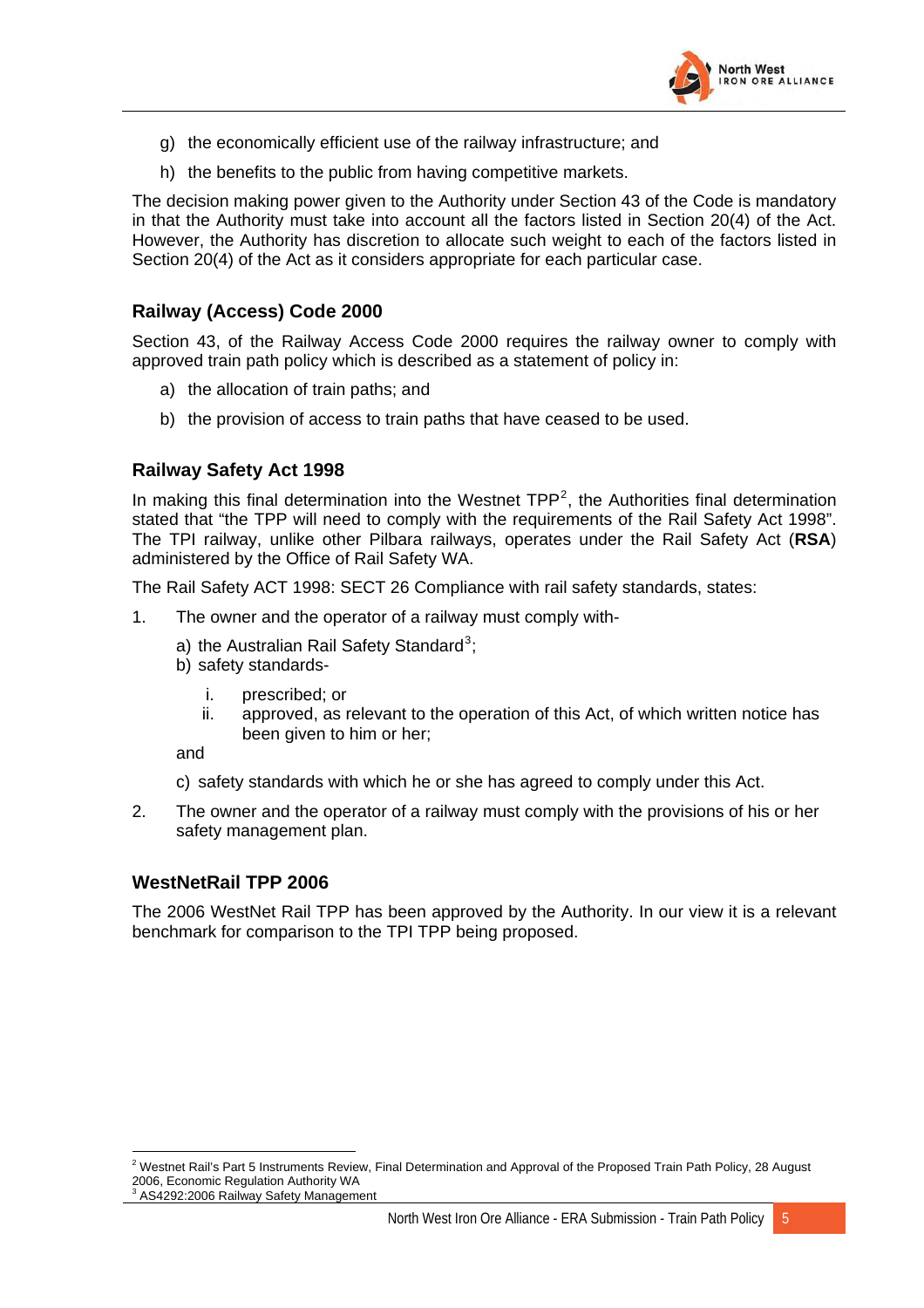

# <span id="page-22-0"></span>Review of TPI - TPP

The following sub-sections represent the Alliance members' view of the proposed TPP.

#### **1 Introduction**

#### **1.1 Background**

The background statement refers to "*… Access Regimes (the Regimes) to enable third party access to the rail network (the Network) and the port terminal (the Port)*"

While the nature of the draft TMG and TPP documents expose some of the key concepts for the Rail Access Regime there is no such visibility on the Port Access Regime. The Alliance has concern that the TMG and TPP documents link the rail access regime to the port access regime.

The Service Level agreement will be usurped by the TPI Port priorities. There will be undue uncertainty with the Rail Access arrangements as a consequence making the Regime potentially unworkable.

The Alliance contends that this is not the intention of the Code, Act or the Agreement. Deferral to the Port in the Part 5 Instruments should not be allowed.

The Alliance strongly urges the Authority not to allow the TPI Port Access Regime and the TPI Rail Access Regime to be linked. Secondly, all references to non-rail entities and roles, but particularly the Port, should be removed from the TPI Rail Access regime and TMG, TPP documents.

The TMG & TPP should only address the TPI railway and make no reference to the TPI supply chain. It is outside of the bailiwick of the Authority and the Access Regime.

#### **1.2 Purpose of the TPP**

The TPP needs to be structured to ensure that the allocation of Train Paths is undertaken in a manner that ensures fairness of treatment between all Operators not just those under the Code.

The aims of the rail access regime are pertinent to the TPP as it is likely to be appended to the Access Agreement (section 1.3 pre-conditions) that is to establish and implement a framework that ensures: 1) effective; 2) fair; and 3) transparent competition, on Western Australia's railway network to achieve a net public benefit to the State.

The Policy should be managed in such a way as to encourage maximum use of the rail Network. The TPI assertion that this occurs in the "…*context of the overall supply chain*" undermines the legitimate purpose and aims of the TPI Access Rail Access Regime.

If the Authority allows TPI to include the overall supply chain in the TPI Rail Access Regime then in order to meet it's objectives of **1) effective**; **2) fair**; and **3) transparent** competition the Authority should request TPI to provide the Port Access Regime for consideration by the industry so that the linked Regimes may become transparent to ensure fairness to potential users of the Rail and Port facilities.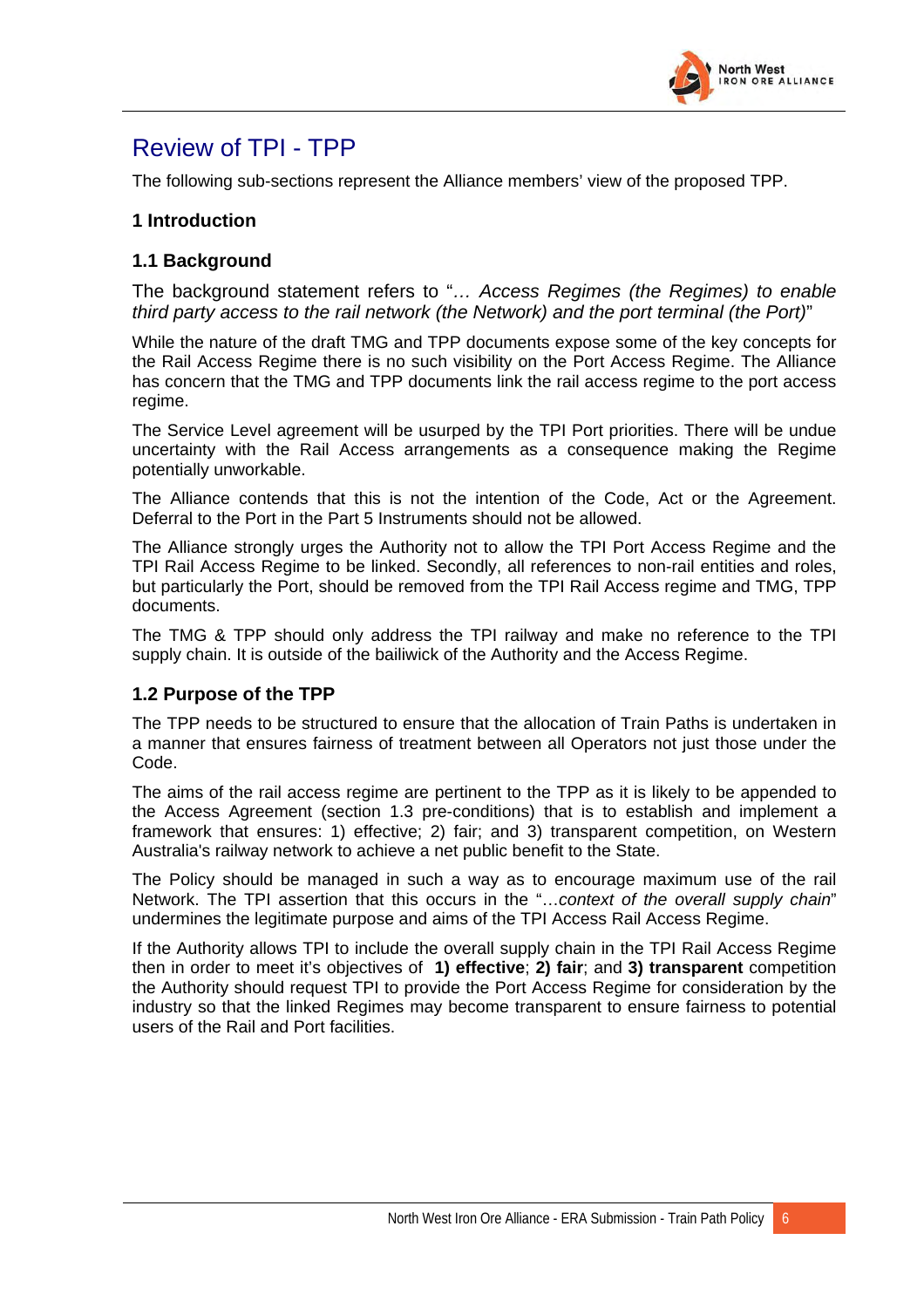





The Alliance has a preference for all references to the Port and even the "overall supply chain" to be removed from the TPP and TMG documents. This is because while the TPI Port is the obvious destination at the present time there are projects and plans that will change this in a relatively short period of time and complicate the proposed approach immensely.

It is foreseeable with a continued strong market expected for many years that further Port expansions will be realised. It is at least possible and certainly feasible that the TPI railway could be connected to new public access facilities within Port Hedland harbour and potentially to the proposed outer harbour proposal. If this or some other arrangement were to be put in place the TMG & TPP references to the priority of the Ports having the overarching authority on train paths would in our opinion likely cause confusion and potentially make the rail access arrangements unworkable. Considering the likelihood of having more than one Port operator over time, we highly recommend the Authority direct TPI to remove references to the Port from the rail access arrangements. Alternatively we would request those proposed arrangements be made available to parties preparing submissions. Not doing so would disadvantage all Access seekers on the TPI railway and not achieve the States policy objective of expanding the Iron Ore export market as outlined in the then Ministers second reading to parliament on the Agreement:

*The purpose of the Bill is to ratify and authorise an agreement, ………for the development of new multi-user infrastructure in the Pilbara; to facilitate the development of a multi-user railway, multi-user port facilities and additional infrastructure that may be required for the transport and export of iron ore, freight goods and other products; …..; and to give statutory backing to open access arrangements for the multi-user railway and put in place a process to establish open access arrangements for the port facilities.* 

And,

*The Government anticipates that the multi-user railway and port facilities to be developed under the ….. Agreement will open the Pilbara iron ore industry to new entrants seeking to supply growing demand for iron ore, especially from China.*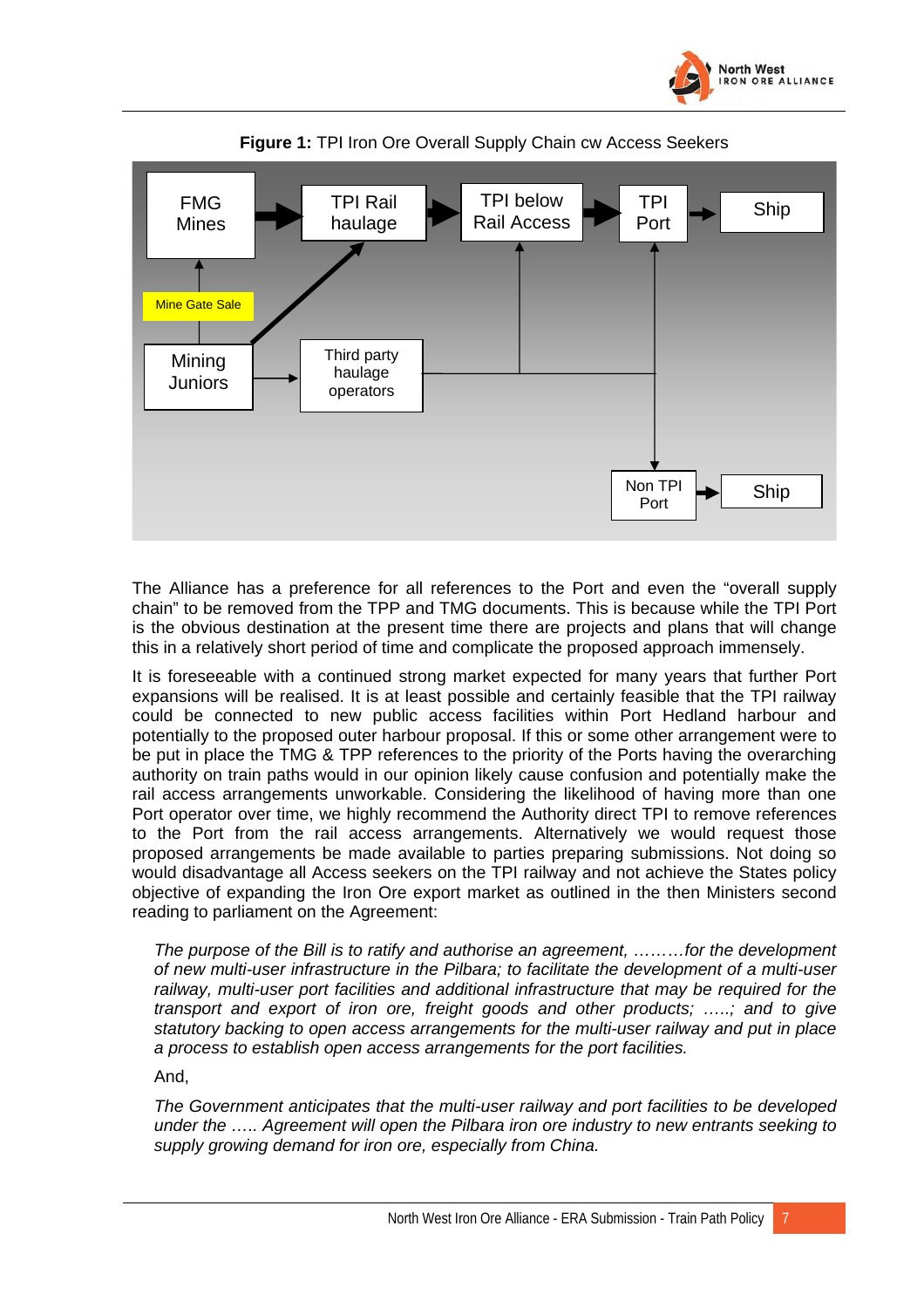

#### <span id="page-24-0"></span>**1.2.1 Relationship between the TPP and TMG**

No further comment with regard to the TPP and more detailed comments are provided in the segregation submission.

#### **1.2.2 Application of the TPP**

TPI's definition of an operator excludes those with access outside of the code. If all above rail haulage operators are not included in the TPI Rail Access Regime, noting that TPI have offered to negotiate outside of the Code, then the transparency and fairness of capacity and priority decisions will not be achieved. The definition of an operator should read as;

*Operator means the Operator or Operator's which have access to the TPI Network under an Access Agreement or have made an application for Access under Section 8 of the Code.*

FMG operates a mining business which has much larger revenues than the TPI rail enterprise and as such it has the potential to distort the priorities and decisions of TPI without complete Authority oversight of the Access Regime. The Alliance proposes the following addition to this section of the TPP:

*The Code only requires the TPP to apply to access arrangements negotiated within the Code. TPI, nevertheless, will apply the TPP to each allocated Train Path regardless of whether access applications are made inside or outside of the Code.* 

#### **2 Allocation of capacity**

#### **2.1 Specification of Capacity**

The TPP states that "*Each Operator's Access Rights will be specified in terms of a Service Entitlement*".

Operator is defined in the document as "*means the Operator or Operators which have access to the Network under an Access Agreement or have made an application for Access under Section 8 of the Code*". By definition this "Operator" does not include TPI above rail operations or the Third Party Operators who have negotiated access outside of the Code. The Alliance is concerned that this exclusion of the largest user of the network will potentially discriminate against third party access haulage operators to the detriment of efficiency, fairness and transparency. We strongly contend that all Operators accessing the TPI above rail network need to be apparent on the Master Control Diagram (and the Master Train Plan) and associated documents to allow effective negotiation of access under the Code.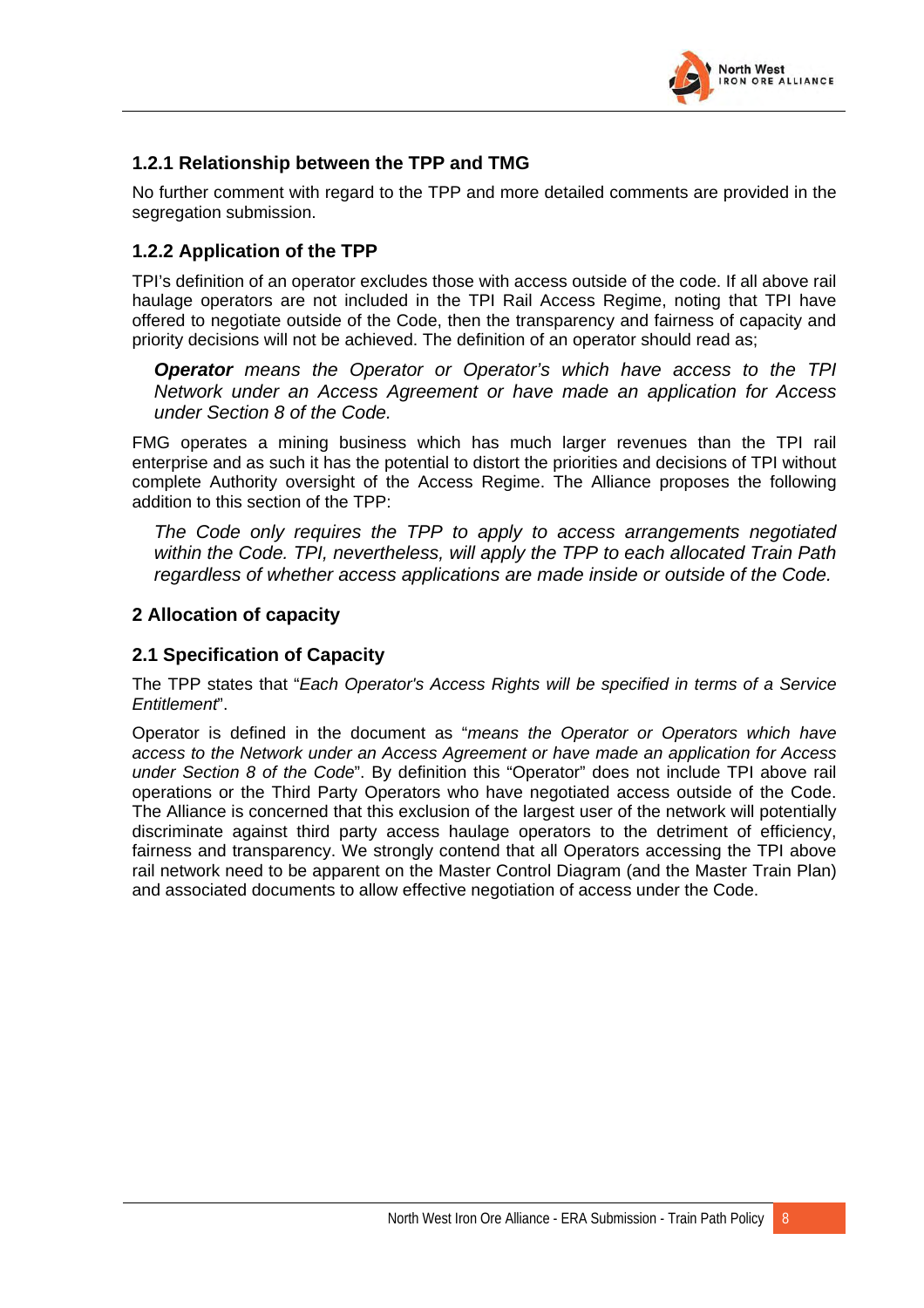



**Figure 2:** TPI access seekers not all under the Code

The Service Entitlements is specified as including;

- for Timetabled Traffics, the Train Paths that are allocated to that traffic;
- for Cyclic Traffics, the number of Train Paths that will be allocated to that Operator per period in accordance with the Operator's Service Entitlement; ……"

The term Traffic and Traffics are used in both the definition and body interchangeably. Traffic is the plural form and Traffics should not be used to reduce confusion as to the definition and usage.

The description of Cyclic Traffics in the body differs from the definition in the appendix, the description should read;

*b) for Cyclic Traffic, the number of Train Paths that will be allocated to that Operator per period in accordance with the Operator's Service Entitlement.* 

The specification of capacity grants TPI a broad discretion to determine capacity. Besides the Master Control Diagram (and presumably the Master Train Plan referred to in the TMG document) potential access seekers would also need transparency on the operating regime being applied by TPI, this needs to include the following information:

- Train operating pattern regime e.g. Cyclic Trains are a program of four train paths to meet a ship
- Train operating priorities regime e.g. Loaded trains have priority pathing
- Track maintenance possession regime e.g. Track closed every second Sunday for maintenance
- Network infrastructure constraints e.g. axle loads, train lengths

We suggest this information be included in the description of the Service Entitlement.

The specification of capacity provides operational flexibility that appears to overly favour TPI. A standard measure of capacity needs to be adopted by the Authority to minimise confusion and manipulation by negotiating parties. Capacity is typically described in two ways:

• Train paths, that is the number of trains in each direction for a given time on a section of track, usually illustrated on a train graph (as described by TPI); or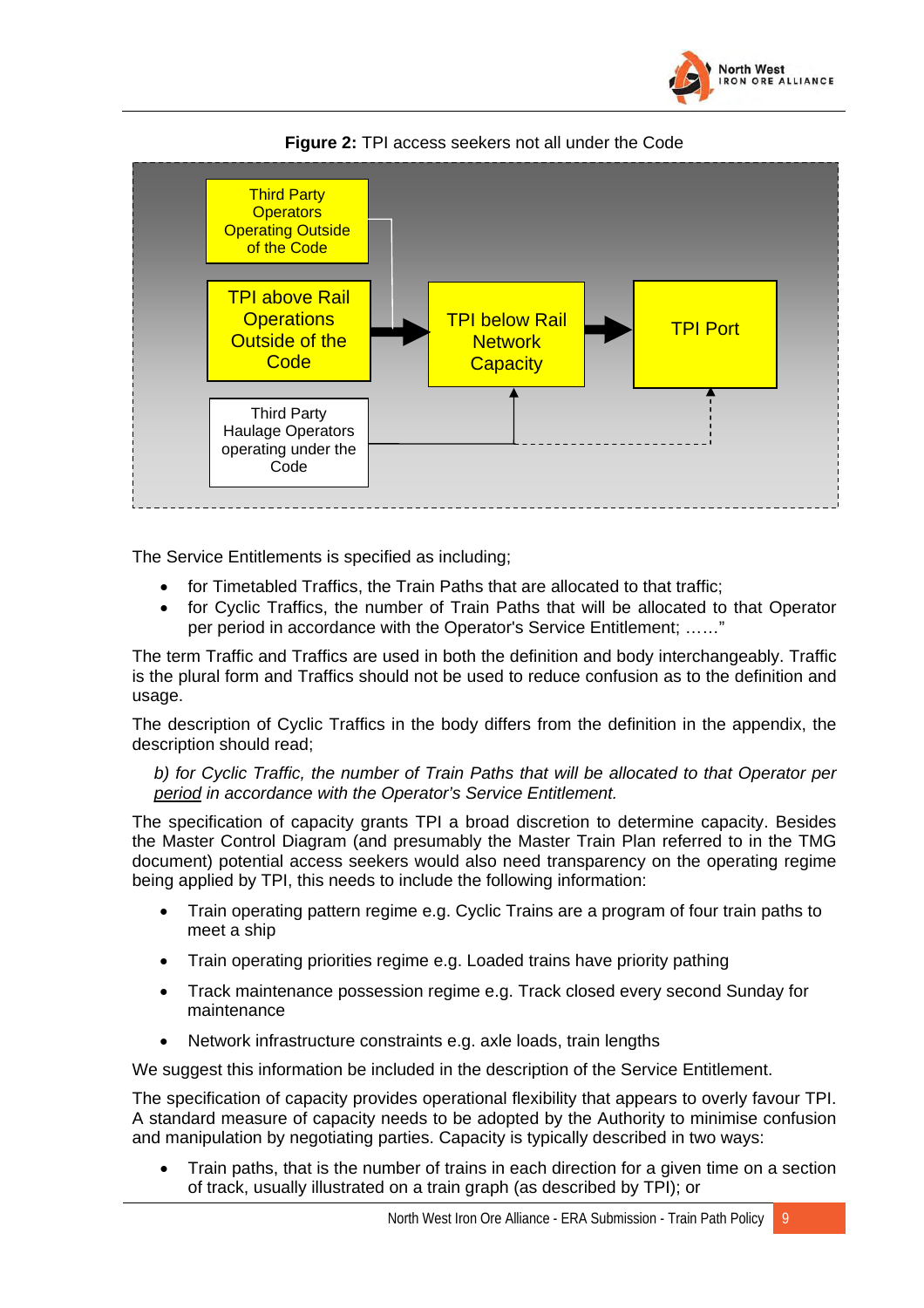

<span id="page-26-0"></span>• Gross tonnes per kilometre (GTK),that is the number of tonnes that can be carried through the section of railway for a given mix of train types.

A train path approach is the one most often used by train controllers as it is the most common means of managing corridors. The limitations of this approach are that it does not adequately consider the variation in train performance and train loading. That is, it does not properly account for the range of iron ore wagons that may be used to carry the iron ore, some of which may have a very large capacity to carry iron ore compared to others.

The Alliance recommends capacity should be described in terms of GTK on the section of track being considered. That is, for a given mix of train types, the design payload of those train paths is calculated to properly reflect the capacity of the section. The payload of course needs to reflect the design capacity of the iron ore wagons and not some lesser figure being used for non-railway considerations, such as the mine not producing enough iron ore to ensure each iron ore wagon is full.

Adopting a train path approach can be manipulated by inefficient train management and may not reflect the true capacity of the line or section. It is not recommended for describing the capacity of a corridor of railway on its own.

#### **2.2 Analysis of Capacity**

The TPI specification of capacity provides a broad discretion to determine the capacity and more importantly the available capacity.

The Alliance suggest that this is likely to result in TPI as a competing operator requiring more paths than is needed locking out third party operators.

The Alliance submitted in the previous section that capacity should be described in terms of GTK on the section of track being considered.

#### **2.2.1 Master Control Diagram**

No comments.

#### **2.2.2 Access Applications**

In April 1995, the Commonwealth, State and Territory Governments committed to implement reforms which included the provision for third party access to nationally significant infrastructure. The Commonwealth Parliament enacted Part IIIA of the Trade Practices Act 1974, establishing a national regime which access may be sought to a range of infrastructure that cannot be economically duplicated, including certain rail networks, electricity grids and gas pipelines. In 1998, Western Australia proceeded to develop its legislative reforms governing access to its railway infrastructure in support of the national reform process as outlined earlier in this document. The State Government's obligations under the Competition Principles Agreement 1995 (as amended to 13 April 2007) the State may establish its own access regimes concerning access to facilities within its jurisdiction. In order to be certifiable under the Competition Principles Agreement, the Regime must be an 'effective access regime': The Competition Principles Agreement provides that a State access regime should incorporate various principles, including that:

• the owner of a facility that is used to provide a service should use all reasonable endeavours to accommodate the requirements of persons seeking access.

TPI offer to negotiate Access outside of the provisions of the Code. We note that this is not unusual but that other Regulated Access Providers usually apply the same approved processes to the non-Code operators. By not applying the same processes FMG/TPI potentially reinforces its market monopoly power over the access seeker by: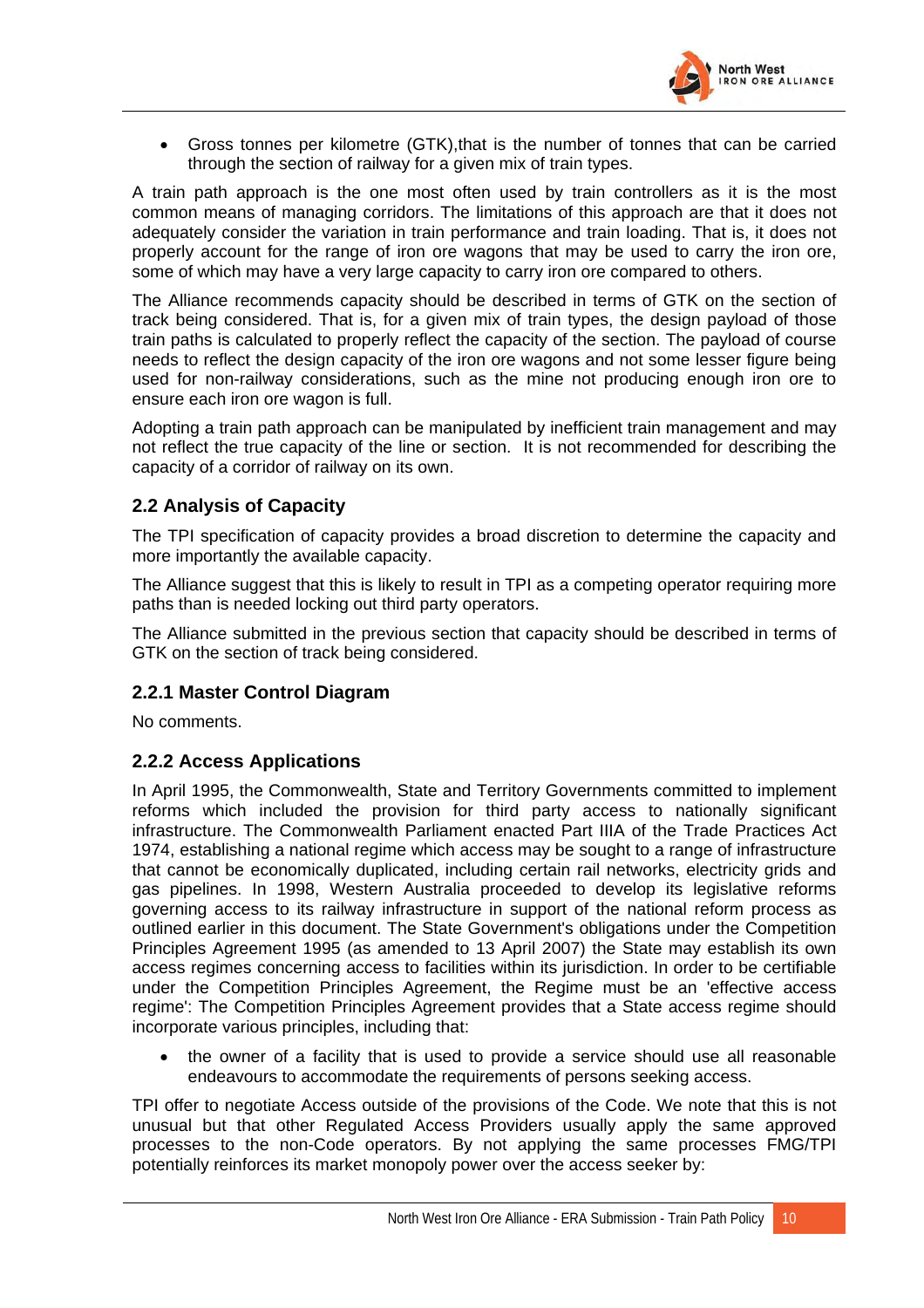

- <span id="page-27-0"></span>• Not providing transparent processes
- Unfairly disadvantaging access seekers under the Code

The Alliance contends to be fair the following sentence be added to this section:

*The Code only requires the TPP to apply to access arrangements negotiated within the Code. TPI, nevertheless, will apply the TPP to each allocated Train Path regardless of whether access applications are made inside or outside of the Code.* 

#### **2.2.3 Capacity Analysis**

A further consideration when calculating capacity is the need to take into account the variability of train performance. A train graph represents the ideal world. However, in reality, the trains will operate at different speeds. This is usually taken into account when describing the train performance in a section on a train graph – that is the train graph represents a compromise on the performance of most trains. If train graphs are produced by a simulation, some form of variation in performance is usually specified. However, this approach is only usually adopted in research projects and not generally applied in day to day operations.

Adopting a train path approach can be manipulated by inefficient train management and may not reflect the true capacity of the line or section. It is not recommended for describing the capacity of a corridor of railway.

Therefore, the Alliances propose the analysis of capacity needs to include consideration of:

- the effect extra trains will have operationally, which needs to be modelled based on 'reasonably practical' test, that is what can be achieved versus the effort required to achieve it;
- that capacity analysis needs to be transparent to be fair to the access seeker.
- that TPI undertakes to at all times maintain dialogue with the Operator to ensure all alternatives are explored

TPI have proposed to specify Service Entitlements upon a basis of Timetable and Cyclic Train Paths. When determining the capacity of a section of railway the operating regime being applied and the mix of traffic patterns have a large influence on network capacity. Figure 3 below illustrates the contrast between the types of traffic proposed by TPI. Uniform train paths allow the highest levels of capacity and efficiency of the network because it maximises track usage. On the other hand cyclic pathing, or surge capacity, represents a much lesser capacity and less efficient operating regime for the railway. Both are used in mining operations but surge capacity is generally preferred because it minimizes ore handling onto the ship – in effect the ship pulls the ore from the mine. This together with a proposed regime of giving priority to the needs of the Port in the TPP and TMG documents has the potential to undermine the capacity and efficiency of the TPI railway if not checked by the Authority.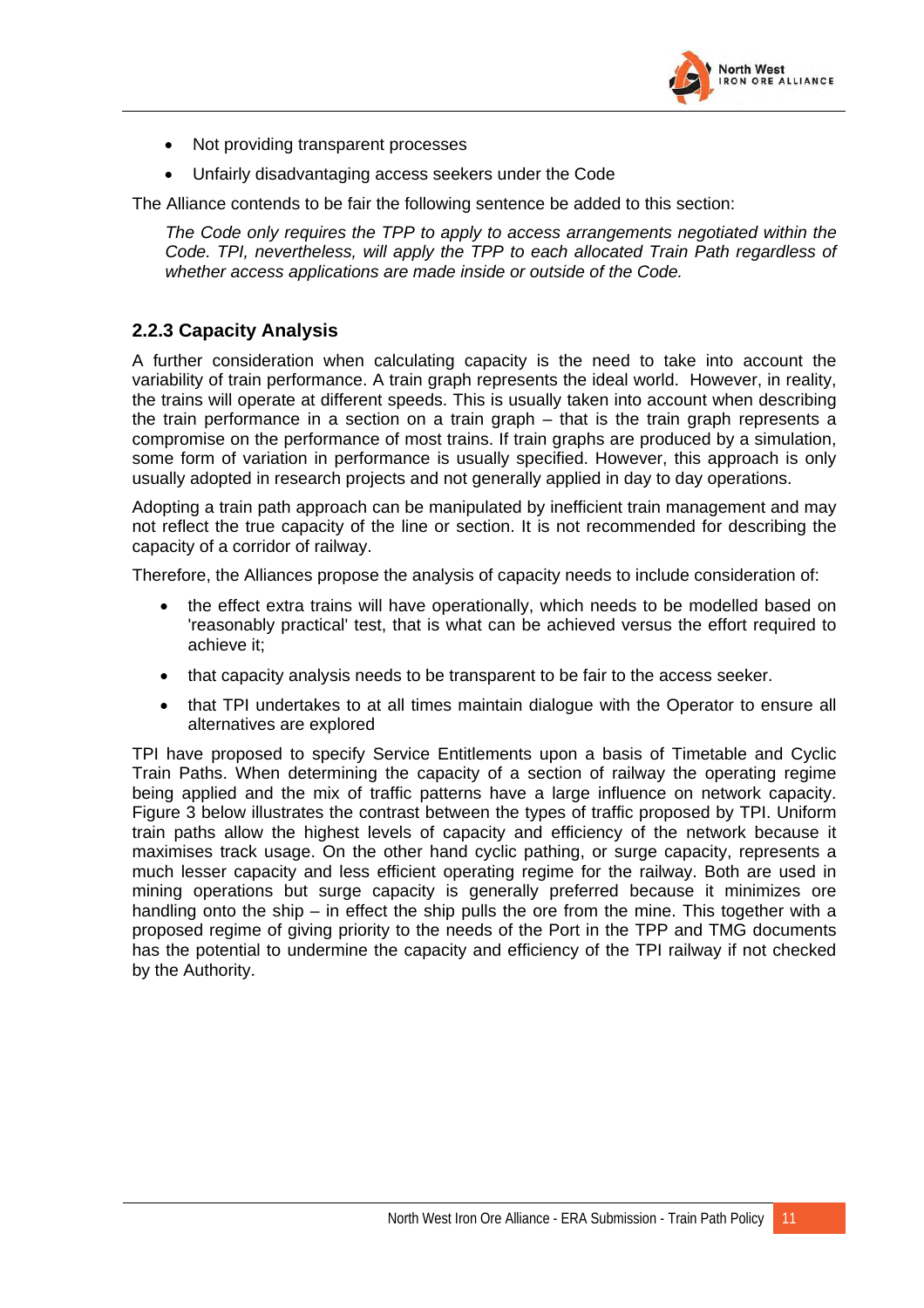



<span id="page-28-0"></span>

#### **2.3 Capacity Allocation**

We note the draft Costing Principles make mention of Capacity and related topic of Optimisation in section 3.1.1 as follows:

*Capacity of infrastructure – TPI considers that the network as constructed can meet current and reasonably projected demand. As a greenfields development, TPI does not consider that any optimisation should occur on its network. If TPI seeks to include the costs of additional infrastructure to meet projected demand it will demonstrate:* 

- *− the basis of the demand projection; and*
- *− a commitment to the capital expenditure.*

*Route optimisation – as a greenfields development, TPI will assume that the optimised network is provided by the rail track within the existing corridor of the land and, hence, route alignment and infrastructure configuration is optimal and efficient.*

We will make more comment on this in our submission on Costing Principles.

Train Path Capacity Allocation needs to be transparent at four levels:

- 1. The analysis that determined capacity of the railway as outlined earlier for existing operations.
- 2. The existing used capacity of the railway based on the Greenfield basis of design for the TPI railway. Including information on actual utilisation –that is what trains ran including their train paths, manifest, axle loads.
- 3. Determine the extra capacity, included in the analysis, required for planned and committed projects.
- 4. Finally, the train path capacity and network operating regime and rules for the allocation to the access seeker.

With this information TPI and the access seeker can then begin the joint analysis of capacity for the access seekers trains.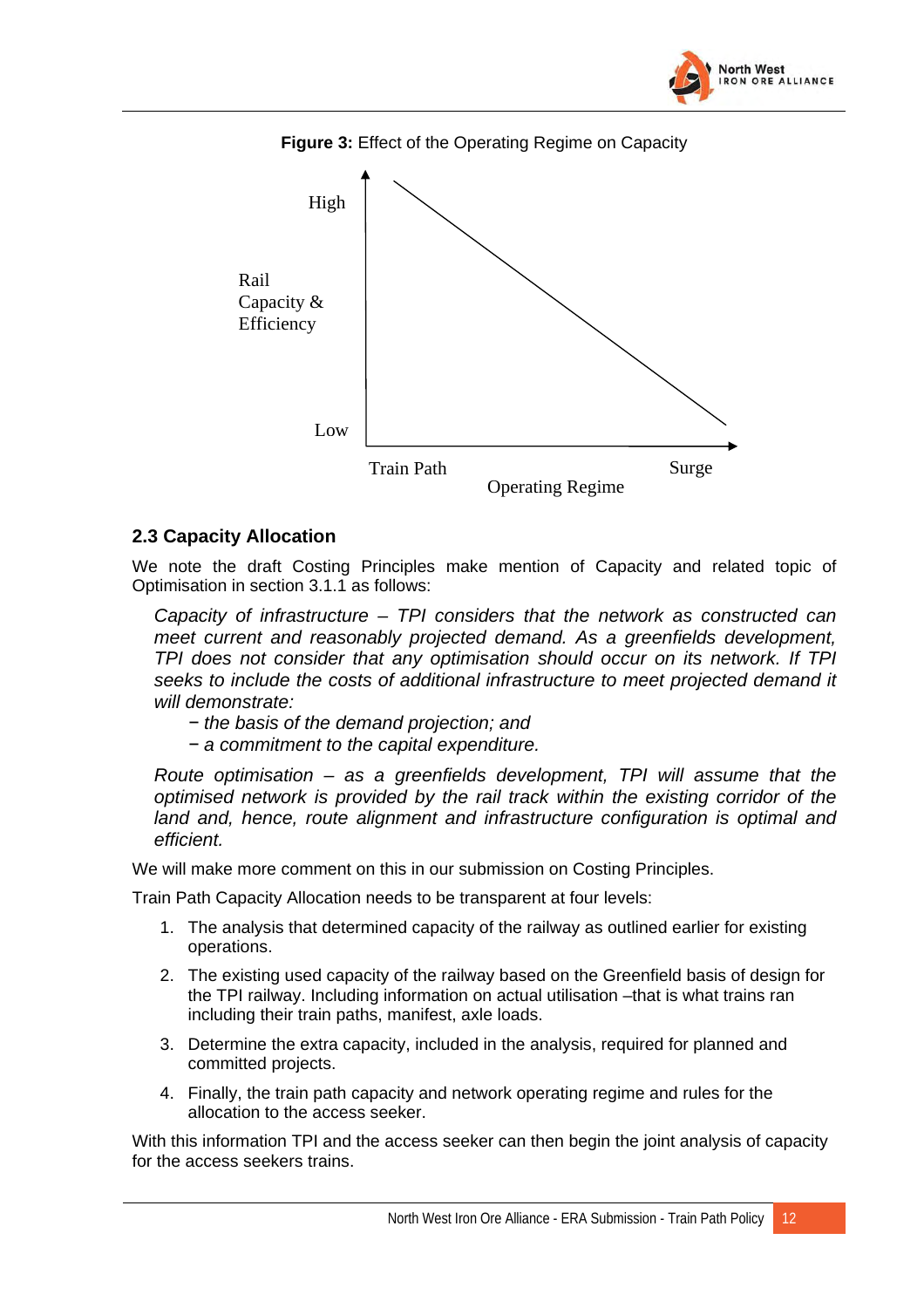

#### <span id="page-29-0"></span>**3 Management of capacity**

#### **3.1 Permanent variations to Train Paths**

No comments at this time.

#### **3.2 Resumption of Capacity**

No comments at this time.

#### **3.3 Review of Service Entitlements**

No comments at this time.

#### **4 Other**

We would add to the document these further undertaking by TPI.

#### *Cancellation of Services using Train Paths*

*TPI will adopt the following policy in granting an Operator the right to cancel Train Paths without penalty and the specific provisions of the policy agreed between TPI and the Operator will be contained in the relevant Access Agreement.* 

*An Operator may cancel an individual Train Path under any one of the following circumstances (but only if the occurrence of these circumstances is beyond the reasonable control of the Operator):* 

*(i) where public holidays effect the operation of the Train Path;* 

*(ii) for each Scheduled Train Path 5 times per year commencing from the date the path was first approved;* 

*(iii) there are mechanical difficulties with the rolling stock used or operated by the Operator;* 

*(iv) there is a failure of any part of the Operator's equipment used or to be used in connection with a service;* 

*(v) repair, maintenance or upgrading of the Network is being carried out or there is some other event which materially affects the Operator's use of all or any part of the Network (including, without limitation, derailment, collision or later running trains) which occurs on the TPI Network;* 

*(vi) the Operator is unable to load trains because of a lack of product at terminals or is unable to unload product at terminals or ports because of insufficient storage space or because of mechanical difficulties with the loading or unloading equipment at terminals or ports;* 

*(vii) because of the seasonal nature of the services.* 

*The Operator must give TPI as much notice of cancellation as is possible in the relevant circumstances.* 

#### *Authority Approval*

*Where a request for a Train Path or Train Paths or a request for an additional Train Path may preclude other entities from gaining access to that infrastructure the Train Path(s) will not be granted without the approval of the Authority in accordance with Section 10 of the Code. If the ERA grants approval then TPI will commence negotiations.*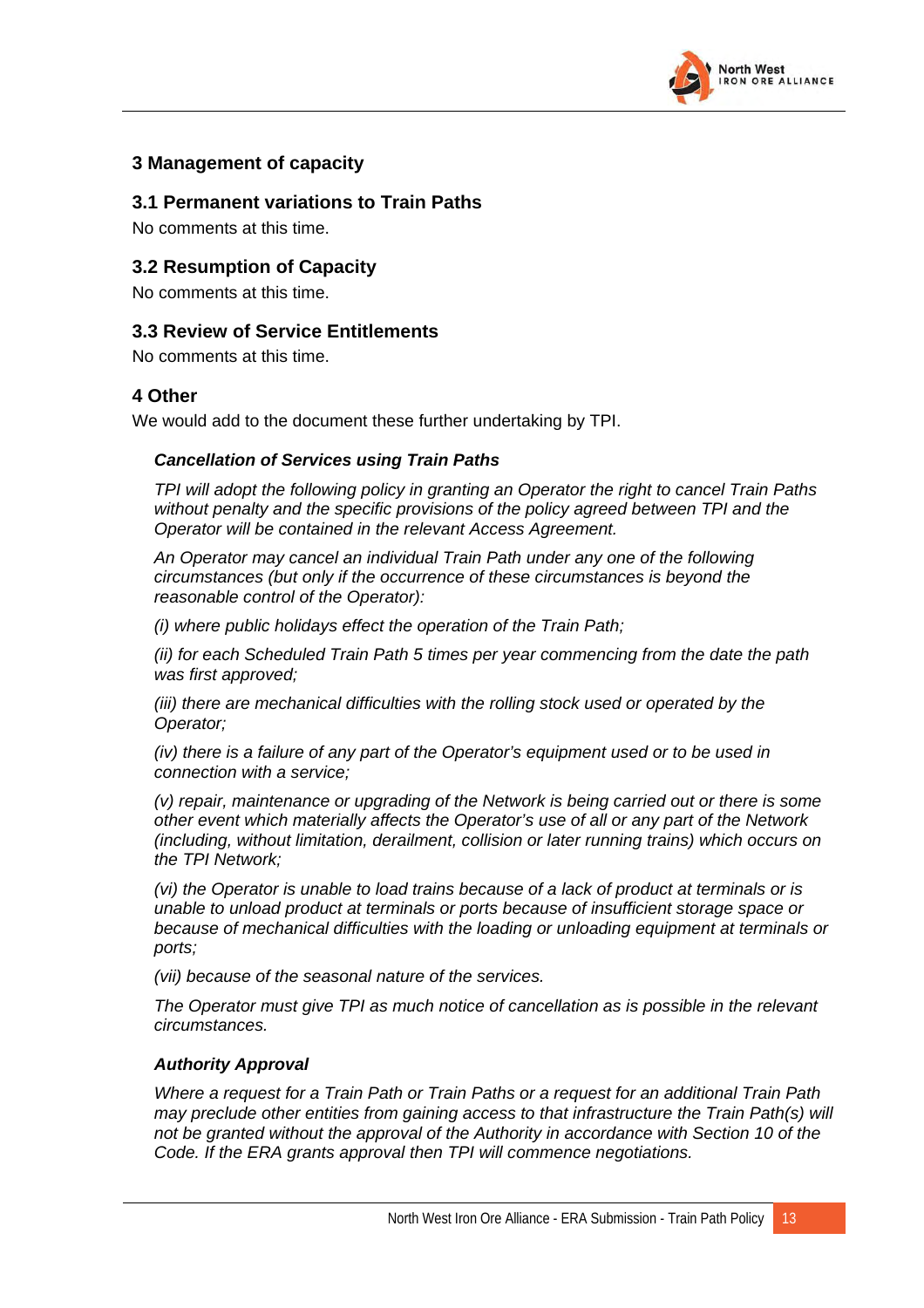

#### <span id="page-30-0"></span>*Consistency between documents*

*TPI will ensure where possible, that those sections of an access agreement which relate to requirements set out in the TPP or TMG documents are referenced to the relevant clauses in these documents to ensure consistency is maintained between the access agreement and these documents.* 

#### *Dispute Resolution*

*Part 3 of the Code provides for arbitration of access disputes in certain circumstances in relation to the provisions to be contained in a proposed Access Agreement. Those circumstances are set out in Section 25(2) of the Code.* 

*Once an Access Agreement has been entered into disputes will be resolved by a threestage process as follows:* 

*(a) firstly, negotiation of the dispute between the parties with a 7 day time limit and using reasonable endeavours;* 

*(b) secondly, by mediation between the equivalent Chief Executive Officers and after 14 days if no agreement is reached by expert mediation; and* 

*(c) thirdly, by arbitration in accordance with the Commercial Arbitration Act 1985.* 

#### *Consultation & Review*

*TPI will review the TPP, every fifth year after the Authority's approval of this document to determine whether any amendments are required.* 

*Stakeholders have the ability to express any concern to the Authority which may arise at any time and the Authority will investigate such claims.* 

*The Authority has the power under the Code to amend the TPP at any time and Access Seekers and Operators can at any time request the Authority to consider amendments.* 

*TPIt acknowledges the Authority will develop a regime of KPI's, in consultation with stakeholders, to assess the effectiveness of the TPP. This is in addition to KPI's that will be developed in individual access agreements.* 

*TPI's compliance will be subject to an annual independent external audit. The Authority may select and manage the Auditor with costs paid by TPI. At a minimum the Authority's approval will be required and the final audit report will be made available to the Authority and the public.* 

*The Authority can also commission special audits on any TPP issue or area where additional assurance is sought.* 

#### **4.1 Non-discrimination**

No comments at this time.

#### **4.2 Dispute resolution**

The Alliance does not have a copy of the proposed Access Agreement referred to by TPI. However all disputes should only be dealt with as outlined in Section 25 of the Code. No case has been put to depart from this legislated approach.

#### **Appendix A. Definitions**

No further comments other than those already described in the previous sections.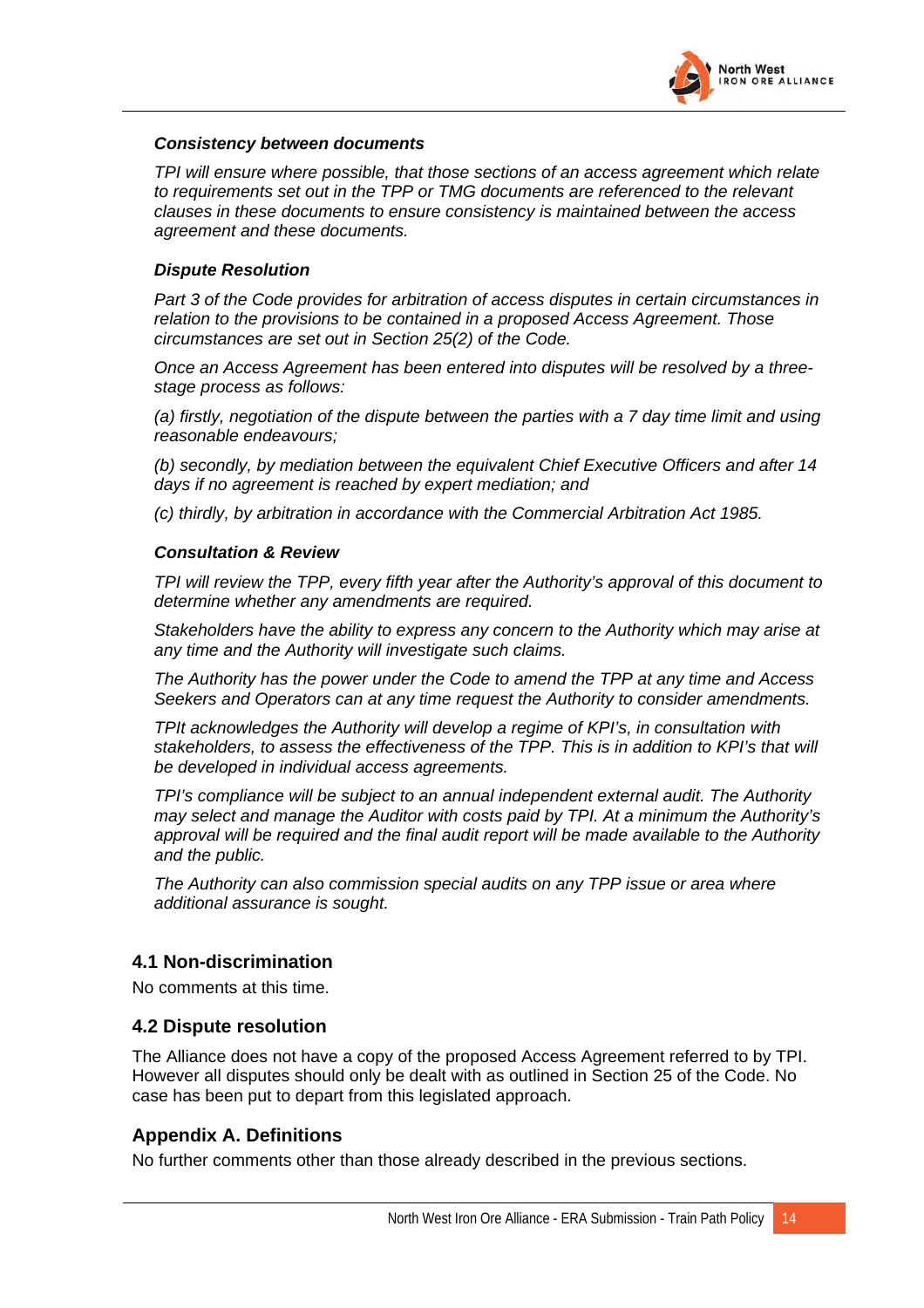

# <span id="page-31-0"></span>Operating Safety Standards

TPI is a new railway that was built in just two years. Operating safety standards have a huge bearing on capital and operating costs of access seekers. Unlike other open access railways TPI's standards are not well known by potential access seekers. In addition, it is not clear that the current standards are appropriate or reasonable of access seekers who are likely to have a much smaller scale of operation than TPI themselves.

Safety standards need to be outlined by TPI to determine whether it is reasonable to impose those safety standards upon access seekers. The Authority may need to be involved outside of any arbitration process in determining the reasonableness of the standards being applied.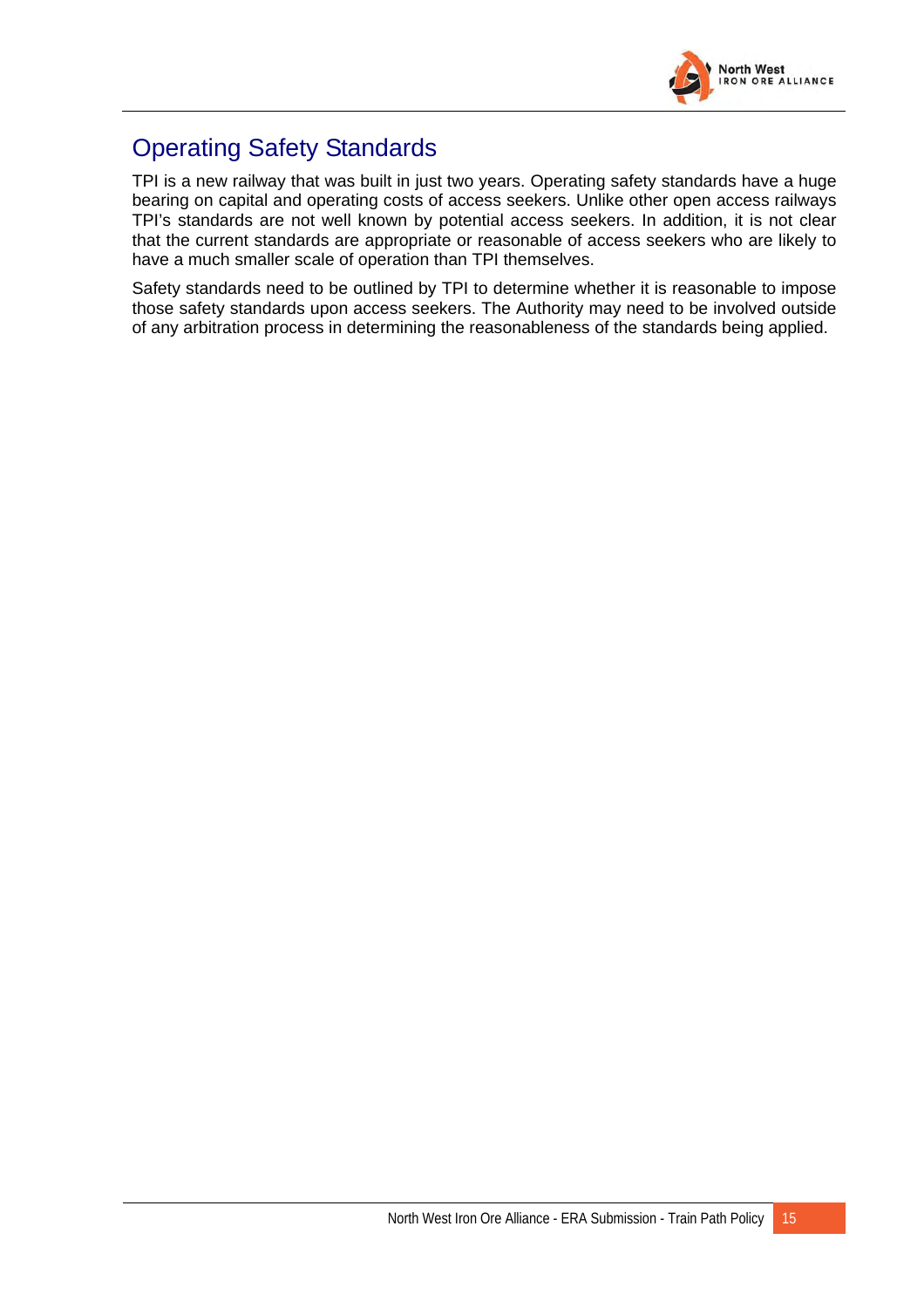

# The Pilbara Infrastructure (TPI) Rail Part 5 Instruments submission

for the proposed

# Segregation Arrangements and supporting provisions

5 September 2008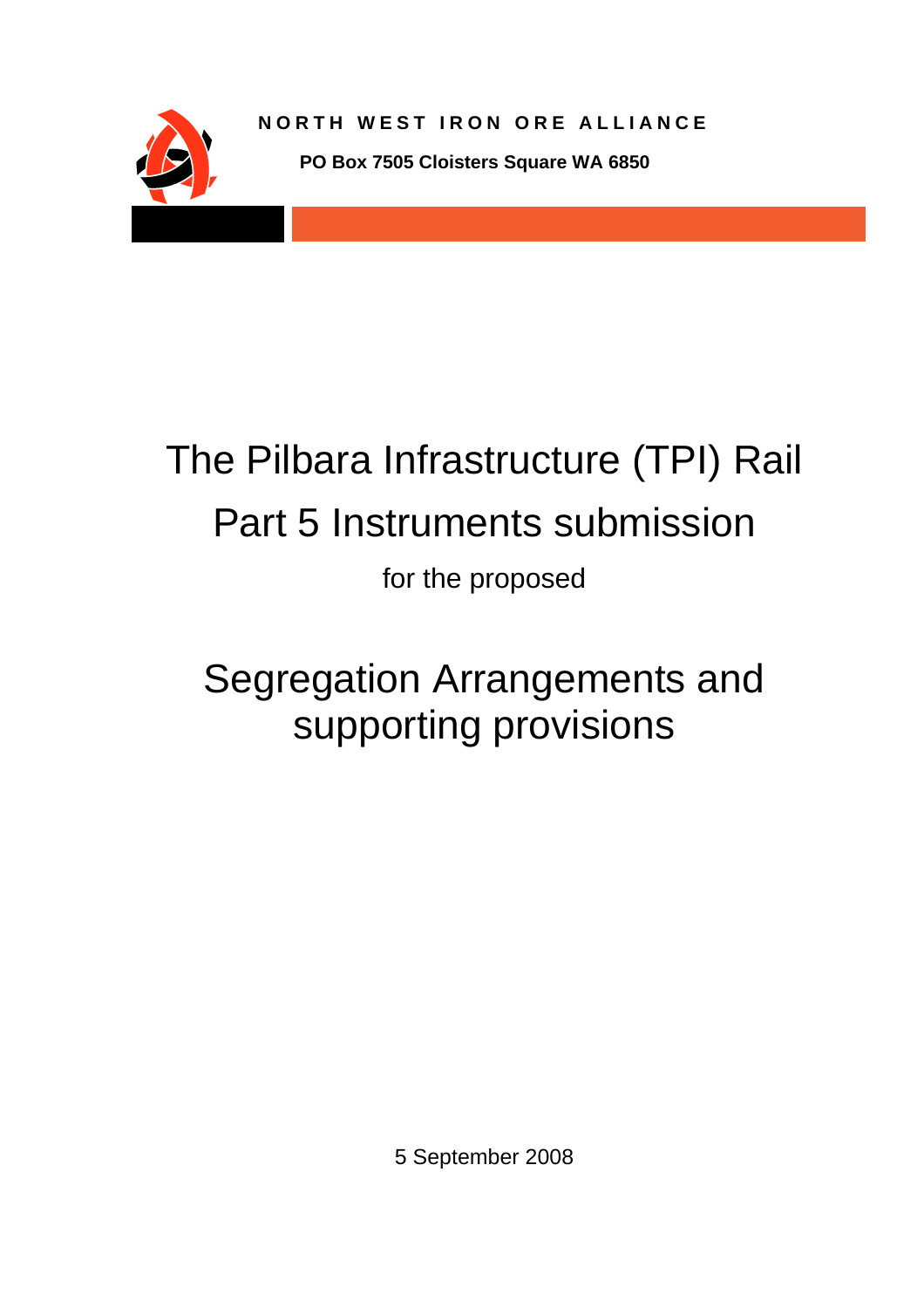

# Table of Contents

| Policy and commercial drivers in relation to third party access to TPI facilities7      |
|-----------------------------------------------------------------------------------------|
|                                                                                         |
|                                                                                         |
| The interplay between rail capacity access and port capacity allocation8                |
|                                                                                         |
|                                                                                         |
|                                                                                         |
|                                                                                         |
|                                                                                         |
|                                                                                         |
|                                                                                         |
| General rationale for and overall effect of TPI proposed arrangements is unsatisfactory |
|                                                                                         |
|                                                                                         |
| Proposed FMG/TPI model does not meet policy objectives or meet access seeker            |
| Port Considerations to be excluded from application of rail access regime 18            |
|                                                                                         |
| Alliance suggested model for segregation and associated arrangements 19                 |
|                                                                                         |
|                                                                                         |
|                                                                                         |
|                                                                                         |
|                                                                                         |
|                                                                                         |
|                                                                                         |
|                                                                                         |
|                                                                                         |
|                                                                                         |
|                                                                                         |
|                                                                                         |

## Table of Exhibits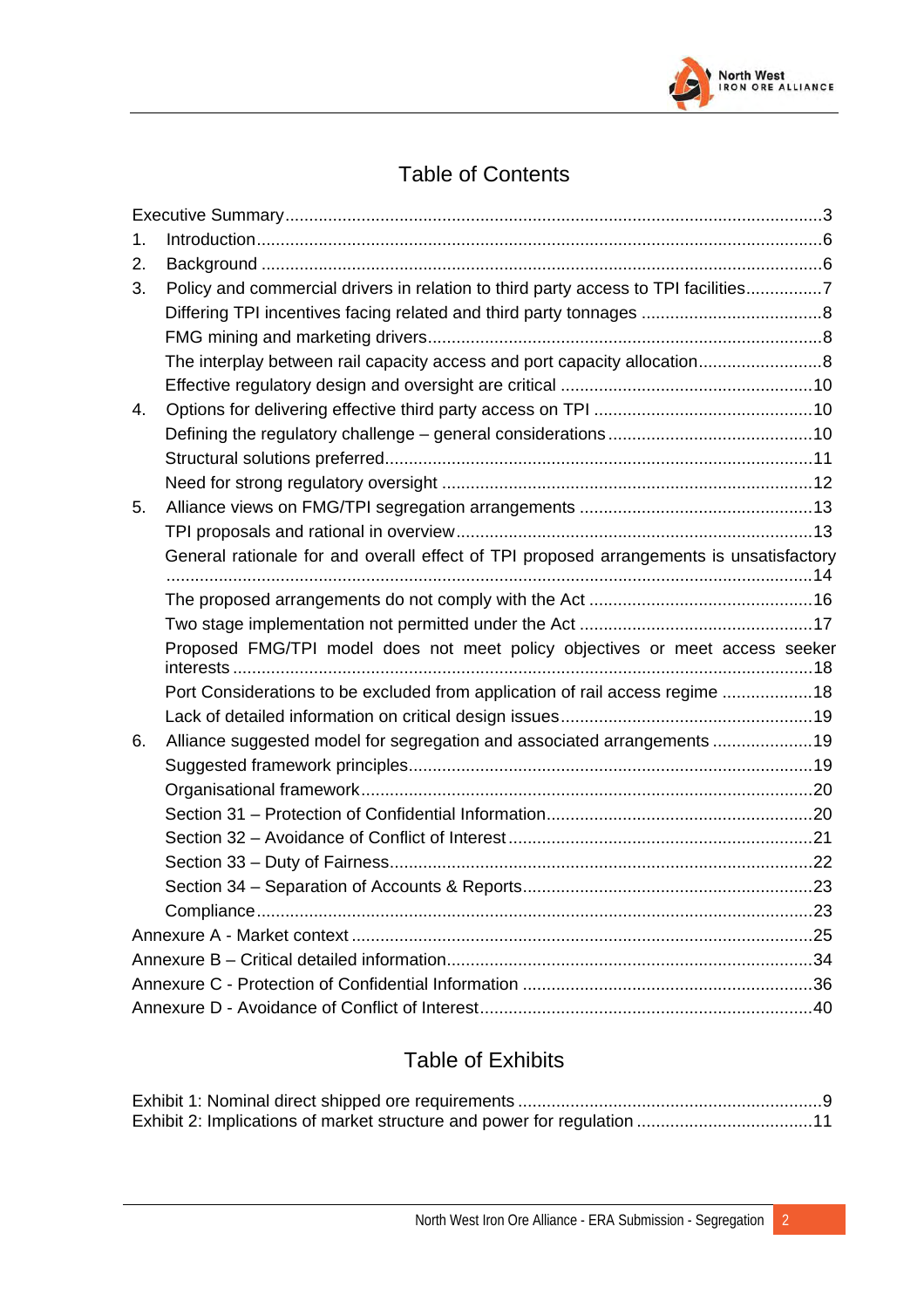

## Executive Summary

<span id="page-34-0"></span>The North West Iron Ore Alliance (Alliance) members require access to an existing railway on terms that facilitate competitive and cost effective above rail operations to enable many projects in the Pilbara region to progress through to production. This would also have the effect of stimulating the current level of exploration and resource development in the Pilbara generally.

The Alliance strongly support the underlying intent and the actions taken so far by the Government and Fortescue Metals Group (FMG) to put in place an alternative rail transport corridor for iron ore and other minerals in the east Pilbara that offers rail access to third parties on fair terms.

A contestable market for rail operations will only be facilitated if a level playing field is created for all parties, including FMG, having or seeking access to railway infrastructure. In practice, however, FMG's 100% ownership of The Pilbara Infrastructure Pty Ltd (TPI), the highly integrated nature of their operations, and the ongoing constraints to port capacity provides very strong incentives for commercial and operational decisions within rail operations to favour the development and delivery of FMG products to port over those of third parties.

The Alliance considers that as a vertically integrated rail operator:

- TPI has not provided any conclusive evidence that:
	- o the separation of above and below rail operations would materially affect safety, operation and cost for a railway at the greenfield stage; or
	- o segregation of above rail and below rail will affect integration of mine, rail and port logistics in its own related business;
- TPI is inappropriately predicating the Segregation Arrangements (Arrangements) on the optimisation of the FMG supply chain, rather than efficient use of the railway.

The Alliance would submit that the proposed retention of the integration of the TPI railway haulage business is linked to the overall business objectives of FMG and provides FMG with significant market power in its negotiations with third parties. This points conclusively away from Arrangements that involve the staged process proposed by TPI.

As currently proposed the two stage process proposed by TPI involves therefore major conflicts of interests. It also lacks clarity in relation to pricing equivalence and accounting treatment. The Alliance considers the extent of market power available to FMG outside the Code, including control of critical port facilities (port access is integrally linked to rail access) points to the need for full and immediate implementation of the Arrangements contemplated by the Act.

The Alliance does not consider that the Arrangements comply with the intent of the Act, including the strict interpretation of the Segregation Obligations.

- The Alliance is of the view that the two stage process contemplated in the Arrangements is not contemplated in the Act and hence is inappropriate.
- The Alliance does not accept that the Adelaide to Darwin railway regulatory regime provides either a legal or commercial precedent for the TPI Arrangements. The only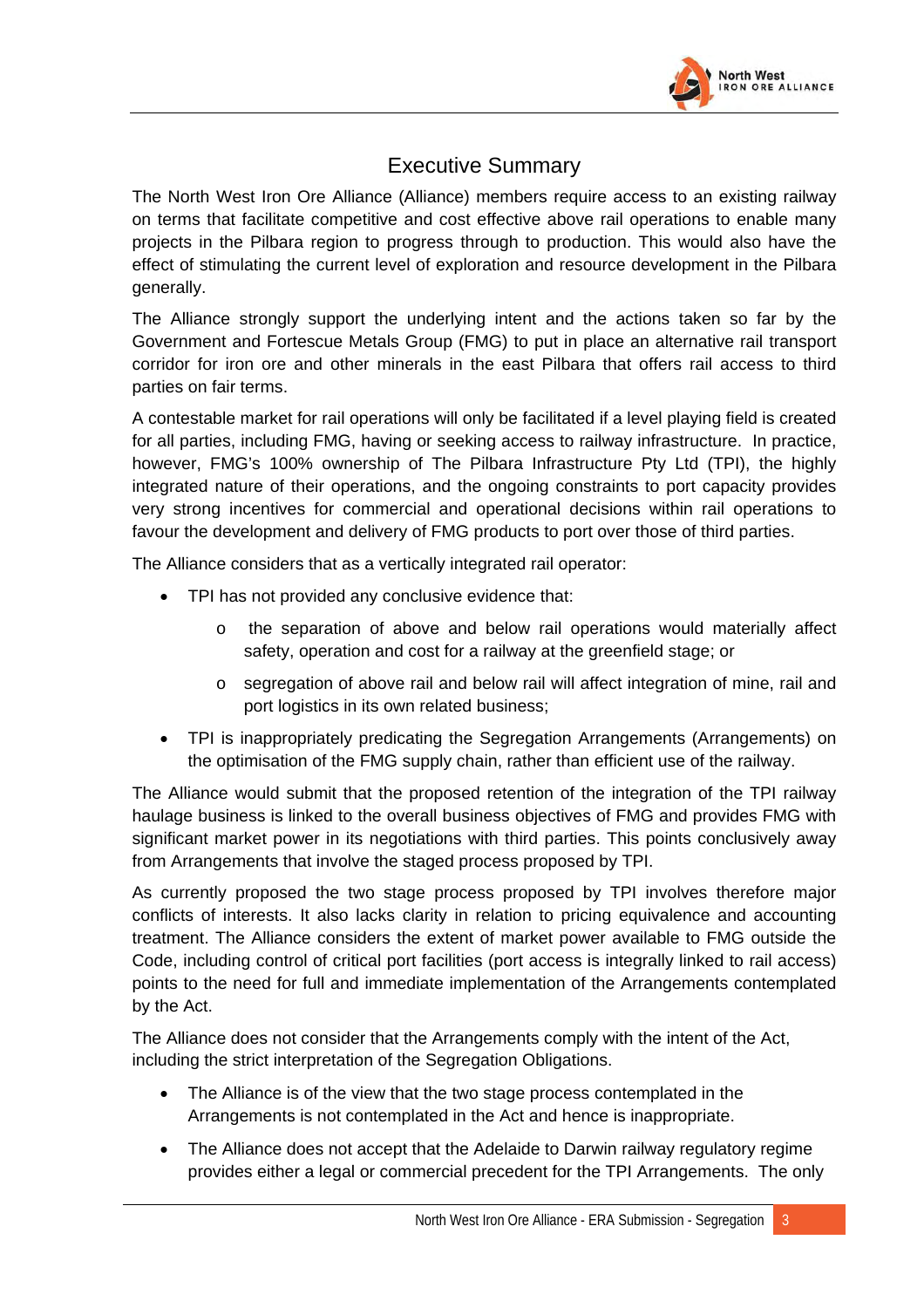

correct legislative basis for development of the Arrangements is the Railways (Access) Act 1998.

• The Arrangements are drafted in an imprecise manner which will further inhibit an access seeker's confidence in its ability to secure access on fair and reasonable terms.

 As such, the Arrangements fail to satisfy the requirements of the Act and are incapable of providing potential access seekers with:

- comfort that appropriate arrangements are in place to enable TPI, as the railway owner, to comply with section 28 of the Act;
- the requisite protection against TPI and TPI Related Parties misusing Access Seekers' confidential information; and
- comfort that TPI cannot and will not favour TPI Related Entities in the performance of TPI functions (due to the imprecise nature of TPI's proposed approach to compliance with sections 28, 30-34 of the Act).

The deficiencies described above are likely to discourage potential access seekers from submitting Access Applications, which may distort competition in the markets in which the access seekers compete with TPI and TPI Related Entities.

Because TPI Related Entities will compete with third party Access Seekers, the Alliance submits that the deficiencies described above must be rectified in order to minimise the perception that through providing both Access Related Function and Non-Access Related Functions, TPI could exploit an unfair competitive advantage for TPI Related Entities.

The Alliance notes that the Regulator has the power, under the Act to supplement its own segregation arrangements. The Alliance is firmly of the view, however, that it is in the interests of all stakeholders that TPI be required to correct significant deficiencies in the draft Arrangements before the Regulator considers approving them

The Alliance therefore submits that the Arrangements proposed by TPI should not be approved by the Regulator under section 29(1) of the Act at this stage.

There is a demonstrated need for strong regulatory oversight of TPI. This is particularly important in relation to early interactions between TPI and third party access seekers, such as Alliance members, and the resulting commercial decisions in relation to access. This is particularly with regard to access outside the Code and it is suggested that the Regulator consider that TPI treat FMG as an access seeker inside the Code.

The draft Train Management Guidelines and Train Path Principles documents provide some sense of key elements of the Rail Access Regime. By contrast, the access rules applying to TPI and other facilities at Port Hedland are not publicly available and not subject to independent regulatory oversight. The Alliance is hence concerned that the Segregation Arrangements currently appear to link the rail access regime to a non-transparent port access regime. TPI provides no legal or commercial rationale in relation to the Act as to why third party rail access should be driven by port priorities in this way. The Alliance contends that FMG's mine optimisation objectives are the fundamental driver of the mine, train control and port management.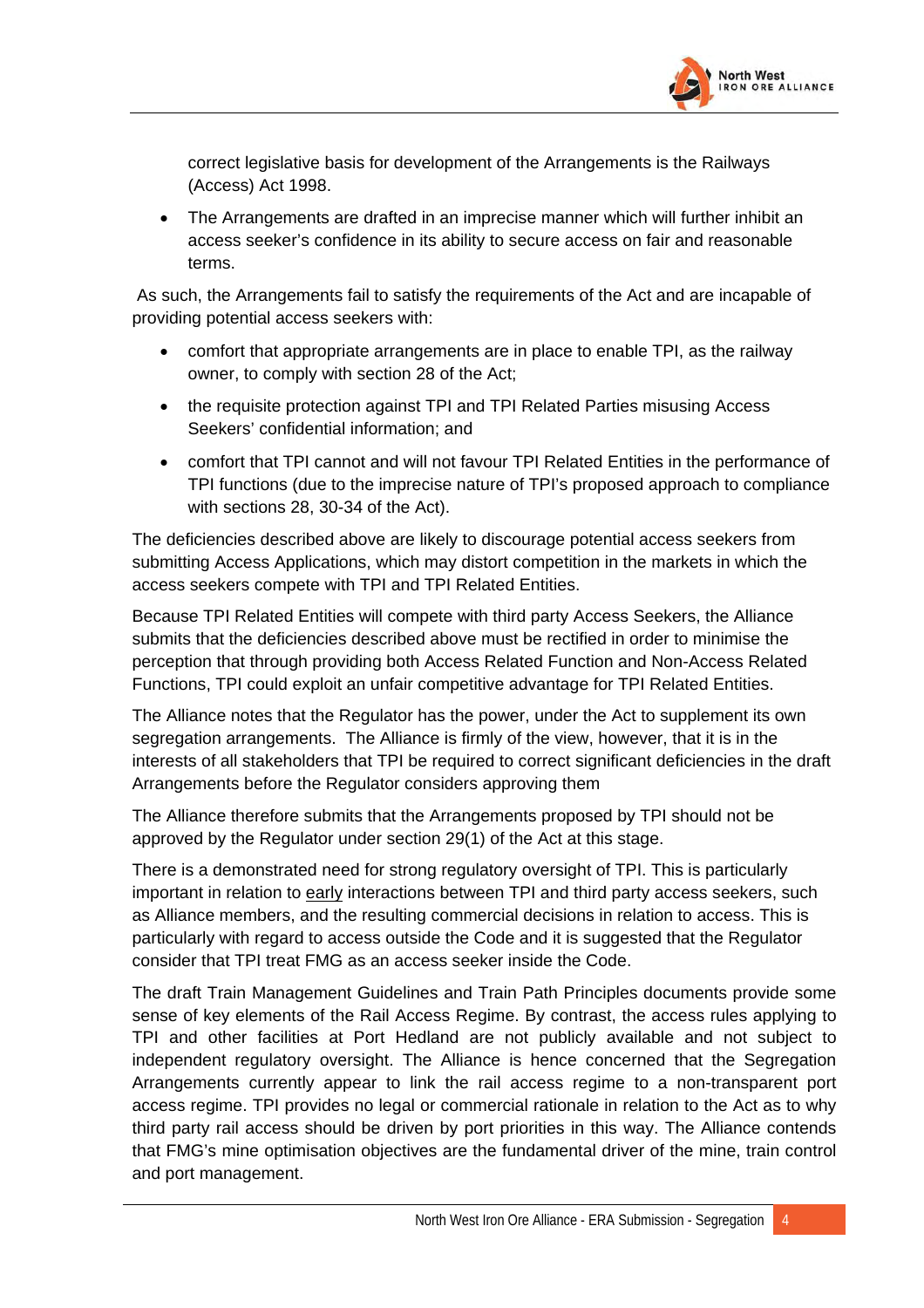

The Alliance would submit that maintaining the integrated structure of the TPI railway haulage business linked to the overall business of FMG confers on FMG significant market power with regard to third party negotiations. By using its preferred position in port and rail, FMG/TPI can maximise their total returns by increased FMG iron ore sales. It also avoids formal access scrutiny because direct third party purchases or haulage arrangements sit outside the coverage of the Rail Access Act and Code. The Alliance is concerned that this approach sets an anti-competitive climate for above rail access seekers. There will be undue uncertainty with the rail access arrangements as a consequence making the Regime potentially unworkable and reinforcing FMG's market power as a buyer and seller of iron ore.

The Alliance contends that this is not the intention of the Code or the Act and the Alliance strongly urges the Authority:

- o not to allow the TPI Port Access Regime and the TPI Rail Access Regime to be linked; and
- $\circ$  to ensure all references to non-rail entities and roles, particularly the Port, be removed from the TPI Rail Access Regimes documents.

The Alliance would request that the Regulator be cognisant of the above matters and set parameters and requirements for the Arrangements to allow third party Access seekers the transparency to negotiate effectively with TPI. These should consider the considerable market power of FMG as a buyer of iron ore, effectively a monopoly provider of rail and port access as well as having dominant market power for rail haulage contracts.

In summary, the Alliance suggests that the Regulator should direct TPI to move immediately to separate its access activities and access related activities from its other activities as if the access activities are being carried out by a different entity. This should involve:

- The TPI railway infrastructure being operated as a stand-alone business accounted for separately and transparently so it can be demonstrated that there are no cross subsidies between the other Associates or entities of FMG;
- TPI establishing a functionally and organisationally separate access activities business unit within TPI, with its own quarantined accounting and reporting arrangements and comprehensive definition of access related functions consistent with those applied to other vertically integrated railways subject to rigorous third party regimes; and
- Prior to Regulatory approval of the Arrangements, the detailed delineation and public exposure of concepts, processes and information required to deliver the intent of the Act in relation to the protection of confidential information, avoidance of conflicts of interest, separation of accounts and reports and compliance.

The Alliance recognises the proposed approach may add to the compliance costs of TPI but accepts these should be fully incorporated into the access charge facing Alliance members seeking access. The Alliance believes this would be a negligible and necessary cost of delivering the aim of the Rail Access Regime to achieve a net public benefit to the State and the objectives of Section 2A of the Act.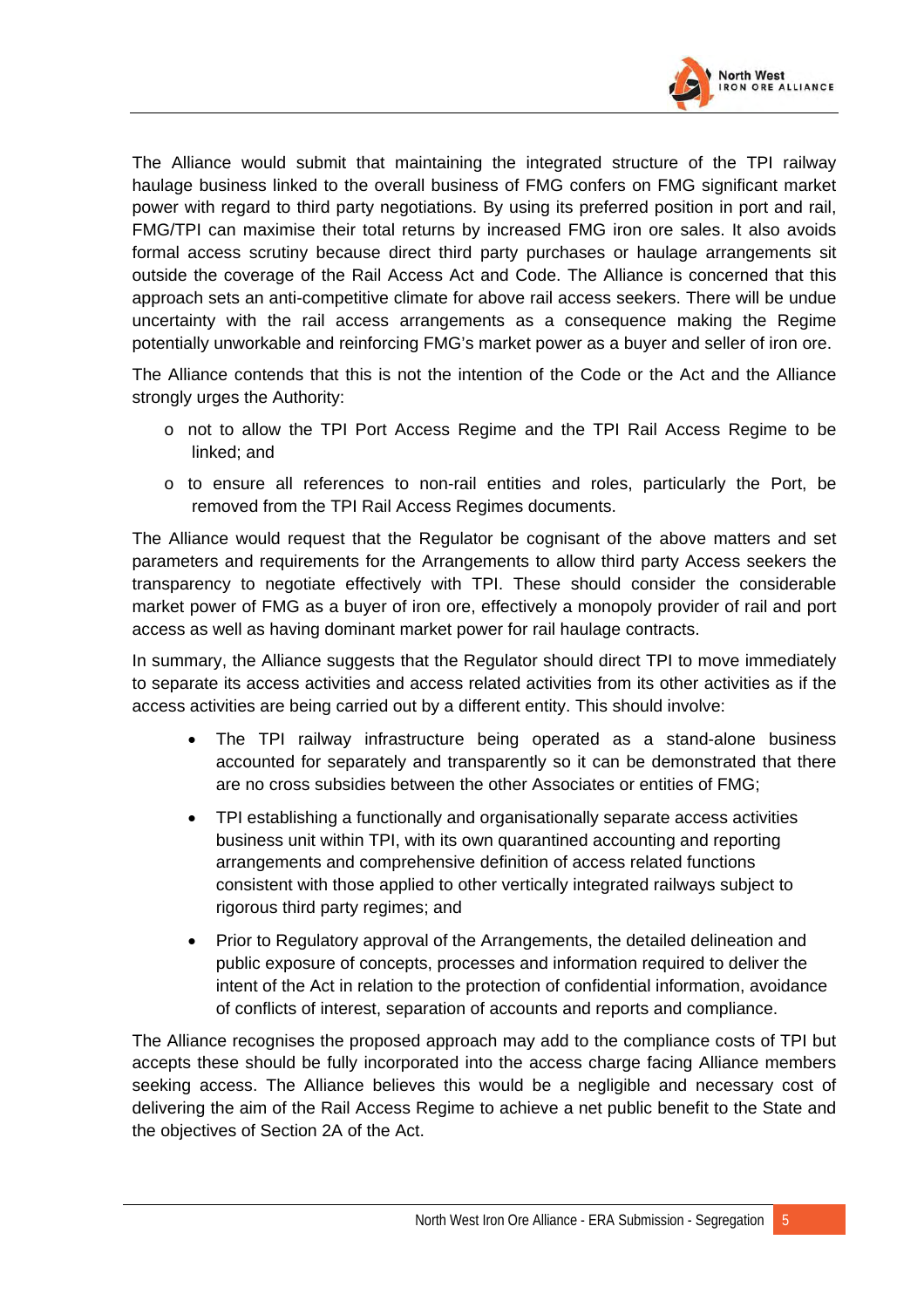

# 1. Introduction

This submission is provided by the North West Iron Ore Alliance (Alliance) in response to a call by the Economic Regulation Authority (ERA) for public submissions on the Segregation Arrangements that have been proposed by the railway owner, The Pilbara Infrastructure Pty Ltd (TPI), for its recently-constructed railway in the Pilbara. These proposed arrangements are set out in a letter from TPI's parent company, Fortescue Metals Group Ltd (FMG), to the Authority dated 3 July 2008 (which also includes train path policies and train management guidelines that are the subject of separate submissions from Alliance).

The Alliance was formed in 2007 to represent the interests of a group of dynamic iron ore companies operating in the Pilbara region of Western Australia. The Alliance's core objective is to work with communities in the region, government, infrastructure providers, existing producers and other stakeholders to promote the development of a vibrant junior iron ore industry. The Alliance comprises four members:

- Atlas Iron;
- BC Iron:
- Brockman Resources; and
- FerrAus

Rail is the only cost effective and environmentally acceptable method of moving iron ore produced from geographically remote Pilbara mining tenements to coastal export infrastructure. Given the very strong resistance of long entrenched operators – Rio Tinto and BHP Billiton – to facilitating third party rail access, TPI below rail facilities potentially offer the most cost effective method of delivering ore transport services to the eastern Pilbara.

Implementation of stringent Segregation Arrangements is a critical precondition for the development of iron ore resources outside the control of FMG, Rio and BHP Billiton. To assist the Authority in understanding the need for very stringent segregation and supporting Arrangements (including train path policy and train managements guidelines) to deliver an effective rail access regime the Alliance the main body of the attached submission covers the:

- Options for delivering effective third party access on TPI; and
- The Alliance suggested model for segregation and associated arrangements.

To supplement the material in the main body of the submission, annexures to the submission set these regulatory issues in their broader commercial context and also provide more detailed commentary on issues associated with Section 31-34 of the Access Act.

# 2. Background

The FMG/TPI State Agreement enshrines the principle of multi-user access to rail capacity built under the agreement. In introducing the Bill formalising the agreement, the Government has made clear the underlying policy objective in the Second Reading of the Bill:

*The Government is facilitating the development of the new multi-user infrastructure to promote the growth of the Western Australian iron ore industry in the expectation that it will help new producers in the Pilbara capitalise on continuing strong global iron ore*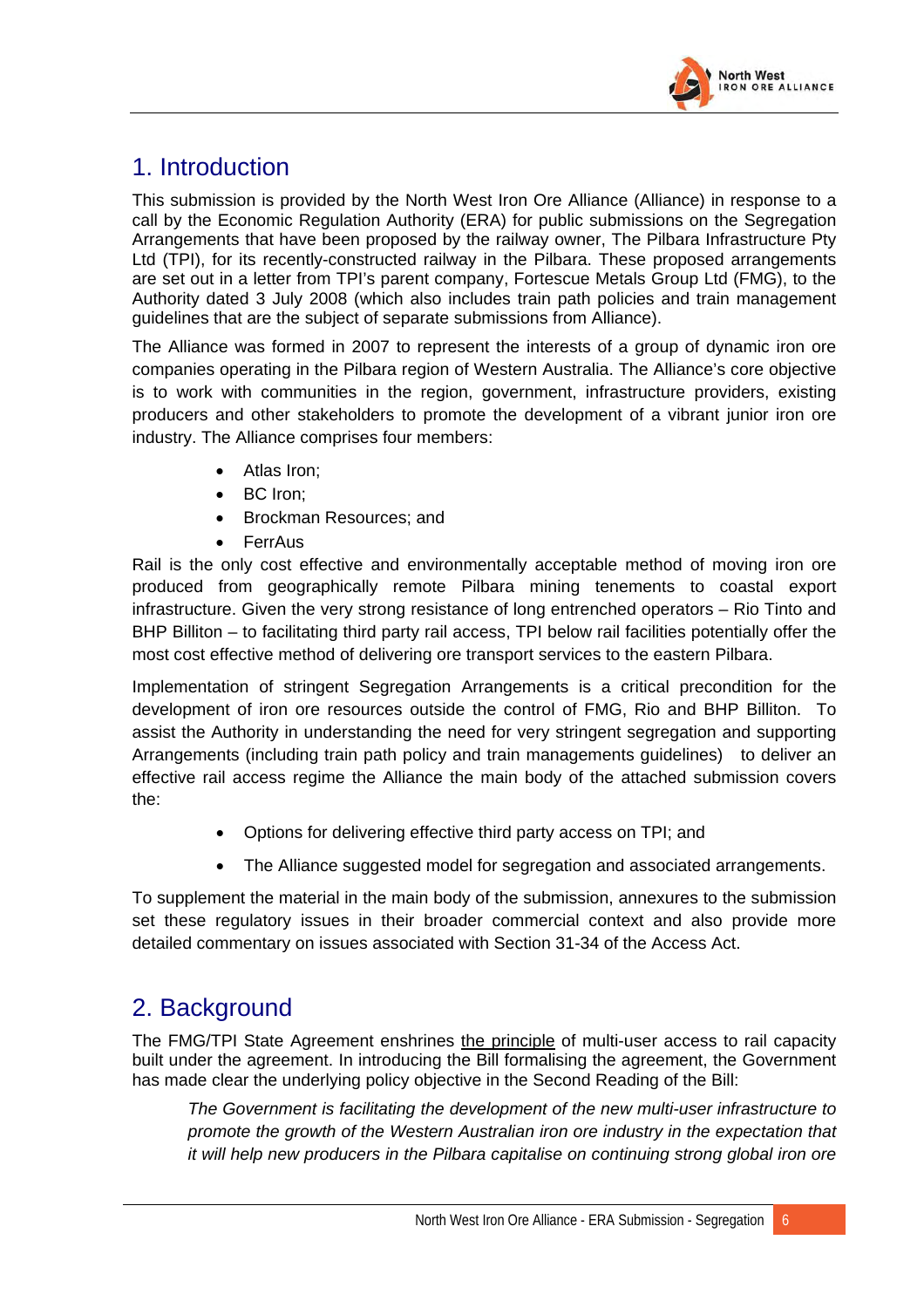

*demand, build industry capacity and increase the State's share of the world iron ore market....... The Government anticipates that the multi-user railway and port facilities to be developed under the Railway and Port (The Pilbara Infrastructure Pty Ltd) Agreement will open the Pilbara iron ore industry to new entrants seeking to supply growing demand for iron ore, especially from China. [1](#page-38-0)*

This intent is also reflected in the Preamble to Railway and Port (The Pilbara Infrastructure Pty Ltd) Agreement [2](#page-38-1)004.<sup>2</sup>

As a critical element in giving effect to an effective multi-user access regime for the railway, the Government announced that the legislation would provide for the TPI rail assets to be subject to the Railways (Access) Act 1998 and the Railways (Access) Code 2000.<sup>[3](#page-38-2)</sup> Section 2A of the Access Act provides that the main object of the Act is to "establish a rail access regime that encourages the efficient use of, and investment in, railway facilities by facilitating a contestable market for rail operations".<sup>[4](#page-38-3)</sup> The Access Act and the Code provisions are directed toward establishing a level playing field and empowering the Regulator to seek these objectives under section 29 of the Access Act.

The aim of the rail access regime is to establish and implement a framework that ensures: **1) effective; 2) fair;** and **3) transparent** competition, on Western Australia's railway network to achieve a net public benefit to the State.

## 3. Policy and commercial drivers in relation to third party access to TPI facilities

The Alliance strongly supports the underlying intent and the actions taken so far by the Government and FMG to put in place an alternative rail transport corridor for iron ore and other minerals in the east Pilbara that offers rail access to third parties on fair terms.

Looking forward, however, the Alliance is concerned that the commercial structures and incentives now in place have the potential to create significant barriers to adequate and timely rail capacity to facilitate the development of the Alliance and other non-related party resources. In particular, there are three related features of the commercial and operational context to which the Alliance wishes to draw attention that are crucially relevant to third party access regulatory design and oversight:

<span id="page-38-0"></span><sup>1</sup> RAILWAY AND PORT (THE PILBARA INFRASTRUCTURE PTY LTD) AGREEMENT BILL 2004 *Second Reading speech by Parliamentary Secretary (16 November 2004)*

<span id="page-38-1"></span> $2$  The State for the purpose of promoting development of the iron ore industry and employment opportunity generally in Western Australia, and for the purposes of promoting the development of multi-user infrastructure facilities in the Pilbara region of Western Australia, has agreed to assist the development of the above multi-user facilities upon and subject to the terms of this Agreement. (Schedule 1, para D)

<span id="page-38-2"></span> $^3$  Railway and Port (The Pilbara Infrastructure Pty Ltd) Agreement Act 2004, Part 3.<br>4 Pailways (Assess) Act 1998

<span id="page-38-3"></span>Railways (Access) Act 1998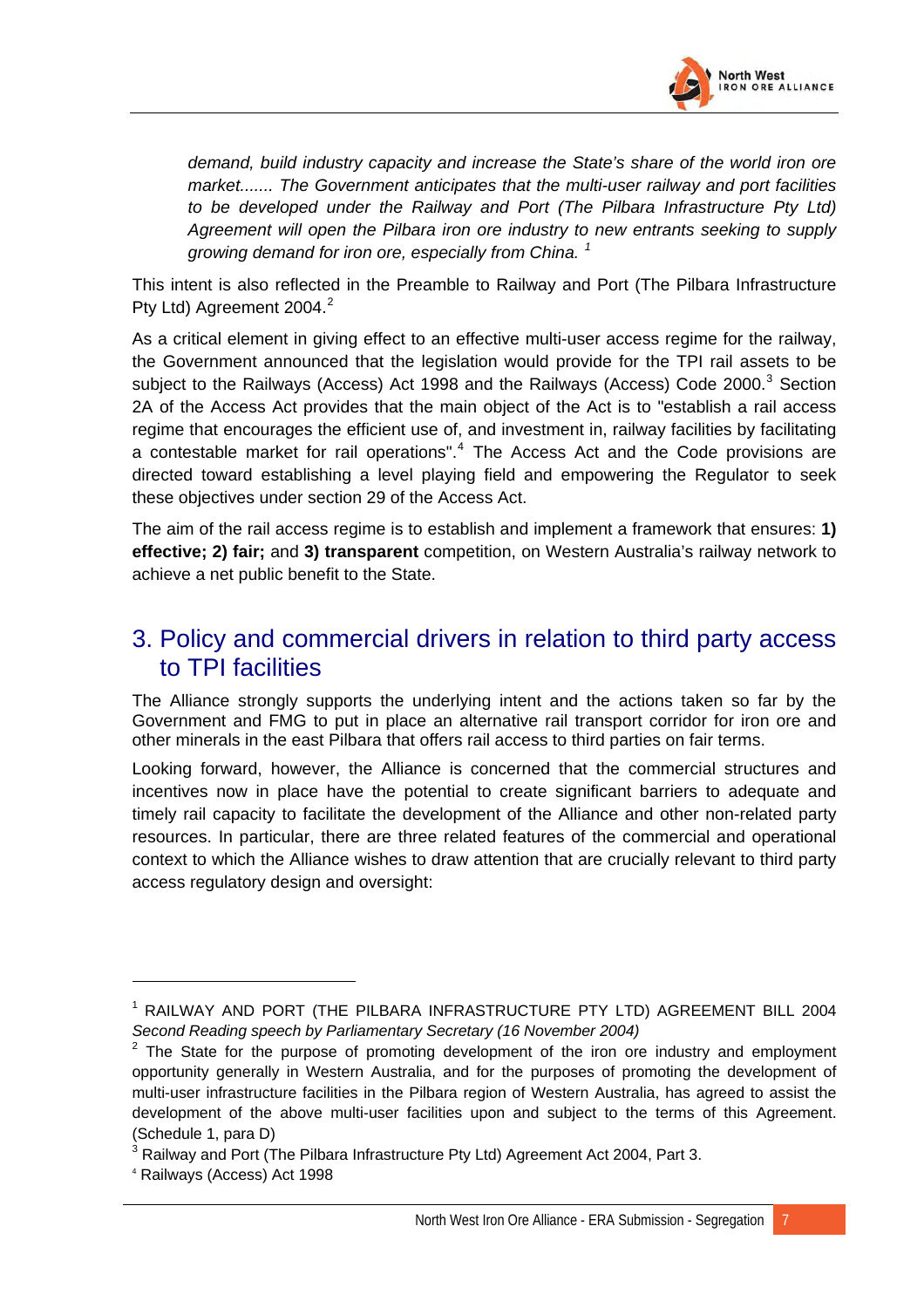

- The divergent incentives facing TPI and its owners when considering choices between carrying related party tonnages and facilitating third party carriage on TPI's rail infrastructure;
- FMG objectives with regard to its own mining and marketing operations in relation to product quality and the resulting incentive to secure tonnage either on a haulage basis or direct purchase at the mine gate outside the purview of the Access Code; and
- The very close linkages between port capacity, the owners' mine operations and train management.

### **Differing TPI incentives facing related and third party tonnages**

As a vertically integrated iron ore supplier confronting a third party access request, FMG/TPI will face a trade off between commercial returns available from either the gross margin on related party iron ore tonnages shipped to market or the rail access (or possibly freight haul) charges derived from third party tonnages. The former will always be very much larger than the latter.<sup>[5](#page-39-0)</sup> The current iron ore market dynamics place a premium on capturing market share. Together with internal firm specific managerial incentives (which at senior level are aligned between FMG and TPI executives due to overlapping or common roles), this means that incumbents are acutely focussed on maximising the growth in their own tonnages, not that for the Pilbara as a whole. Given a choice, therefore, between facilitating the development and shipment of products from their own tenements and those of third parties, they will always choose the former and have correspondingly less incentive to facilitate third party developments.

### **FMG mining and marketing drivers**

The production profile of FMG's deposits in relation to grade and other quality characteristics provides a strong incentive for the company to secure tonnage either on a haulage basis or direct purchase at the mine gate to supplement its product specifications via direct negotiation with third party producers. All such arrangements are outside the purview of the Access Code, as would currently be the case for all FMG tonnages carried over TPI's infrastructure. The FMG's need for third party ore and the current exclusion of FMG from a defined access seeker have the potential to severely limit the reach of regulatory oversight over TPI's third party access since the combination of FMG and haulage/mine gate ore will mean that much of ore traffic carried over the TPI rail facilities will not be subject Authority third party regulation.

## **The interplay between rail capacity access and port capacity allocation**

Currently, iron ore exports from Port Hedland are constrained by port capacity<sup>[6](#page-39-1)</sup>, not by rail capacity. Port capacity is likely to remain the critical bottleneck until such time as the proposed Outer Harbour development proceeds. A recent announcement by Minister

<sup>5</sup> See Annexure A – Market context

<span id="page-39-1"></span><span id="page-39-0"></span><sup>&</sup>lt;sup>6</sup> WA Department for Planning & Infrastructure: Port and Related Infrastructure Requirements to Meet the Expected Increases in Iron Ore Exports from the Pilbara. February 2007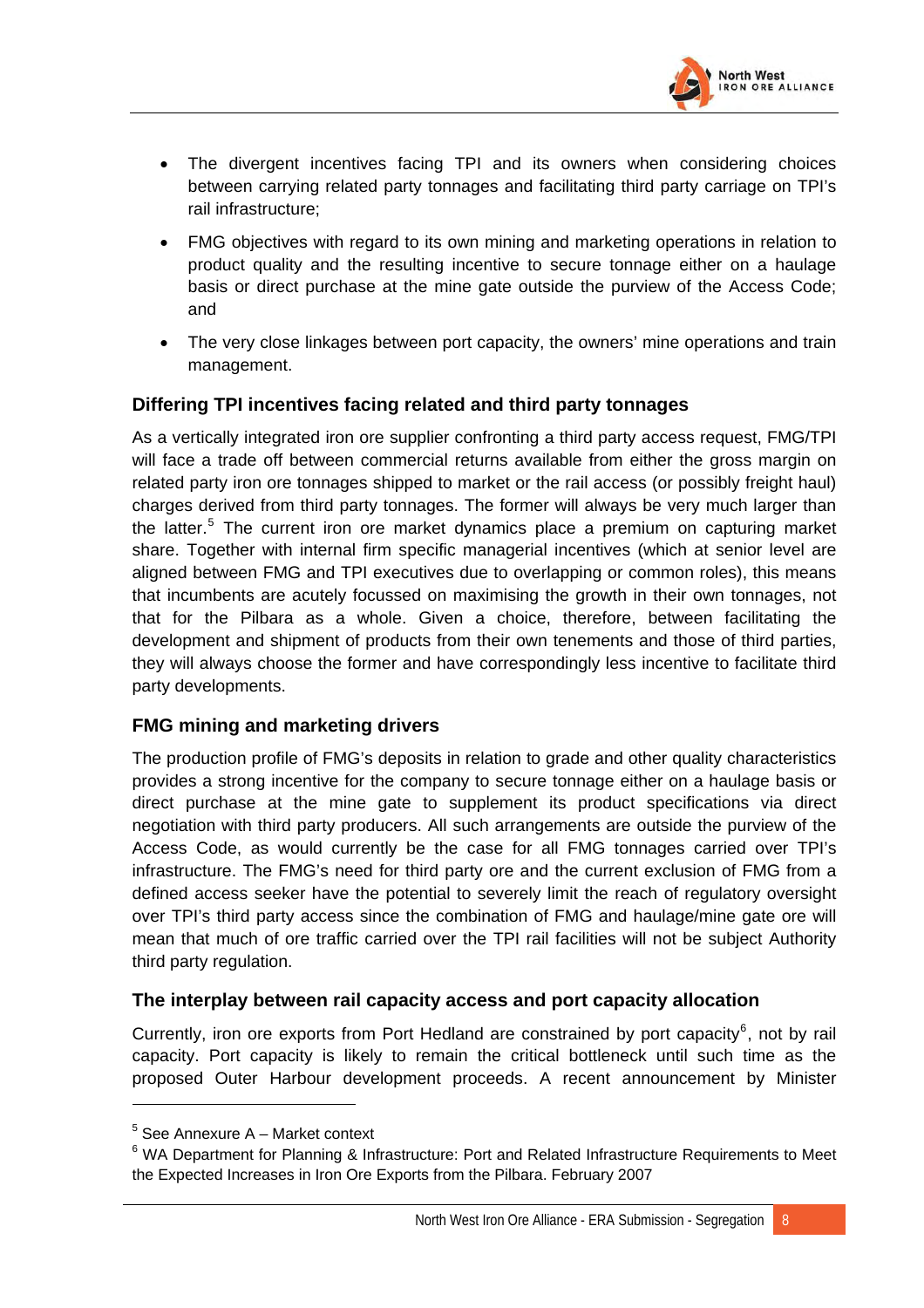

MacTiernan on port allocation indicated the Outer Harbour would not be expected prior to 2015.The Alliance expects therefore that at least until 2015, FMG will likely seek to dominate TPI port capacity allocation in the Inner Harbour regardless of its commitments to provide third party port access. Current evidence suggests that it will be in a strong position to do so, for two reasons.

First, public statements by the Government in relation to the TPI agreement acknowledge that a base level of FMG capacity allocation is essential to support the investment:

*The initial investment in the railway and port facilities to be developed under the agreement is likely to be underpinned by demand for iron ore transport and export services from FMG Chichester. However, any excess capacity of the railway and port facilities will be available to other customers in accordance with the applicable access regime [emphasis added]*. *[7](#page-40-0)*

Second, FMG has already stated an intention to expand output to 200 million tonnes per annum (mtpa), well above the "base level" 45mtpa allocated in port capacity under the TPI Agreement, with highly uncertain implications for the level and timing of available spare capacity.<sup>[8](#page-40-1)</sup>

• The potential addition of Alliance railing requirements for direct shipped ore of nearly 30 million tonnes in 2011, rising to over 60 million tonnes by 2015 (Exhibit 1) places a premium on equitable and efficient allocation of existing rail capacity and the timely and cost effective allocation of expansions.<sup>[9](#page-40-2)</sup>

|                           | <b>CALENDAR YEAR</b> |      |      |      |                 |         |      |        |        |      |        |      |
|---------------------------|----------------------|------|------|------|-----------------|---------|------|--------|--------|------|--------|------|
| Company (Mtpa Sales)      | 2009                 | 2010 | 2011 | 2012 | 2013            | 2014    | 2015 | 2016   | 2017   | 2018 | 2019   | 2020 |
| <b>Brockman Resources</b> |                      |      |      |      | 15              | 15      | 20   | 25     | 25     | 25   | 25     | 25   |
| Atlas Iron                |                      |      |      |      | 17              | າາ<br>ے | 22   | $\sim$ | c<br>ے | 22   | $\sim$ | 22   |
| <b>BC</b> Iron            |                      |      |      |      |                 |         |      |        |        |      |        |      |
| <b>FerrAus</b>            |                      |      |      |      | 15 <sub>1</sub> | 15      | 15   | כו     | w      | 15   |        | 25   |
|                           |                      |      |      |      |                 |         |      |        |        |      |        |      |
| <b>TOTAL</b>              |                      |      | 28   | 27   | 52              | 57      | 62   | 67     | 67     | 67   | b      | 77   |

**Table 1:** Nominal capacity by year for the Alliance Members – Port Hedland

*This table must be read with the Member's standard disclaimer regarding forward looking statements.* 

In summary, by using its preferred position in port and rail, FMG/TPI can maximise their total returns by increased FMG iron ore sales and potentially avoid access scrutiny via direct third party purchases or haulage arrangements.

<span id="page-40-0"></span><sup>7</sup> RAILWAY AND PORT (THE PILBARA INFRASTRUCTURE PTY LTD) AGREEMENT BILL 2004 Second Reading speech by Parliamentary Secretary (16 November 2004)

<span id="page-40-1"></span><sup>&</sup>lt;sup>8</sup> The Age, Business News, 21 July 2008 http://business.theage.com.au/business/fortescue-metalssignals-bold-expansion-20080720-3i8n.html

<span id="page-40-2"></span><sup>&</sup>lt;sup>9</sup> Hancock Resources might be expected to have a railing requirement of a further 30-40mtonnes by 2015.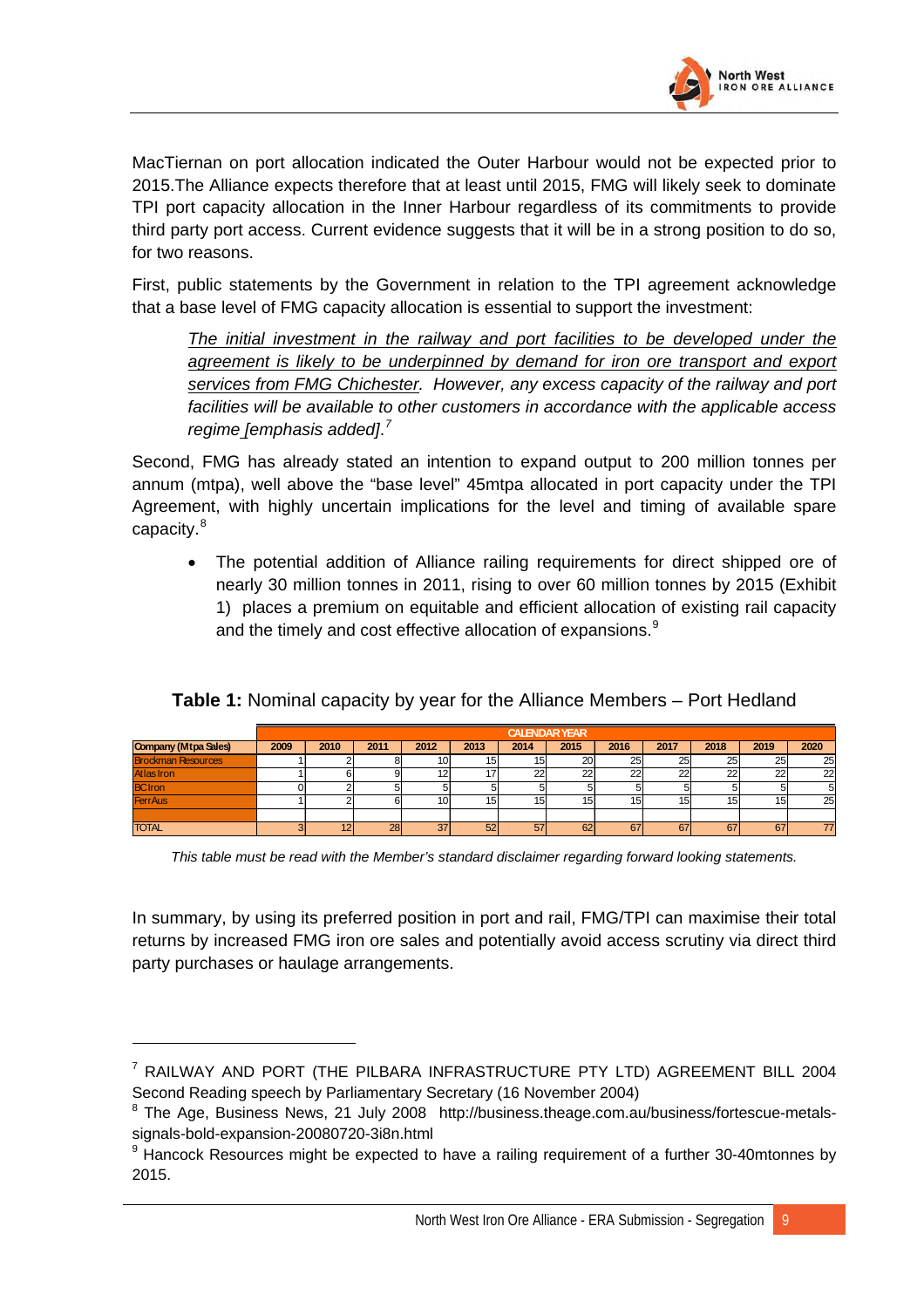

## **Effective regulatory design and oversight are critical**

Against this background, the interplay of commercial and regulatory arrangements governing access to FMG's TPI rail system is now critical to delivering the Government's policy objectives in a fair and efficient manner. This includes the Arrangements addressed in this submission and the four Part 5 Instruments that are the subject of separate submissions.

This is because:

- Of the high degree of uncertainty about whether, and if so on what terms, third party access will be forthcoming on non-TPI rail assets.
- The competitive dynamics discussed above are likely to increasingly apply to decision-making within FMG/TPI in relation to capacity allocation between its own mining output and that from third parties, notwithstanding FMG's commendable performance to date in delivering the new rail infrastructure in the east Pilbara.

The current ownership and management structure of TPI effectively align FMG and TPI commercial interests in focusing capacity allocation and/or expansion on serving FMG's needs. Looking forward, this has the potential to become a significant barrier to third party access.

Problems of information asymmetry mean that determining the actual capacity of a rail system, and through this, determining the "excess capacity" anticipated in the Government's second reading speech, is a major challenge for regulators or other outside parties. Thus, despite the FMG initial public responses to the Government's requirement for greatly improved rail (and port) access for third parties in the Pilbara, the future delivery of this access will require very careful attention to the interplay of commercial incentives and regulatory oversight of capacity allocation and management arrangements.

Set out below are considerations relating to alternative approaches to managing these issues as a basis for then evaluating the TPI proposed Arrangements under the Access Code.

# 4. Options for delivering effective third party access on TPI

## **Defining the regulatory challenge – general considerations**

In general, the specific details of access regimes should be based on the access provider's market and industry position.<sup>[10](#page-41-0)</sup> Hence, the characteristics of an access regime for a service provider related to entities operating in upstream or downstream markets should differ for a provider with no such interest, on the basis that the commercial motives of the two providers are different and such motives govern the way the providers operate. In addition, the access regime should be differentiated on the basis of whether or not the provision of services uses a natural monopoly facility that confers market power on the provider of the services.

A third party access regime applicable in circumstances where the access provider is related to entities with upstream or downstream market significance (vertically integrated) should

<span id="page-41-0"></span> $10$  See for example the ARTC evidence to the Productivity Commission review of National Competition policy (2004)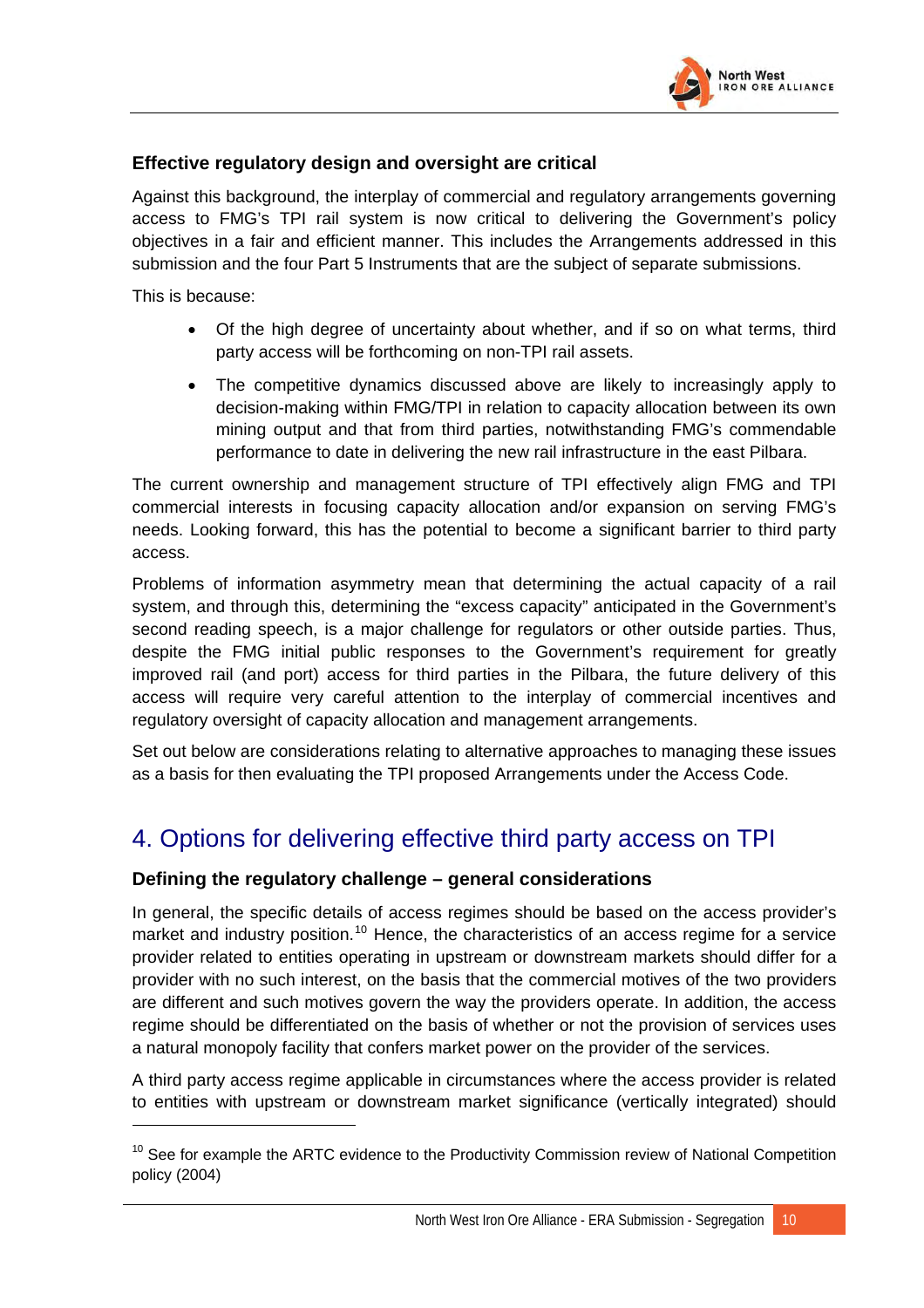

generally be more prescriptive and detailed (see Exhibit 2).<sup>[11](#page-42-0)</sup> This is necessary to minimize the anti-competitive behaviour that would otherwise arise. This contrasts with an open access regime where the access provider has no upstream or downstream interests, has access revenue as its principle source of income and has a commercial imperative to promote competition in the use of the facility in order to grow the market. Within each of the two types of regimes, the extent of issues covered and the degree of prescription should be largely dependent on the extent of the access provider's market power.

| Market Powerl<br><b>Structure</b> | Significant<br>Nonel                                                                         |                                                                   |  |  |  |  |  |
|-----------------------------------|----------------------------------------------------------------------------------------------|-------------------------------------------------------------------|--|--|--|--|--|
|                                   | Third Party Access Regime                                                                    | Third Party Access Regime                                         |  |  |  |  |  |
| <b>Vertically Integrated</b>      | <b>Highly Prescriptive</b>                                                                   | Highly Prescriptive with respect<br>to anti-competive behaviours. |  |  |  |  |  |
|                                   | Focus on anti-competive<br>behaviours and monopoly pricing Less prescriptive with respect to | pricing.                                                          |  |  |  |  |  |
|                                   | Open Access Regime                                                                           | Open Access Regime                                                |  |  |  |  |  |
| <b>Vertically Separated</b>       | Only prescriptive with respect to<br>denial of access and monopoly<br>pricing.               | Little or no prescription                                         |  |  |  |  |  |

**Exhibit 2:** Implications of market structure and power for regulation

Source: ARTC Submission to Productivity Commission Inquiry into National Competition Policy (2004)

### **Structural solutions preferred**

It is clear from the discussion in section 3 that FMG/TPI (and other Pilbara vertically integrated iron ore rail operators) falls within the scope of the top left hand box in Exhibit 2. Given the major challenges facing regulators in overcoming entrenched incentives to foreclose or otherwise impede third party access, structural changes that directly realign commercial incentives are generally to be preferred.

The strongest regulatory/policy response to this entrenched market power is normally to enforce separation of infrastructure ownership from train operation. This is intended to ensure that all train operators are given fair and unbiased access to the infrastructure.<sup>[12](#page-42-1)</sup> This separation comes at a potential cost via the efficiency impacts when synergy is lost from the separation of above and below rail operations.

<span id="page-42-0"></span> $11$  i.e. covering access application, negotiation and pricing, dispute resolution, service performance, anticompetitive conduct, accounting separation and ringfencing.

<span id="page-42-1"></span> $12$  BTRE 114 The reasoning is that a vertically-integrated railway operator will always favour its own train operations over a third-party train operator, in financial, operational and timetable decisions. By contrast, a vertically-separated infrastructure manager is assumed to be indifferent between (or at least less likely to favour) specific operators.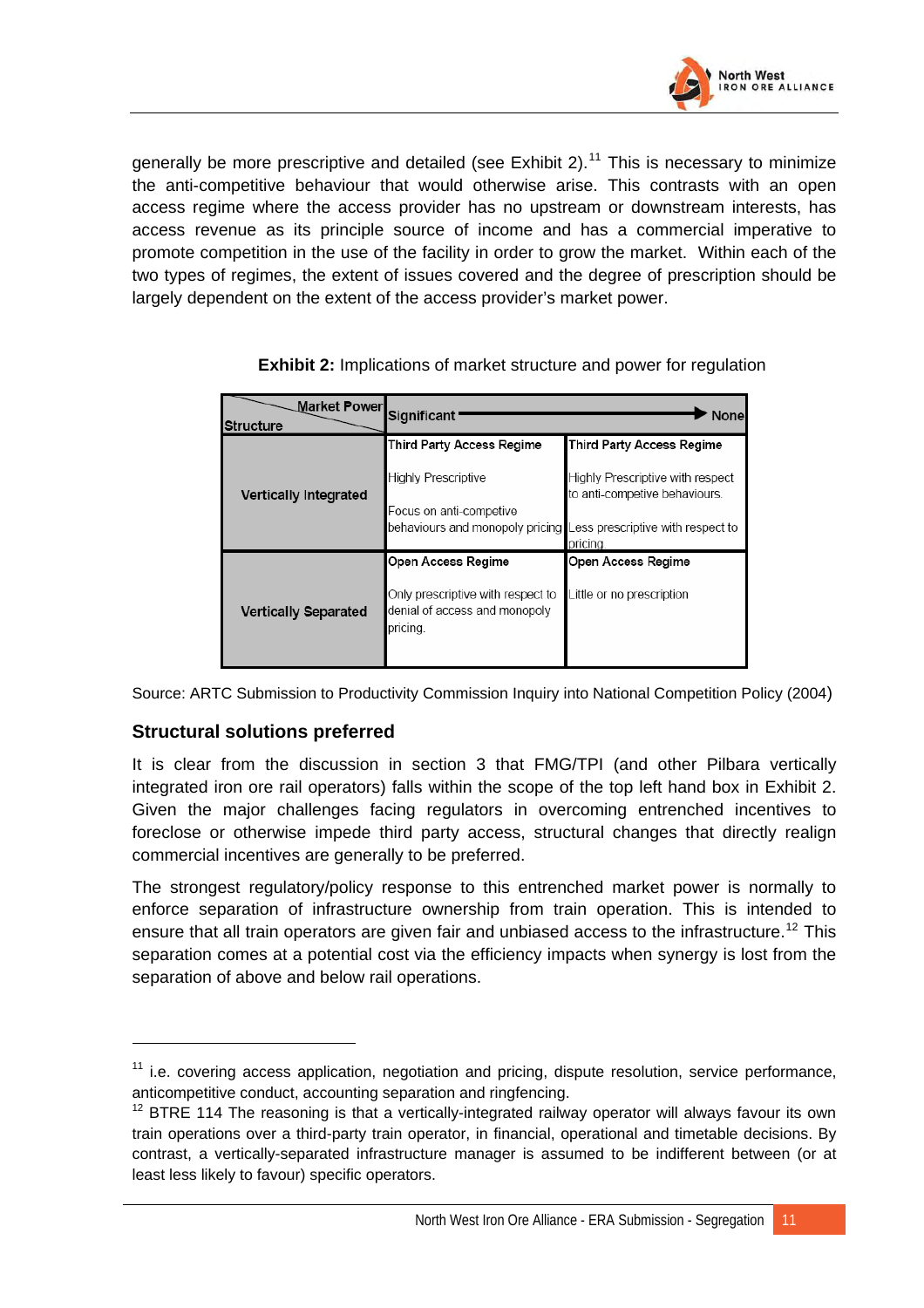

In the case of TPI, however, there is another structural option that avoids the issues of separating above and below rail operations and aligns the commercial interests of the rail operator to treat FMG and third party access on equitable terms. This would involve the early and complete structural separation of TPI from FMG. FMG has already signalled, via the Government, an intention to sell down a minority stake in TPI.<sup>[13](#page-43-0)</sup> The implementation of total structural/organisational separation would most effectively overcome the challenges of making separation arrangements work and, perhaps more importantly, provide incentives to maximise usage of above and below rail capacity via both track access and/or the provision of third part haulage services.

Such a structural separation can be made without compromising the reasonable commercial aspirations of FMG since the separated TPI would be an attractive investment proposition for long term investors seeking secure and stable income streams via long term haulage and access contracts.[14](#page-43-1)

Without that structural separation, the Alliance considers that FMG's commercial incentives to grow its own exports are so strong that it will be very difficult for the Regulator to ensure TPI as the infrastructure operator enter into fair and even handed access negotiations for third party access.

Notwithstanding clearly defined train path and train management guidelines, in the absence of action to orientate the rail operator's incentives to maximise freight traffic across the infrastructure, there will always be a strong temptation and ability for the integrated company to ensure both strategic and day to day operational decisions favour the owner over third party users.

The current risk profile of commercial and structural arrangements for rail transport facing new entrants are likely to lead to pressure for either the creation of duplicate infrastructure (with the attendant sub-optimal use of infrastructure, expanded environmental footprint, etc) and/or delay in bringing additional high quality direct shipped ore to market. This would frustrate the stated policy objectives of the Government in facilitating the TPI development.

### **Need for strong regulatory oversight**

 $\overline{a}$ 

The Alliance recognises that the issue of structural separation is outside the purview of the ERA. In the absence of this separation, there is a demonstrated need for very strong regulatory oversight of TPI. This is particularly important in relation to early interactions between TPI and third party access seekers, such as Alliance members, and the resulting commercial decisions in relation to access. This is particularly important in relation to access

<span id="page-43-0"></span><sup>&</sup>lt;sup>13</sup> FMG has stated that it intends to dilute its interest in TPI to no more than 40 per cent, so the mining *and infrastructure components of the Pilbara iron ore and infrastructure project will be separately funded and managed* (Second reading speech op cit)

<span id="page-43-1"></span><sup>&</sup>lt;sup>14</sup> On 7 May 2004, FMG shareholders voted to sell up to 60% of the Pilbara Infrastructure Fund "so as to ensure that Fortescue Metals will not hold a majority ownership of the new open-access facilities" and FMG stated that it was envisaged that after the commissioning of the infrastructure, the Pilbara Infrastructure Fund would be floated on the Australian and an international Stock Exchange: FMG Quarterly Report for the period ending 30 June 2004.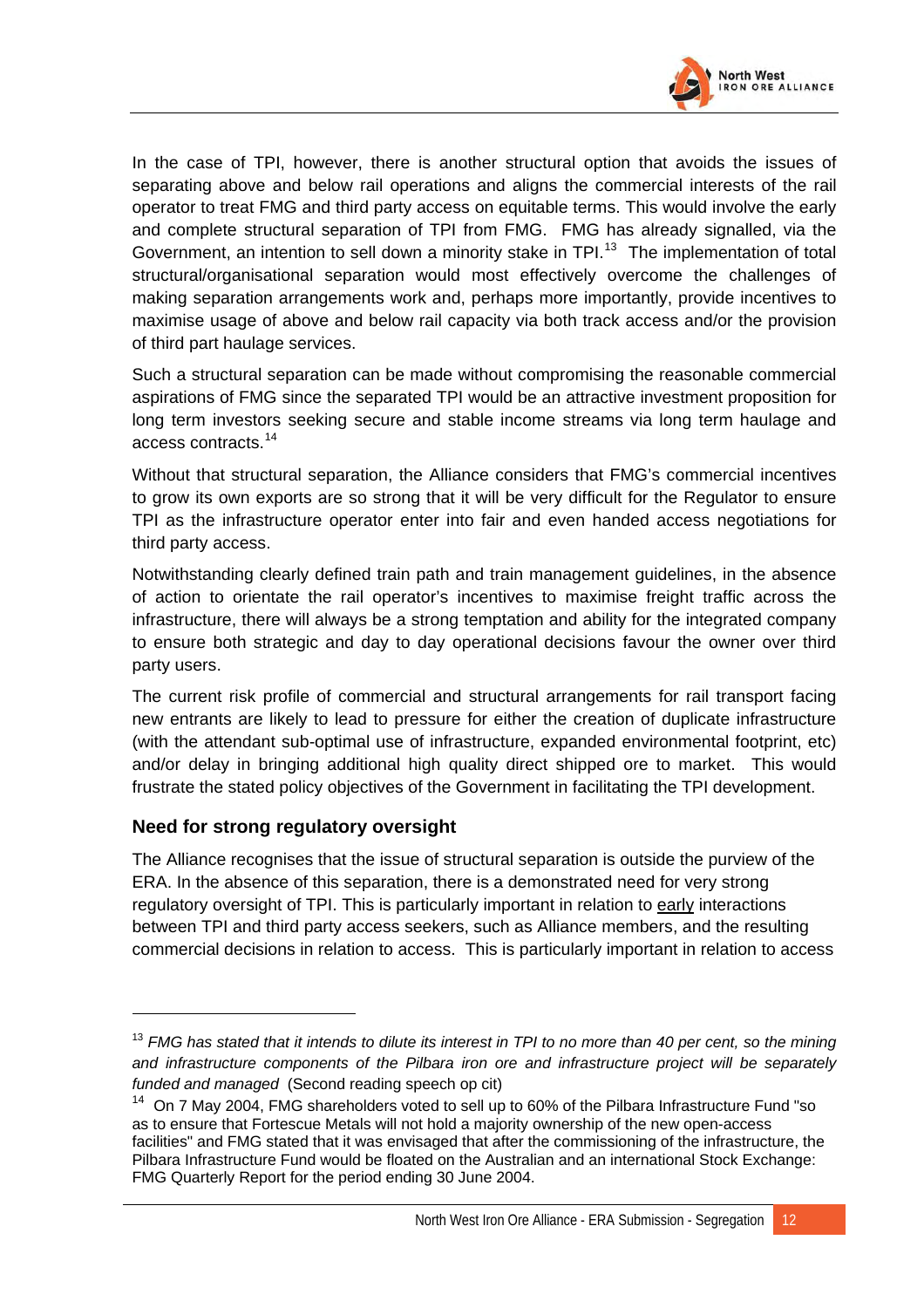

outside the Code and it is suggested that the Regulator consider that TPI treat FMG as an access seeker inside the Code.

The Alliance would submit that the Stage 1 concept of maintaining the integrated structure of the railway haulage business of TPI linked to the overall business of FMG confers on FMG significant market power with regard to third party negotiations. This relates to the unstated FMG objectives discussed in section 3 above with regard to its own mining and marketing issues in relation to product quality and potential to secure tonnage either on a haulage basis or direct purchase at the mine gate.

These early interactions will be important in setting the tone and direction in terms of the delivery of the Government's stated policy intent in relation to promoting accelerated and diversified development of Pilbara iron ore and other mineral resources via effective third party access to TPI rail infrastructure.

The segregation arrangements and the Part 5 Instruments are critical framework documents. But it will also be important for the Authority to exercise close and effective oversight of the practical interactions that take place between TPI and access seekers. In situations, such as this, where the financial stakes of the negotiating process are high for access seekers and providers, then greater oversight throughout the process is likely to be most efficient. Thus, the Alliance strongly supports the ERA's role in requesting from the railway owner, on a confidential basis, a full set of internal prices and related information following receipt of a section 21 request from an access seeker.<sup>[15](#page-44-0)</sup> As noted above, the Alliance believes this oversight should extend to FMG's haulage arrangements by bringing FMG within the definition of an access seeker.

## 5. Alliance views on FMG/TPI segregation arrangements

### **TPI proposals and rationale in overview**

 $\overline{a}$ 

TPI is claiming a greenfields railway operation would be affected by the separation between rail infrastructure and rail haulage operations with regard to safety, operations and cost.

With regard to access regulation TPI argues that "full segregation arrangements have not been imposed on any new railways in Australia since the introduction of the National Competition Principles Agreement in April 1995".[16](#page-44-1)

<span id="page-44-0"></span><sup>&</sup>lt;sup>15</sup> It is proposed that Section 21 of the Code should be strengthened to allow the Authority, following *receipt of a Section 21 request, to request from the railway owner the internal prices and related information by route section for relevant parts of the network with such information to be provided within 10 working days. This would improve the Authority's ability to quickly express an opinion as to whether the price sought by the access seeker in negotiations for access is consistent with prices charged to associates of the railway owner.* 

<span id="page-44-1"></span><sup>(</sup>Final Report: Review of the Western Australian Railways (Access) Code 200023 September 2005)<br><sup>16</sup> TPI Segregation Arrangements Submission to ERA July 2008, at 1.3.2, para 2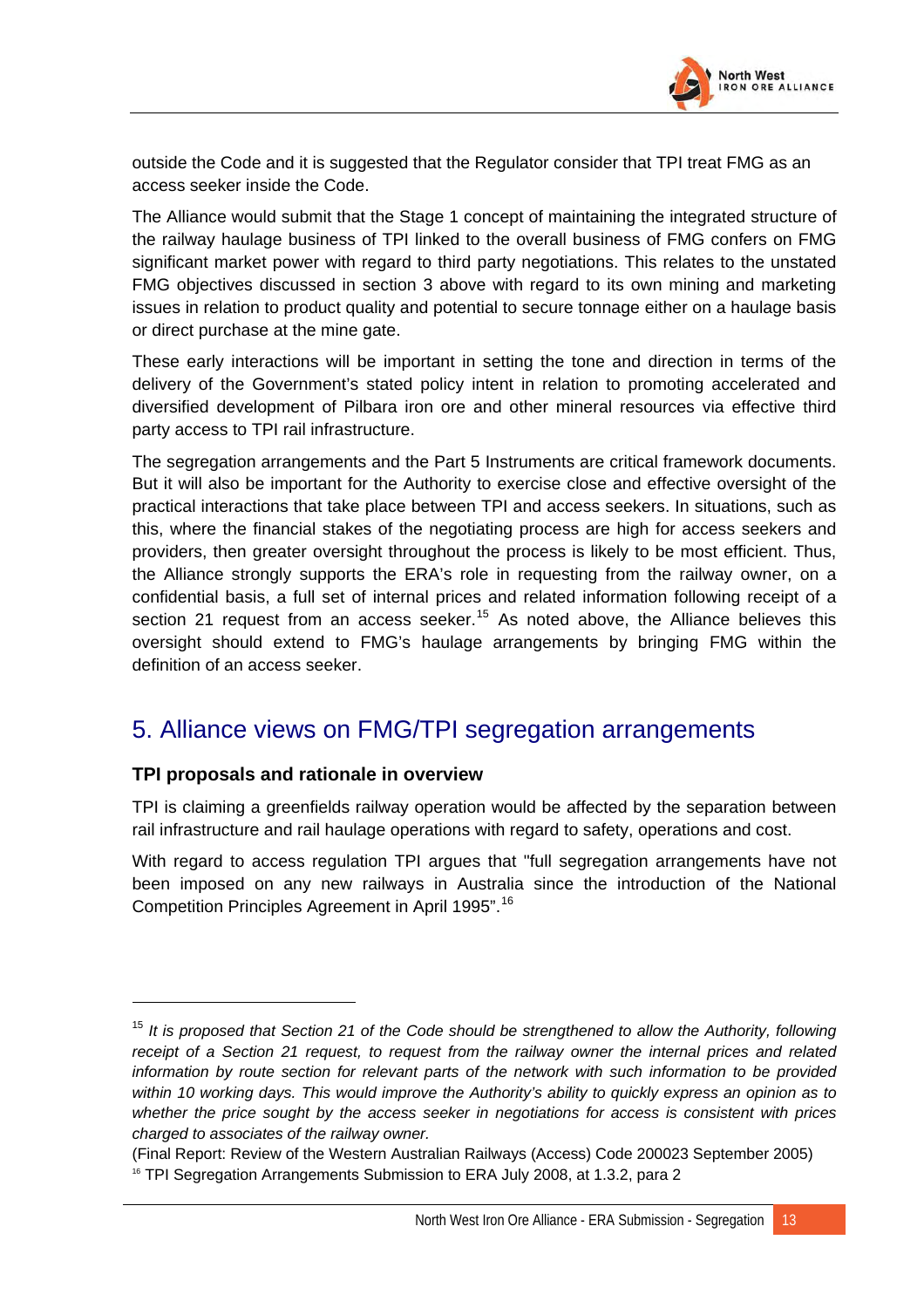

TPI is claiming that there is a precedent of the Tarcoola to Darwin railway certified access regime<sup>[17](#page-45-0)</sup> in which "there is no legislative requirement for the access provider to separate its access related and rail operator functions".

TPI is proposing, on the basis of the greenfield nature of the operations and the regulatory precedence, a two stage implementation of the Segregation Agreement with Stage 1 keeping the infrastructure and haulage components as one entity whilst, and until, six months before any initial negotiated access agreement comes into effect. TPI assert that the segregation proposals for Stage 1 are adequate to avoid the commercial aspects of the total FMG business from influencing rail access negotiations with access seekers.

In Stage 2 TPI propose that they "will ensure those staff performing access-related functions, such as train control and scheduling will not perform any haulage-related functions"<sup>[18](#page-45-1)</sup>. The Stage 2 proposals also do not change the common role performed by the TPI Head of Rail, the FMG Chief Operating Officer (COO), the FMG Chief Executive Officer (CEO) and the common Directors on the FMG and TPI Boards.

Under these arrangements it would be impossible for a Director (or the executives nominated in the proposal) who receives details of proposals relating to access, or other access information, not to be aware of the information they receive in their FMG Board capacity, when considering TPI matters.

An extremely important assumption underlying FMG/TPI's overall approach to access management (reflected particularly in the train path management guidelines and train path policies) is that rail operations should effectively be subordinate to mine –port logistics within FMG/TPI operations:

"*TPI consider that this reporting arrangement (as above) is necessary because of the need to closely integrate the operation of the mine, rail and port logistics chain infrastructure owned by FMG and TPI".*

## **General rationale for and overall effect of TPI proposed arrangements is unsatisfactory**

Against the overall background set out earlier in this paper, the Alliance considers the segregation proposals submitted to the Authority on 3 July by FMG/TPI, when combined with the train path and train management proposals, are not such as to provide confidence to access seekers and investors that treatment by the access provider will be equitable and will not compromise the access seekers commercial interests. A contestable market for rail operations will only be facilitated if a level playing field is created for all parties, including FMG, having or seeking access to railway infrastructure.

The Alliance would make two comments on the rationale and justification for the proposed two stage approach.

First, from the outset there has been no ambiguity about the intent of the TPI agreement with respect to the Government's policy objectives in assisting the planning and construction of

<span id="page-45-0"></span><sup>17</sup> AustralAsia Railway (Third Party Access) Act 1999 (SA & NT)

<span id="page-45-1"></span><sup>&</sup>lt;sup>18</sup> TPI Segregation Arrangements Submission to ERA July 2008, at 1.3.2, Stage 2, page 7, dot point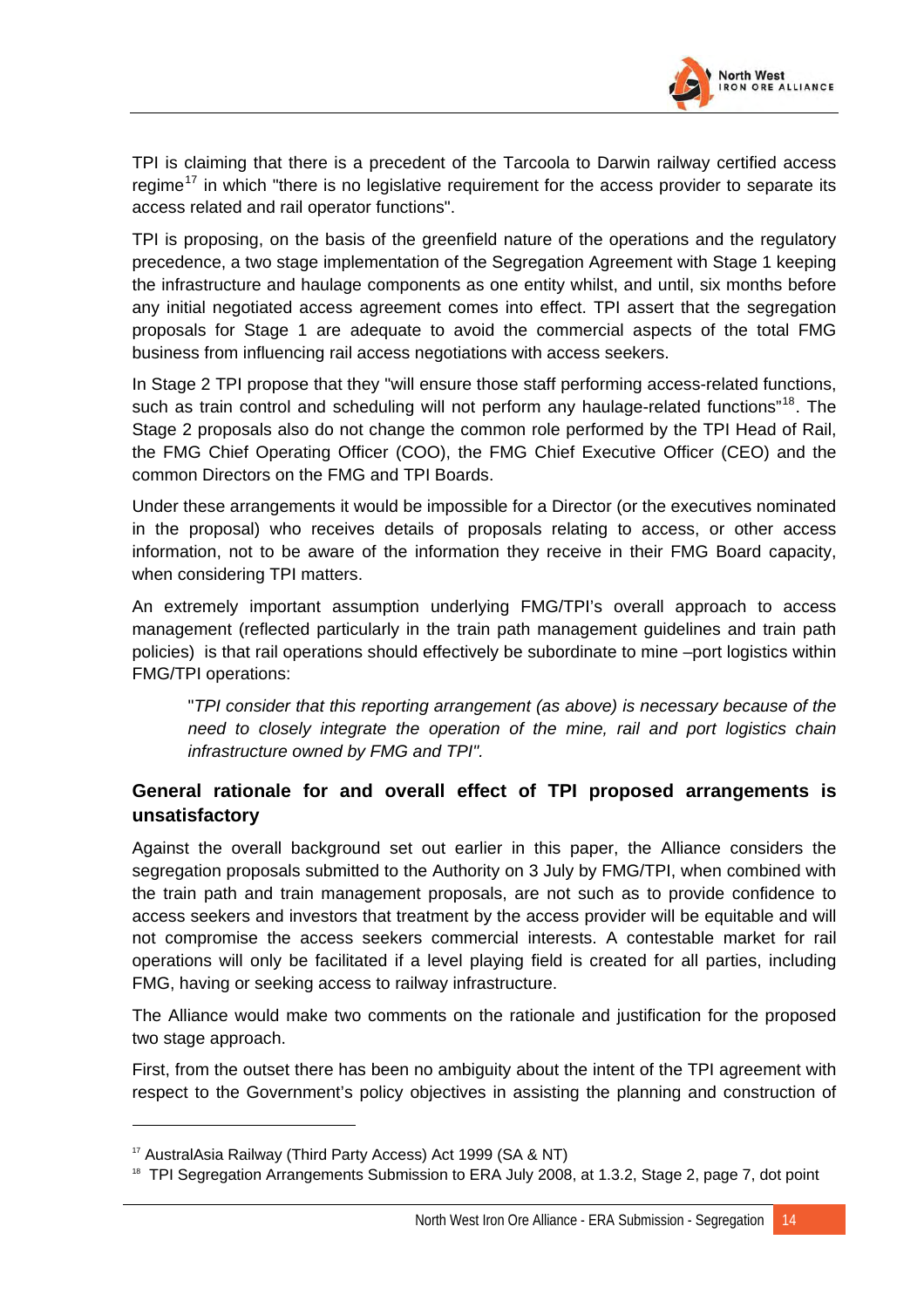

the rail and port facilities by FMG/TPI. FMG should have been fully aware of the nature of the ring fencing rules within the WA Access Code to which TPI would be subject as a result of the Agreement. As such, the Alliance can see no case in principle for derogation from the full rigour of the regime given the asymmetry in incentives and information facing FMG/TPI and third party access seekers. To do otherwise would run the risk of repeating the highly unsatisfactory outcomes generated to date from earlier State agreements.

Second, the Alliance does not accept FMG's contention that the regulatory treatment established under the AustralAsia (Third Party Access) Code is a relevant precedent from an economic or commercial perspective for the TPI segregation arrangements (the issue of any legal basis for such an approach is discussed in more detail below). There were critical and special features that explain the light handed regulation in relation to segregation for the new AustralAsia railway that only involves requirements to protect confidential information and keep separate accounts. In summary, these are:

- The commercial outlook for the Tarcoola-Darwin railway was (and is) highly uncertain due to intermodal competition from road and ship for existing north-south traffic and the speculative nature of possible new traffics (for example, via land bridging of container traffic through Darwin).
- The existence of the large public subsidy applied to the capital cost of the railway to bridge the financing gap caused by the uncertain risk profile and associated low public cost-benefit ratio generated by the project.
- The resulting underlying incentive structure facing Freightlink management (who hold the track on a 50 year lease and manage access) is to increase traffic from all sources, including third party hauliers.

None of these considerations apply in the case of TPI.

Equally importantly, in the presented Segregation Arrangements TPI has not verified any case that the separation of above rail materially affects safety, operation and cost for a railway at the greenfield stage. Nor has TPI presented any case that segregation of above rail and below rail will affect integration of mine, rail and port logistics in its own business.

The premise by TPI is that the Segregation arrangements be considered in the context of the overall supply chain and specifically in the optimisation of the FMG supply chain, presumably in relation to part (a) of the Determination Framework (the railway owners legitimate business interests and investment in the railway infrastructure). However, the Alliance would submit that the optimisation of the FMG supply chain does not equate to efficient use of the railway.

The Alliance would request that this interpretation be given in the context of the meaning of part (a) relating to TPI only and that the Regulator ensures that the Access Regime is managed in such a way as to encourage maximum usage of the rail network.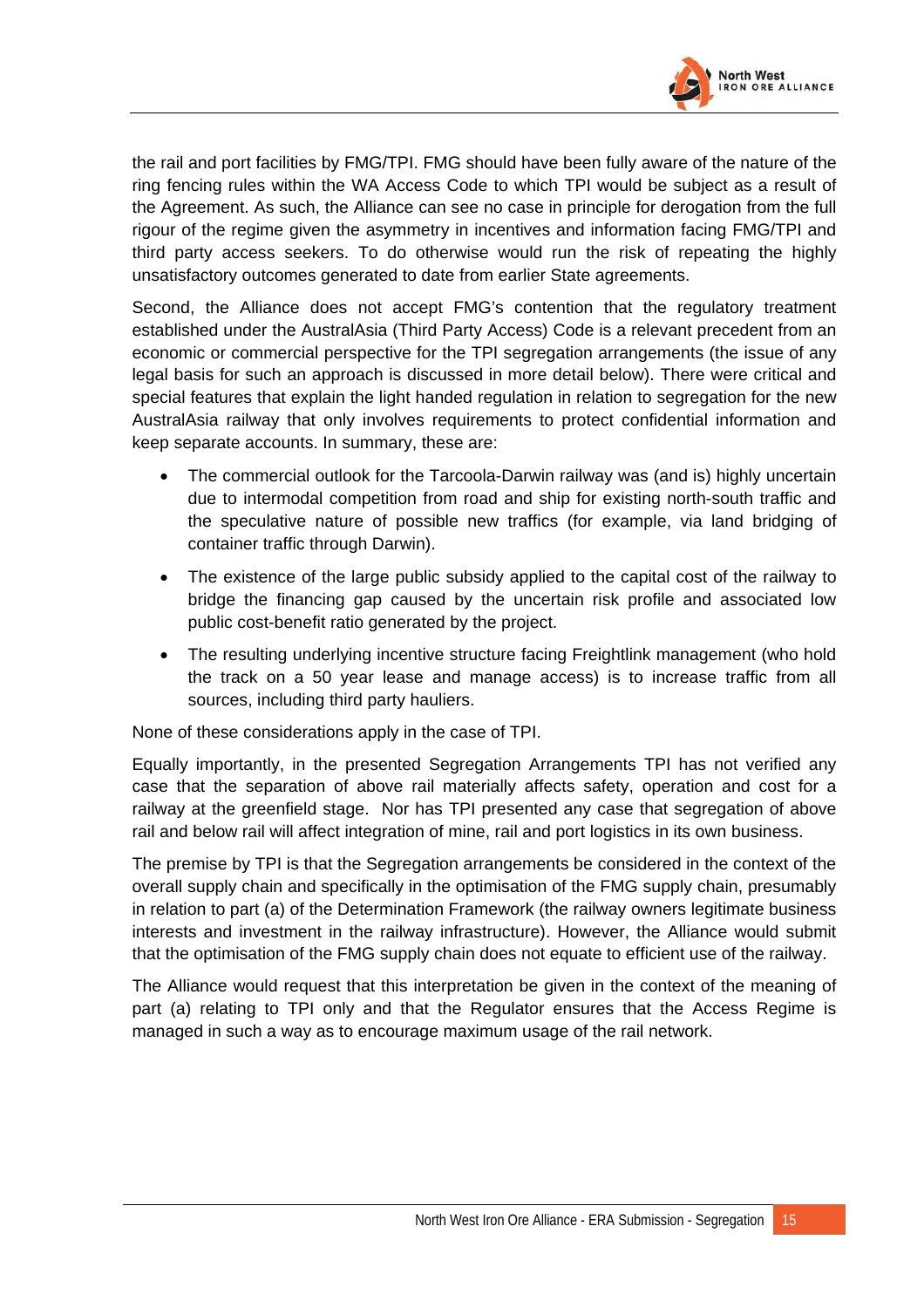

### **The proposed arrangements do not comply with the Act**

The Arrangements state that "there is no legislative requirement for the access provider to separate its access-related and rail operator functions".<sup>[19](#page-47-0)</sup> The Alliance strongly disputes this. In particular, section 28 of the Act states that "A railway owner must make arrangements to segregate its access-related functions from its other functions". Further, section 28(2) states that TPI "must have appropriate controls and procedures to ensure that the measures in place under subsection (1) … operate effectively and are complied with."

The legislative purpose of the Act, including section 28 is clear - the operations and management of FMG's effective monopoly assets in TPI should be placed on a stand-alone basis to be managed independently of FMG's competitive arms of its business. The Arrangements fail to meet this objective in several ways:

- The proposed "stage 1" fails to meet the requirements of section 28 of the Act.
- The Arrangements fail to constitute effective "controls and procedures" that will "ensure that the measures in place…operate effectively and are complied with". The Alliance notes the clear intention of the Act in this regard; access related functions and other functions must be segregated; and controls and procedures must be put in place to "ensure" that the measures are both "effective" and "complied" with. Given the clear objects of the Act which includes to "promote competition in the operation of rail services…" the Alliance submits that this is a strict and fundamental threshold which the Arrangements must meet before the Regulator can, or should, approve them.

The Alliance also submits, that as a matter of principle, the use by TPI of the AustralAsia Railway Access Regime  $\ldots$  both as a precedent and as an effective access regime<sup>[20](#page-47-1)</sup> is not relevant to the content of the Arrangements and TPI's operations. TPI's Segregation Obligations and the Arrangements are the subject of, and must comply with the Act, not different legislation in another Australian jurisdiction, and for a business which, as noted above, is fundamentally different to the nature of the Pilbara railways, and the businesses of TPI and access seekers.

The Arrangements state that "having regard to the regulatory precedent established by the certified access regime applying to the Tarcoola to Darwin railway, TPI proposes that its segregation arrangements be implemented in two stages."<sup>[21](#page-47-2)</sup> The Alliance submits that this also is not relevant to the Arrangements and TPI's operations, for the same reasons described above. Further, a two stage approach is in no way consistent with section 28 of the Act; the Act does not contemplate a phased implementation of the railway owner's obligations to segregate its access related functions from its other functions.

It appears that TPI's position is that it is not required to comply fully with the Segregation Obligations, but instead that it should implement arrangements which, it asserts, are more applicable to its operations. In this regard, as stated above, the Arrangements refer to the

<span id="page-47-0"></span><sup>&</sup>lt;sup>19</sup> Page 6 of Arrangements.

<span id="page-47-1"></span><sup>&</sup>lt;sup>20</sup> Page 6 of Arrangements.

<span id="page-47-2"></span> $21$  Page 6 of Arrangements.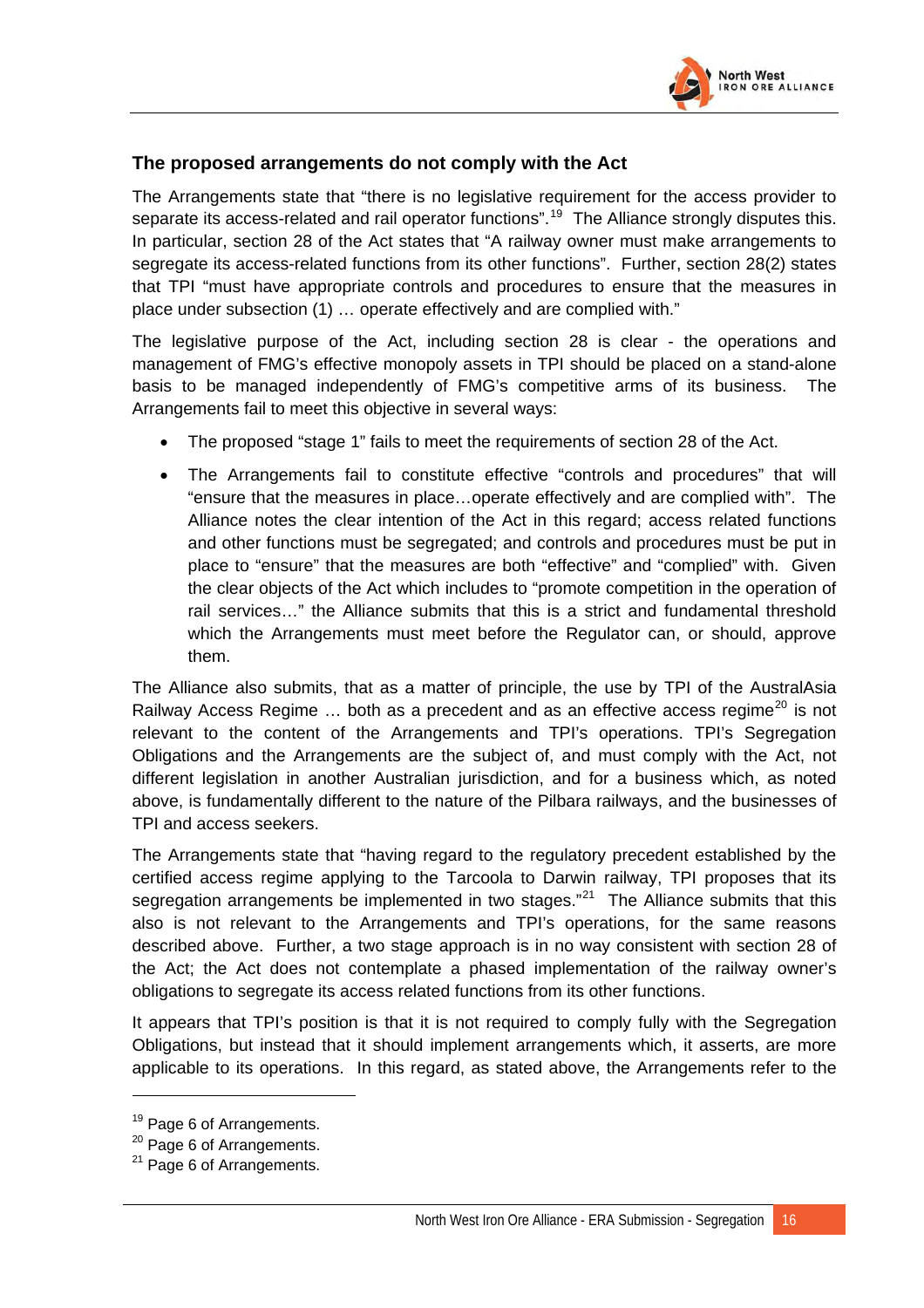

AustralAsia Railway Access Regime and seek to rely on that Regime as an appropriate comparison and base-case. However, the AustralAsia Railway Access Regime is implemented under different legislation in another jurisdiction for fundamentally different commercial circumstances. The Alliance submits that the following arrangements (in order of priority) would form a more suitable basis (or reference point) for the Arrangements (noting however that the Arrangements must first and foremost comply with the Act):

- the Essential Services Commission Victorian Rail Access Regime (VRAR) Ring Fencing Rules, which are applied to Pacific National's Victorian freight operations;
- the WestNet segregation arrangements (also implemented under the Act); and
- the 2001 Queensland Rail Access Undertaking (and the QCA deliberations on the Undertaking, which provide informative insights into the critical importance of appropriate segregation arrangements in facilitating a contestable market for rail operations).

Consistent with our comments above regarding the AustralAsia Railway Access Regime, none of the above regimes form a "regulator precedent" which can merely be adopted for these purposes; however, the Alliance submits that those regimes are more closely aligned to the objects of the Act (including section 28) than the AustralAsia Railway Access Regime.

### **Two stage implementation not permitted under the Act**

The Alliance considers that section 28 of the Act is clear; the Act does not allow TPI to initially implement relaxed segregation arrangements (which the Alliance considers do not comply with section 28 of the Act) and then more stringent segregation arrangements at a future and indeterminate date. Notwithstanding that the two stage/segregation level approach is without legislative basis, the initial "stage 1" arrangements are likely to cause serious concerns for potential access seekers.

The Alliance considers that a two staged implementation of the segregation arrangements can only serve to heighten access seekers' concerns about the efficacy of the Arrangements and provide no confidence that TPI will not be able to use monopoly power to inhibit the development of above rail competition.

The Alliance is particularly concerned with the stated rationale that "As a greenfields operation, TPI is concerned that its early rail operations should not be adversely affected from a safety, operational or cost perspective by the separation between rail infrastructure and rail haulage operations created by any segregation arrangements". Fundamentally, the Alliance considers this statement is contrary to the objects of the Act and the basis upon which the State of Western Australia entered into the relevant State Agreement with FMG and TPI. It is of considerable concern that TPI would propose a two staged approach given TPI's own clear statement that "TPI recognises that organisational separation is a key means of preventing conflicts of interest arising in relation to the provision of access-related functions $22$ ".

 $\overline{a}$ 

<span id="page-48-0"></span><sup>&</sup>lt;sup>22</sup> Arrangements, page 10.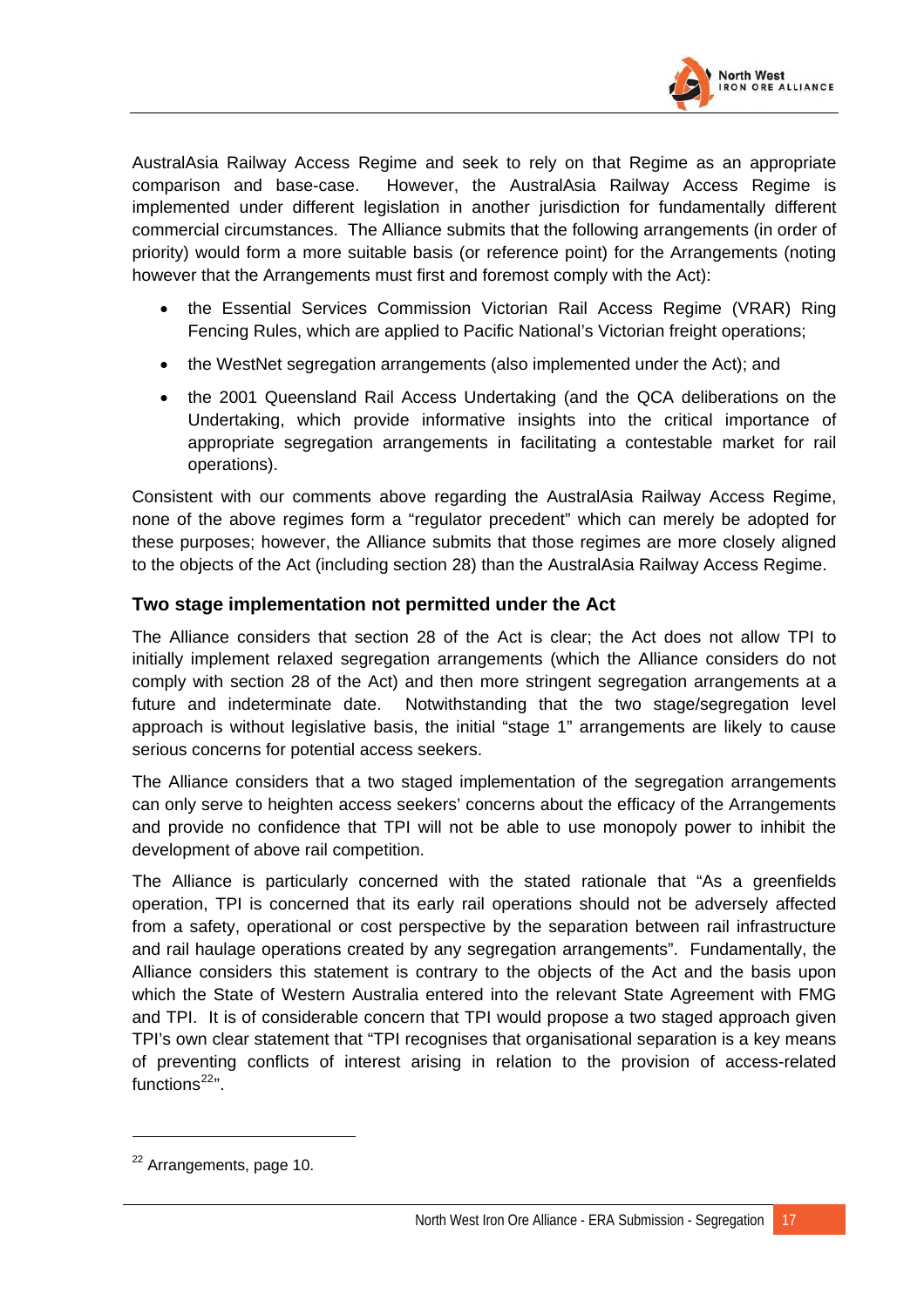

The Alliance requests that the Regulator must at all times consider that, as a vertically integrated business, FMG could potentially use monopoly power in the below rail market to gain an unfair advantage for FMG. For example, TPI could pass confidential information about third party Access Seekers and their proposed operations to FMG's competitive arm, thereby conferring an inappropriate competitive advantage.

The Arrangements state that the "two stage process provides a reasonable balance between the interests of TPI and third party Access Seekers". There is, however, no legislative basis for applying this criteria when setting the Arrangements.

The third party's perception of the leakage of confidential information between effective monopoly and contestable arms of a vertically integrated enterprise could seriously undermine confidence in the above rail market which would distort the evolution of this market.

Accordingly, the Alliance submits that:

- a staged implementation of the Arrangements is inappropriate and will erode Access Seekers' confidence in the efficacy of the Arrangements; and
- the segregation arrangements must be rigorous and open to scrutiny so as to promote confidence in their efficacy.

## **Proposed FMG/TPI model does not meet policy objectives or meet access seeker interests**

In summary, the Alliance submits that it is unacceptable from a third party access seeker's perspective, for only pro forma segregation arrangements to apply until such time as six months prior to a first Access Agreement takes effect, with TPI staff performing both access and haulage functions. More importantly, information of a confidential nature in relation to third party access requests will be available to a wide range of senior executives whose remuneration and incentives are linked directly to FMG's commercial performance. This gives rise to major potential conflicts of interest and a potential incentive on FMG and TPI to delay signing such an agreement since it avoids the need to move to functional separation of critical access and haulage functions.

As discussed below, retention of an integrated structure severely affects the other sections of Division 3 of the Access Act particularly in relation to sections 31-34 and there would need to be in place very stringent accounting separation and conflict of interest management arrangements. These would need to exceed those currently applied to the common carrier rail operations under the WA Code. These would also need to be applied at the outset and not staged to avoid prejudicing access seekers ability to convince customers and investors that timely and cost effective access will be achievable.

### **Port Considerations to be excluded from application of rail access regime**

The Alliance submits that it is also essential that third party rail access be entirely separated from considerations relating to the logistical operations of TPI's port facilities. Under the current train path policy they are effectively linked with provision for port priorities to overrule normal rail priorities. Were this allowed to stand it would severely compromise the above rail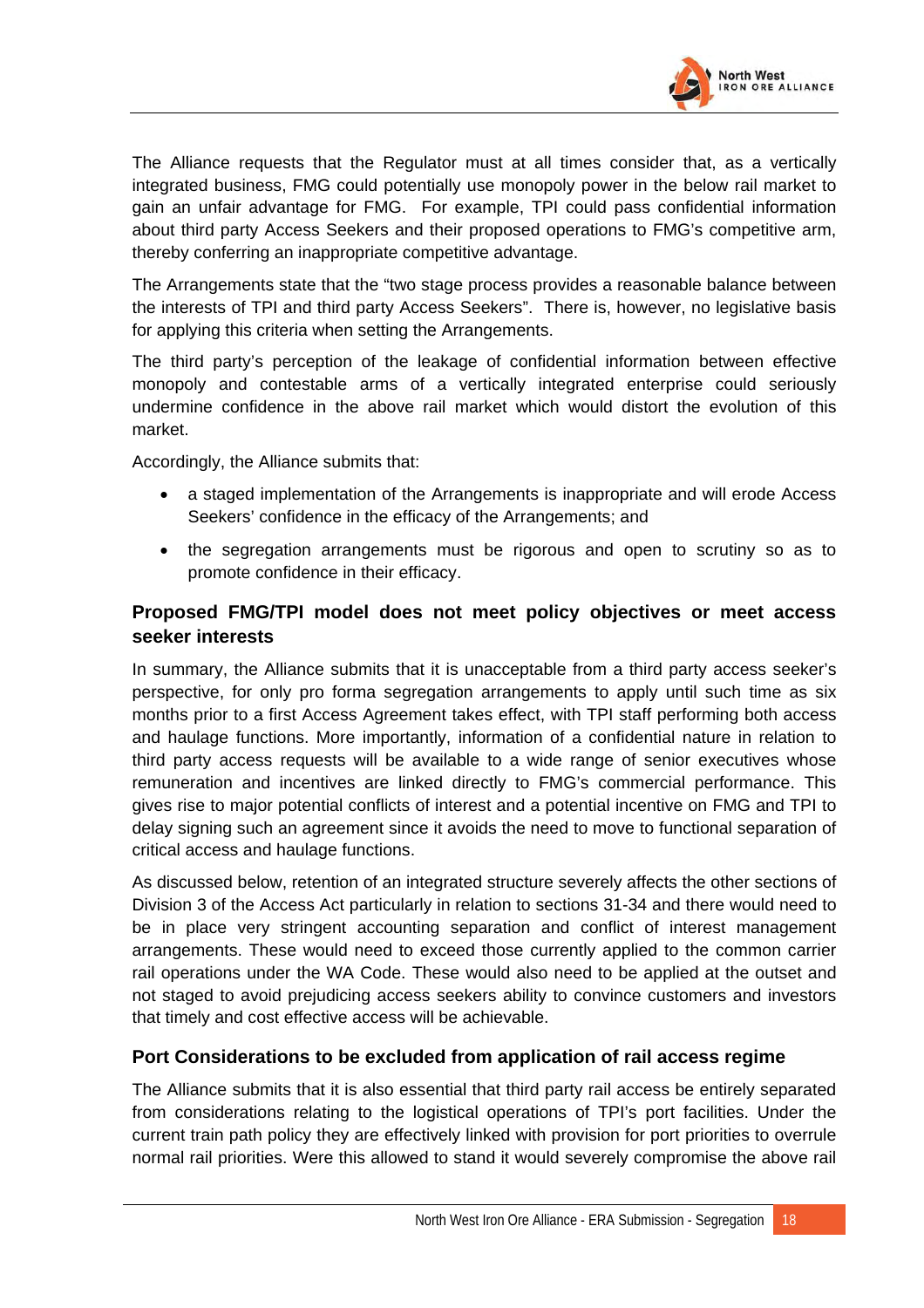

TPI access market since it would effectively force third party producers either sell the ore to TPI at the mine gate or have them haul the ore and handle it at their port facilities.<sup>[23](#page-50-0)</sup>

 In summary, the Alliance does not consider a compelling case has been made by TPI for giving precedence to mine and port logistics in TPI rail operations such as to justify the proposed staged segregation arrangements.

#### **Lack of detailed information on critical design issues**

Generally, the Alliance considers that the Arrangements lack an appropriate level of detail about how TPI will satisfy its Segregation Obligations. In a number of instances the Arrangements refer to further arrangements being implemented, the detail of which is omitted at this stage. The Arrangements must set out and explain how TPI will satisfy its Segregation Obligations, instead of referring to the further, vaguely described, arrangements which it proposes to implement. Further detail in this regard is provided in Annexures B-D.

## 6. Alliance suggested model for segregation and associated arrangements

The commercial and managerial incentives looking forward discussed earlier point clearly to the need to apply from the outset rigorous organisational and accounting separation between those parts of TPI responsible for below rail access (including operations and system expansions) and the rest of TPI and FMG.

The Alliance therefore suggests that the Authority should direct TPI to move immediately to separate its access activities and access related activities from its other activities as if the access activities are being carried out by a different entity. Set out below are Alliance's suggestions to the Regulator on: the need for and coverage of framing principles for the Arrangements; the organisational, staffing and information management within TPI; and more detailed design provisions in relation to supporting requirements under Section 31-34 of the Access Act. These proposals draw on the relevant WA and other State-based third party access frameworks.<sup>[24](#page-50-1)</sup>

The Alliance recognises the proposed approach may add to the compliance costs of TPI but accepts these should be fully incorporated into the access charge facing Alliance members seeking access. The Alliance believes this would be a negligible and necessary cost of delivering the aim of the Rail Access Regime to achieve a net public benefit to the State and the objectives of Section 2A of the Act.

### **Suggested framework principles**

• The TPI railway infrastructure must be operated as a stand alone business which is accounted for separately and transparently so it can be demonstrated that there are no cross subsidies between the other Associates or entities of FMG;

<span id="page-50-0"></span> $23$  This issue is discussed in more detail in the companion NWIOA submissions on Train Path Policy and Train Management Guidelines.

<span id="page-50-1"></span><sup>&</sup>lt;sup>24</sup> i.e. WestnetRail, Queensland Rail and the Victorian Rail Access Regime Ring Fencing Guidelines.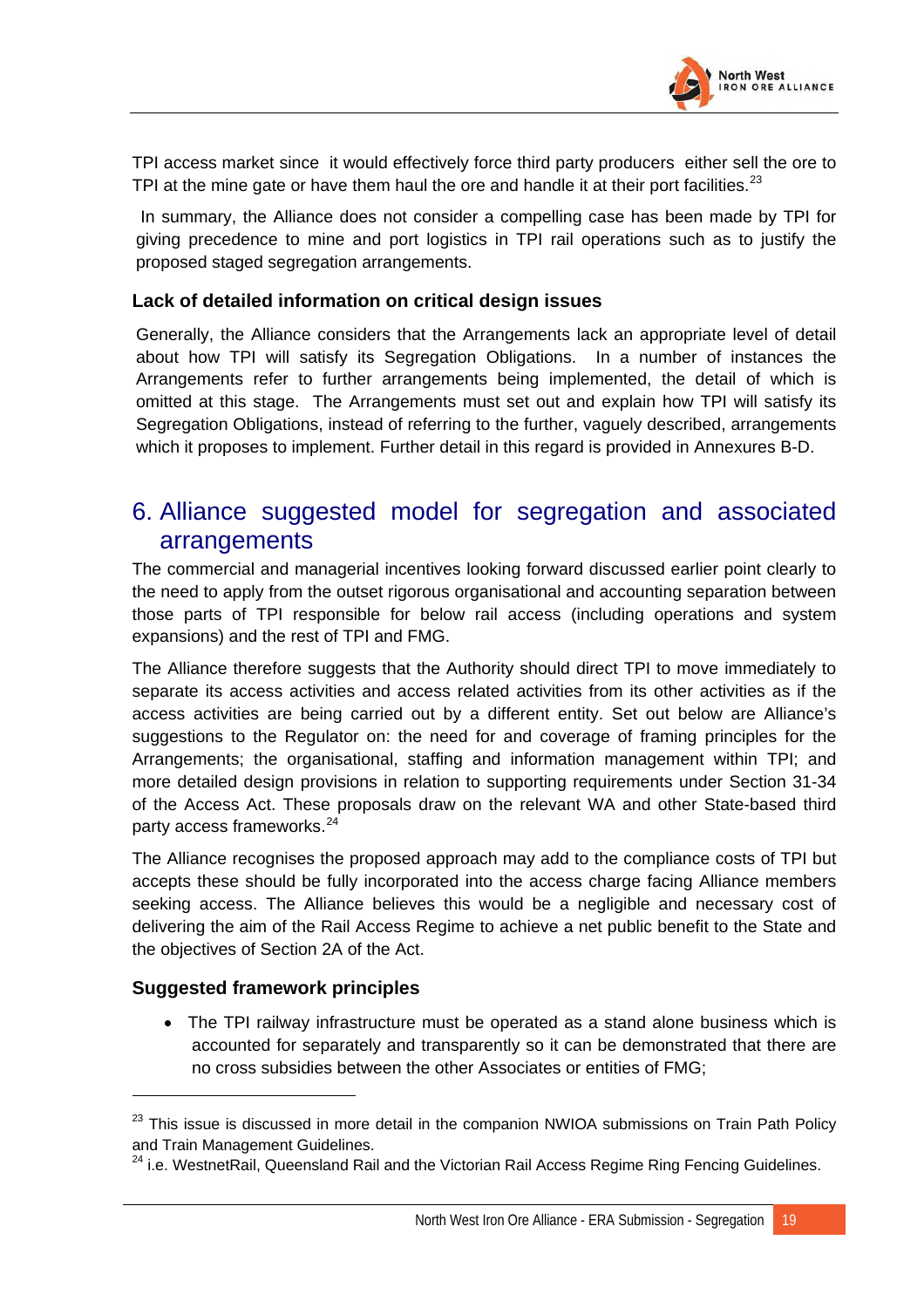

- Access to be negotiated in a competitively neutral environment;
- Access negotiations to be conducted in a timely and on a commercial basis between TPI and access seekers;
- All entities or persons seeking or having access to the TPI network, including all entities affiliated with FMG, will be treated fairly in relation to that access and price and terms discrimination is prohibited;
- All decisions within FMG which relate to access to the TPI network (especially with regard to those executives nominated in the TPI proposal and the Boards of FMG/TPI) must be taken without regard to the interests of FMG (except those required under the Corporations Act or any other Associate or entity within the Group which has or may require access); and
- All information which is obtained by TPI in the course of conducting its access related functions which is not generally available and which might reasonably be expected to affect the decisions of other entities of FMG must be kept confidential within TPI.

### **Organisational framework**

- TPI to establish a functionally and organisationally separate access activities business unit within TPI, with its own quarantined accounting and reporting arrangements and comprehensive definition of access related functions consistent with those applied to other vertically integrated railways<sup>[25](#page-51-0)</sup>;
- TPI to ensure that the access activities business unit does not carry out other activities;
- TPI to ensure that the access activities business unit has separate staff with their own work areas from which staff of other business units are physically excluded (except specified shared service staff);
	- o This should include a register of the names and positions of the staff, identifying, in respect of each member of staff (including the executive officer or officers to whom all staff report either directly or indirectly), the name and position of that person and whether that person is shared services staff, staff involved in the conduct of access activities or staff involved in the conduct of other activities.
- TPI to establish and maintain stringent information technology access controls between the access activities business unit and other functions.

### **Section 31 – Protection of Confidential Information**

The proposal is vague on some matters compared to say the WestNetRail Confidential Information Arrangements<sup>[26](#page-51-1)</sup> and it is suggested that the following be considered:

<span id="page-51-0"></span> $25$  Pacific National Access Arrangement, Essential Services Commission, June 2006

<span id="page-51-1"></span><sup>&</sup>lt;sup>26</sup> WestNetRail, Segregation Arrangements, Revised Submission to the Regulator, Section 4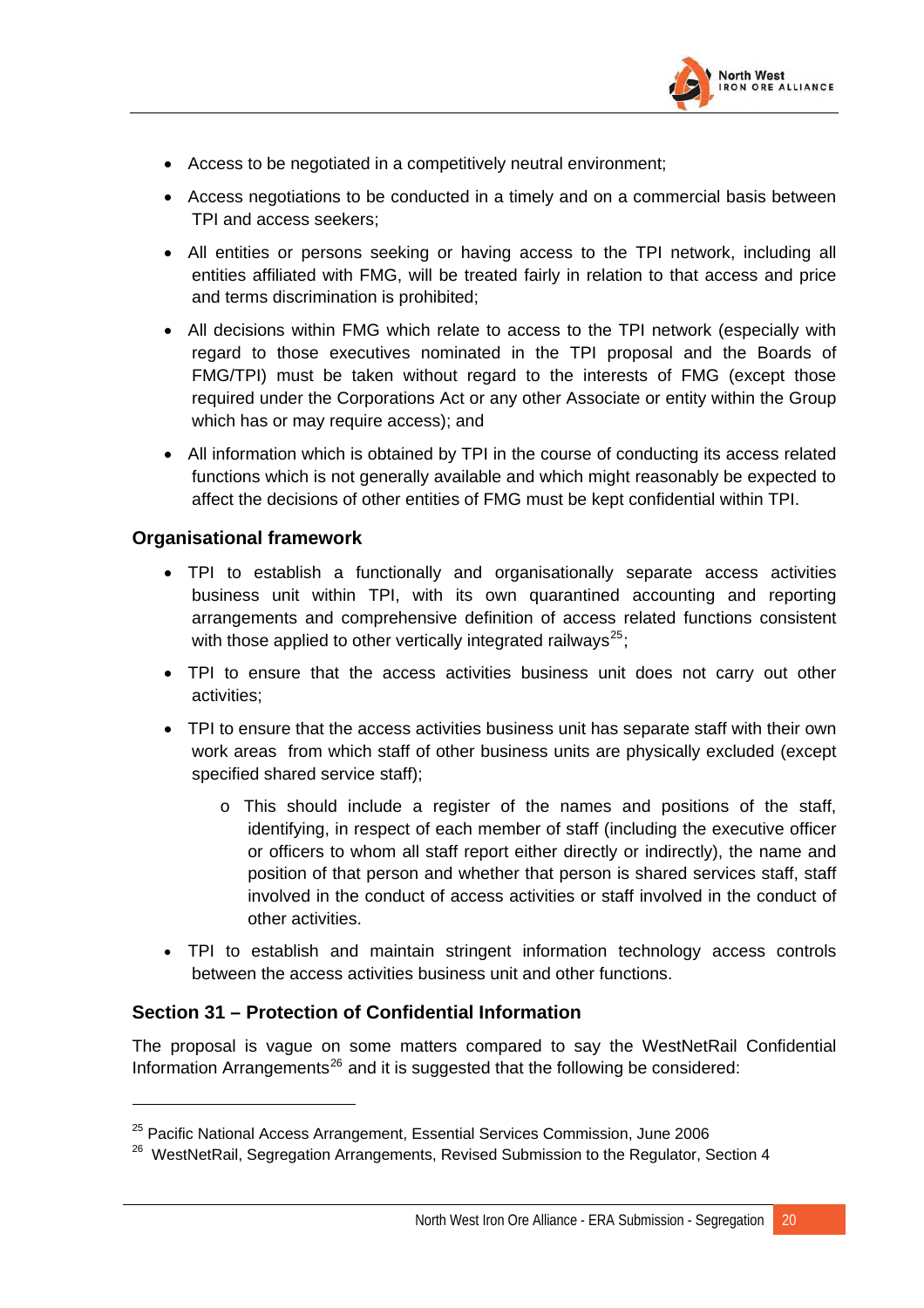

- Some examples of confidential information are given in the proposal and that this be expanded as an aid as to how TPI distinguishes confidential information from other information including both input and output information;
- An annual independent audit of compliance with arrangements for treatment of confidential information be undertaken;
- Greater detail on system security of electronic confidential information be provided;
- A hard copy Information Control Procedure be developed (as part of the Segregation Manual)
- Financial information should only pass to the centralised accounting group in such an aggregated form so that it is incapable of providing a market advantage to any other entity within the Group,
- In addition to the Segregation Awareness Statement any staff or contractors accessing confidential information should be nominated and covered by a confidentiality deed particularly with regard to information passed between TPI and FMG,
- The access seeker and TPI sign their own confidentiality deed as part of the negotiation process,
- Access agreements incorporate a confidentiality clause
- If access has commenced outside the Code and an access seeker subsequently makes an access application under the Code, TPI and the access seeker should agree on what information previously supplied by the access seeker is subject to the confidentially provisions of the Segregation Arrangements.

Further detail is provided in Annexure B – Protection of Confidential Information.

## **Section 32 – Avoidance of Conflict of Interest**

The TPI proposals state in broad terms that TPI will develop control measures to manage potential conflicts of interest both in handling access seekers confidential information in Stage 1 and extend these to common Directors of both Boards in Stage 2. TPI do not provide any framework of what these control measures would consist of or how they would work and it is suggested that the Regulator should review these to ensure that they meet the requirements of the Access Act and Code.

In particular the Alliance suggests that the decisions of common Directors need to be stringently covered at the outset. Desirably, there should be no common membership of the FMG and TPI Boards. In the presence of the current overlap the Alliance submits that:

• there should be a requirement in the Arrangements for each of the Directors of the FMG Board that in making decisions in relation to TPI's business that no special regard to the interests of FMG is to be given so that there is an abiding obligation upon FMG Directors to assess the approval or otherwise of access related matters in a manner which does not advantage FMG. This is consistent with the requirements of section 33 of the Access Act;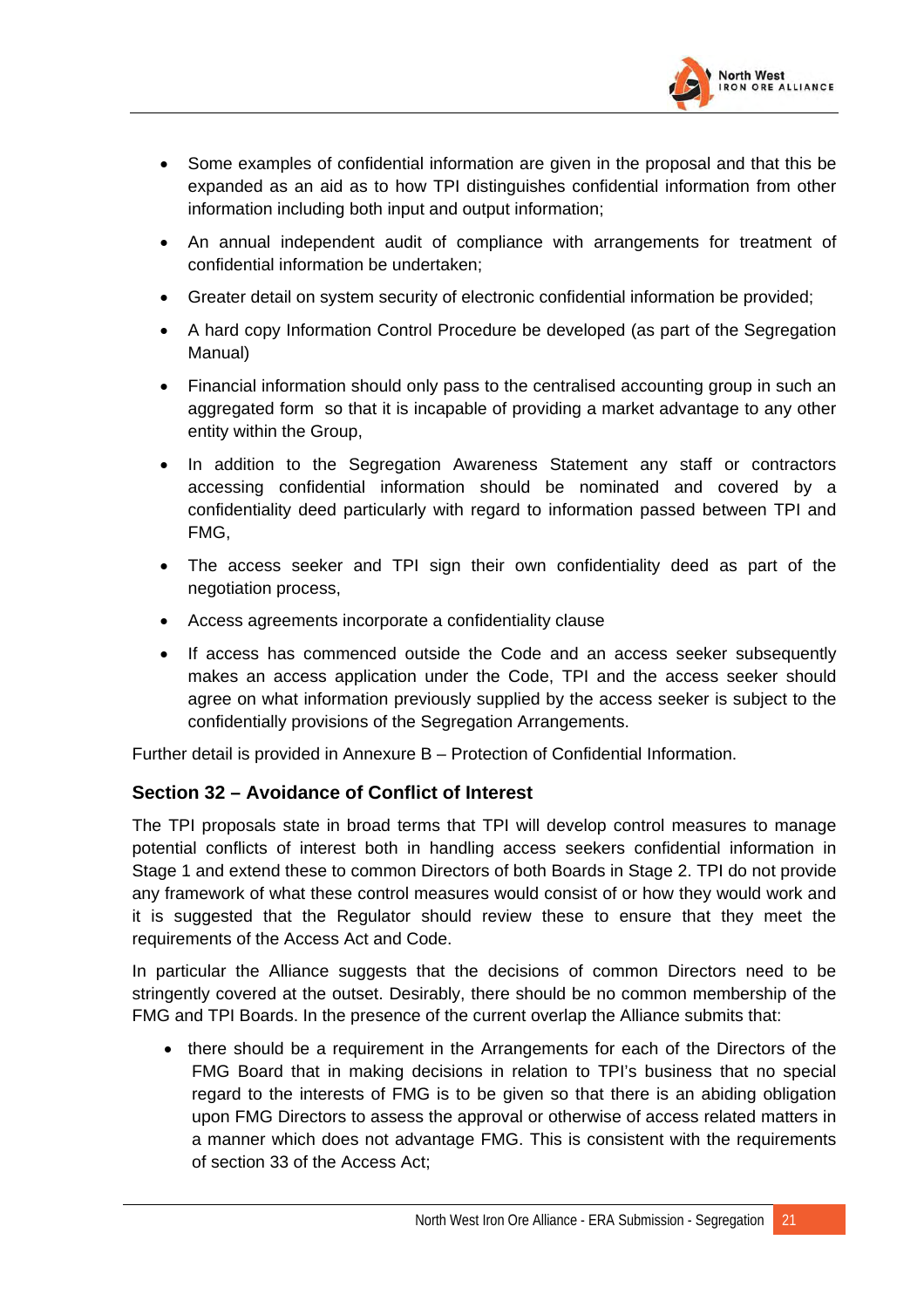

• Additionally, Directors can potentially avoid conflicts of interest by not being briefed by TPI on "deal level" information and provided with aggregated financial information so that such information is incapable of providing a market advantage to any other entity within the Group whilst providing sufficient detail for Directors to fulfil their corporate obligations.

Where the CEO and the Board require more detailed information in order for them to carry out their responsibilities TPI should implement a protection mechanism which would also apply when briefing the CEO outside of Board meetings.

The Alliance would therefore request that the Regulator should be satisfied that adequate documented protocols and security measures with regard to sharing of information duty of fairness and rectification of conflicts of interest with FMG entities and the TPI/FMG Boards are in place to ensure the fiduciary responsibilities of Directors were not compromised. Similar provisions should apply to shared executive staff.

Further detail is provided in Annexure C – Avoidance of Conflict of Interest.

### **Section 33 – Duty of Fairness**

In keeping with the proposed organisational arrangements, the Alliance requests the Regulator to ensure that there is a commitment by TPI to treat all access seekers and train operators (associates and Third parties) fairly in relation to prices, service quality, train paths and priorities.

The Alliance suggests that the Regulator develop in consultation with TPI key performance indicators (KPI's) to assess and monitor the effectiveness of the Arrangements (e.g. such as breaches), service quality and cost efficiency. The Australian Rail Track Corporation (ARTC) periodically publishes KPI's relating to service reliability, service transit time, infrastructure condition and unit costs. TPI could publish similar indicators in such a way as to separate performance between third parties so as to enable fairness in treatment to be assessed.

The Alliance considers openness is the best approach to ensuring fairness of treatment and more importantly demonstrating this to the market. As well as publishing KPI's the Alliance considers indicative pricing (e.g. pricing for the most common) service should be published.  $27$ An important issue is that any price differentiation between operators reflects a fair assessment of the different costs and risks borne by the access provider, and the value the market places on the path. TPI should not be in a position to favour operators that operate like services and are competing in the same end markets. In this regard the Alliance suggests that all access agreements including the FMG agreement be provided to the Regulator and FMG be treated as an access seeker within the Code. Industry should know

<span id="page-53-0"></span><sup>&</sup>lt;sup>27</sup> For example, the Queensland Competition Authority required Queensland Rail to publish reference pricing with respect to common coal hauls for this purpose. Similar arrangements are prescribed by the Essential Services Commission in respect of Pacific National's Victorian intrastate rail infrastructure.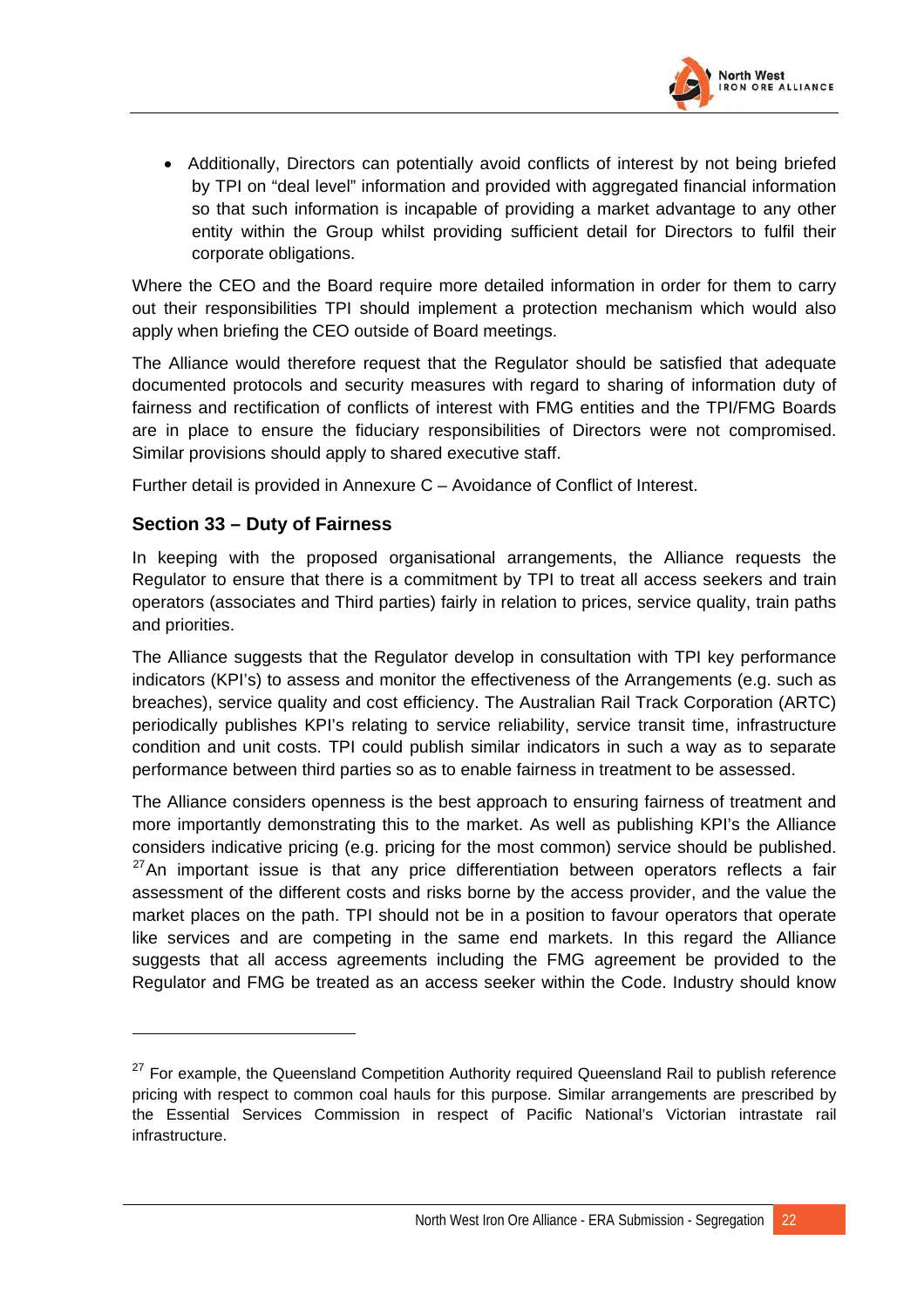

exactly the nature and extent of current contractual commitments of TPI existing over particular routes on the TPI network.

The information provided to access seekers must be the same for all access seekers including FMG. The provision of accurate information relating to the operation of the railway system by TPI to all access parties is a fundamental aspect of segregation and fairness.

The Arrangements should also provide for an internal investigation of alleged breaches with a reporting system in respect of those investigations and the outcome of those investigations. There should be a six monthly report to the Regulator on the monitoring, investigation and reporting procedures. In addition external auditing of TPI's compliance should be carried out at regular specified intervals and when an actual or alleged breach of the Arrangements takes place. The Arrangements should also provide for the payment of liquidated damages where a breach of the Arrangements is found to have occurred.

The Arrangements should detail a procedure for dealing with access matters and the order in which they are treated to prevent any access seeker receiving inappropriate priority in dealing with its access matters or proposals.

### **Section 34 – Separation of Accounts & Reports**

As stated previously the TPI railway infrastructure must be operated as a stand alone business which is accounted for separately and transparently so it can be demonstrated that there are no cross subsidies between the other entities of FMG. In addition TPI would need to ensure that reporting to FMG be only at an aggregated level.

The Alliance agrees with the TPI Stage 2 objective that TPI be self sufficient for regulatory accounting, access pricing and revenue management and, in this case only, this could be implemented as a staged process.

With regard to Regulatory accounting the Regulator should require that the accounts contain sufficient information and to be presented in such a manner as would enable verification by the Regulator of the calculation of the various costs.

#### **Compliance**

The Alliance submits that:

- TPI should, as a matter of priority, prepare and submit the proposed Segregation Manual to the Regulator for approval and that the Regulator should issue the manual for public comment before approving it;
- the Segregation Manual should:
	- include detailed procedures and practices with which all TPI personnel and contractors must comply to ensure that TPI complies with the Arrangements and the Segregation Obligations; and
	- be publicly available;
	- TPI should be required to promptly report any suspected breach of the manual, the Arrangements and the Segregation Obligations to the Regulator and affected Access Seekers; and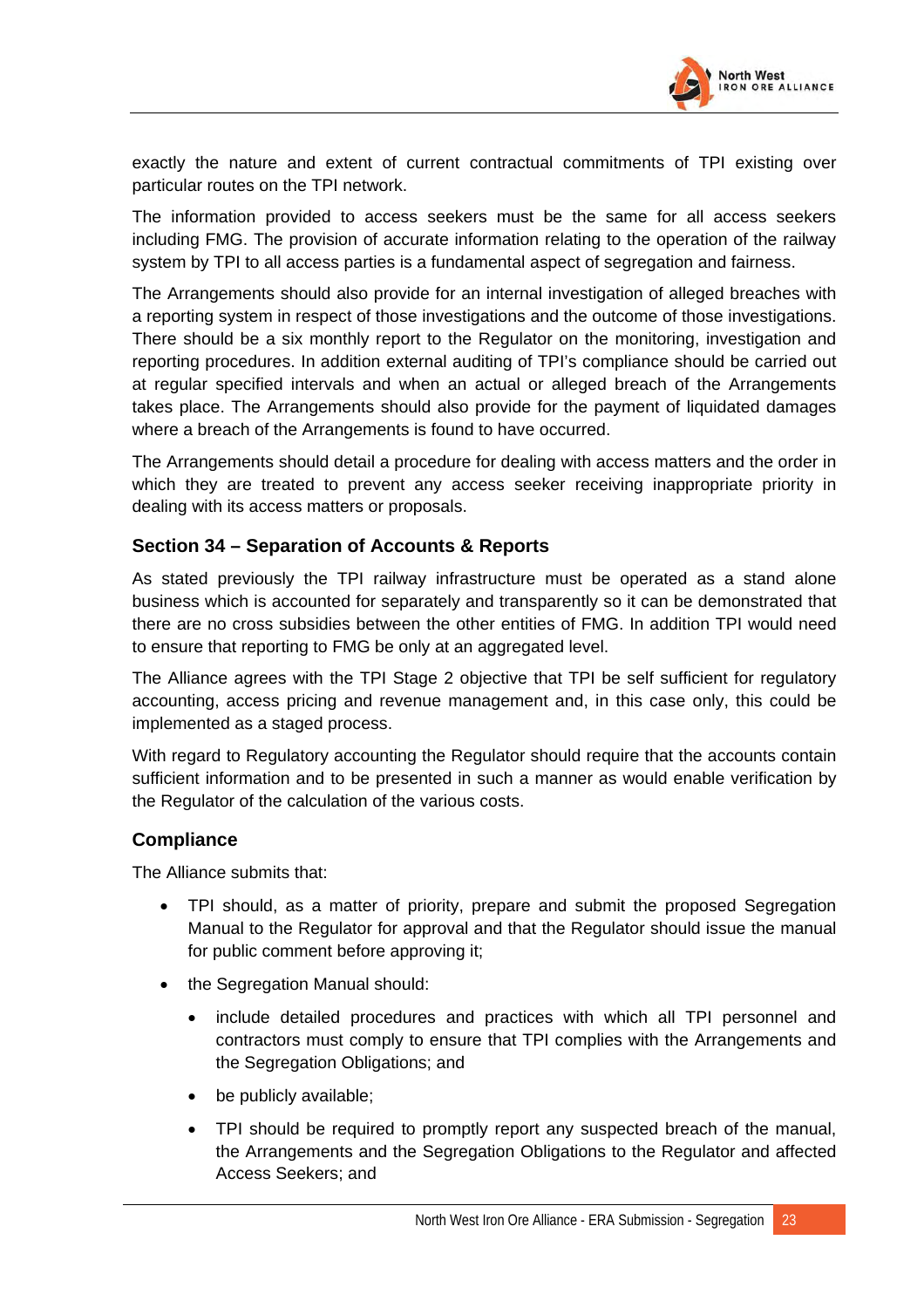

• in relation to the annual compliance audits under clause 7.2 of the Arrangements, each audit report should be made public within a prescribed period (say 45 days) after its completion.

Further, the Alliance submits that if the Regulator considers or suspects that a breach of the segregation manual, the Arrangements or the Segregation Obligations has occurred, the Regulator should be able to require TPI to conduct and report on further audits, in the same manner as the annual audits under clause 7.2 of the Arrangements.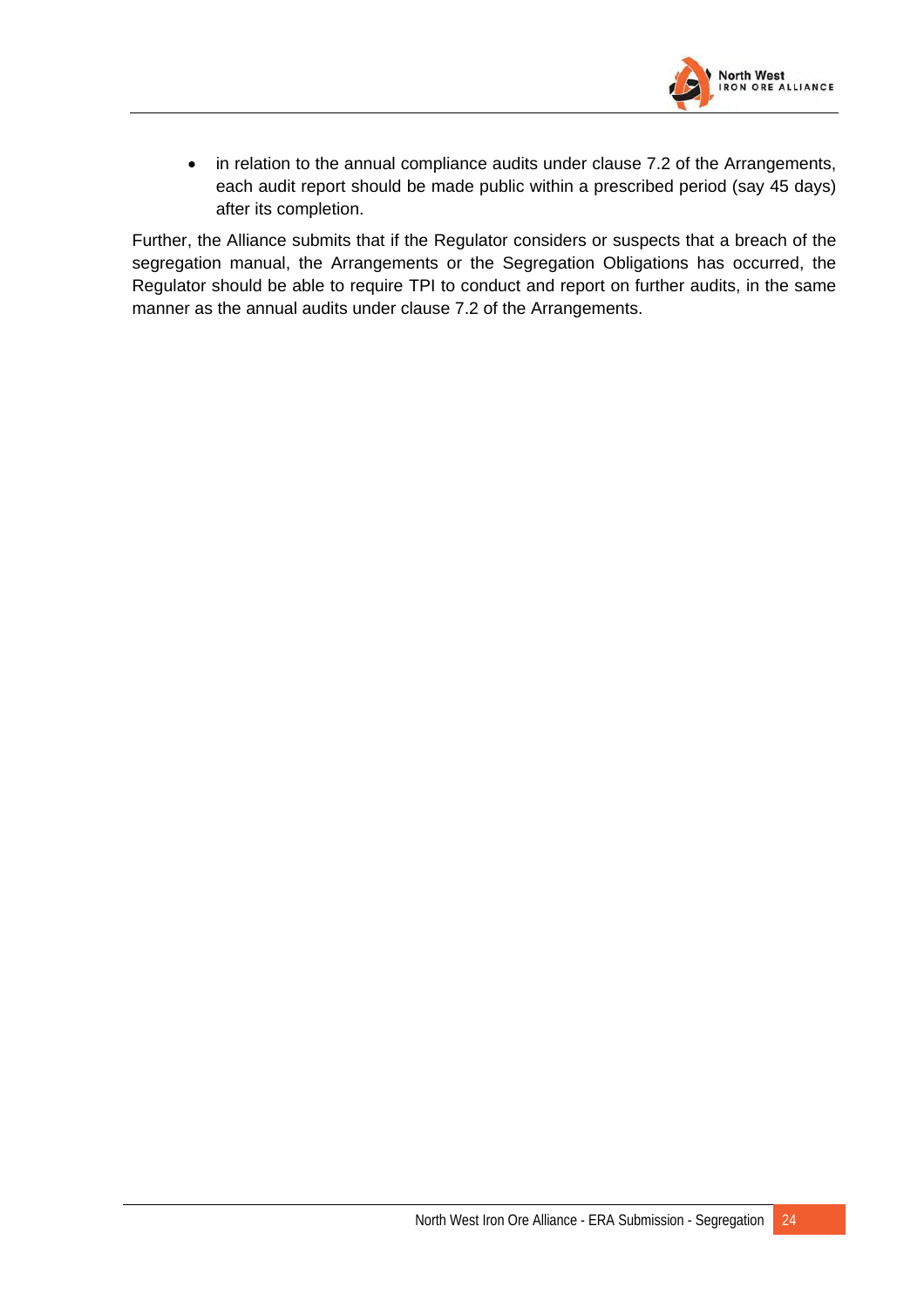

## Annexure A - Market context

### **Evolution of global iron ore market**

The Alliance considers that the time period to 2015 is a critical time window for Australian governments (Federal and State) and project proponents in establishing the nation's mineral resources export capacity for subsequent decades. While mineral prices remain high, international capital markets are willing to commit the funds to build new long life infrastructure such as Pilbara rail and port.

China's growth trajectory will change significantly over the next decade as the pace of urbanisation slows, working age population peaks, and the economy shifts from an infrastructure construction intensive phase to an economy with a stronger focus on services and personal consumption.

Analysis by the ANU China Economy and Business Program indicates the transition will likely be underway by around 2020. The Alliance expects that by around 2015, global capital markets will be anticipating that transition period with its attendant expected decline in commodity prices. Therefore, the Alliance considers that new investment proposals in mining (and related infrastructure) post 2015 will face a much more challenging environment. Unless the mining projects are built (or securely financed) by 2015, they are less likely to proceed.

### **Physical/geological configuration of resources**

Recent exploration success in the east Pilbara has supported the growth of four new iron ore developers; Atlas Iron, BC Iron, Brockman Resources and FerrAus. Together, these companies have formed the North West Iron Ore Alliance to push for rail and port infrastructure access to support the growth of "junior" iron ore producers in the Pilbara. In addition, Hancock Prospecting is seeking to develop the Roy Hill 1 hematite deposit and have future expansion potential at Roy Hill South and Roy Hill 2.The location of these emerging iron ore projects is set out in Figure 1. A critical reason why these assets await development is because they do not at present have any secure access to an economically efficient means of transporting their output to market.

An assessment of current discovered resources of Direct Shipped Ore (DSO) quality product and an estimate of the potential economic resource base and annual production capacity is set out in Figure 2. Together, these projects have the potential to deliver 80-90 million tonnes of iron ore annually to Port Hedland by 2013 and up to 150 million tonnes by 2020.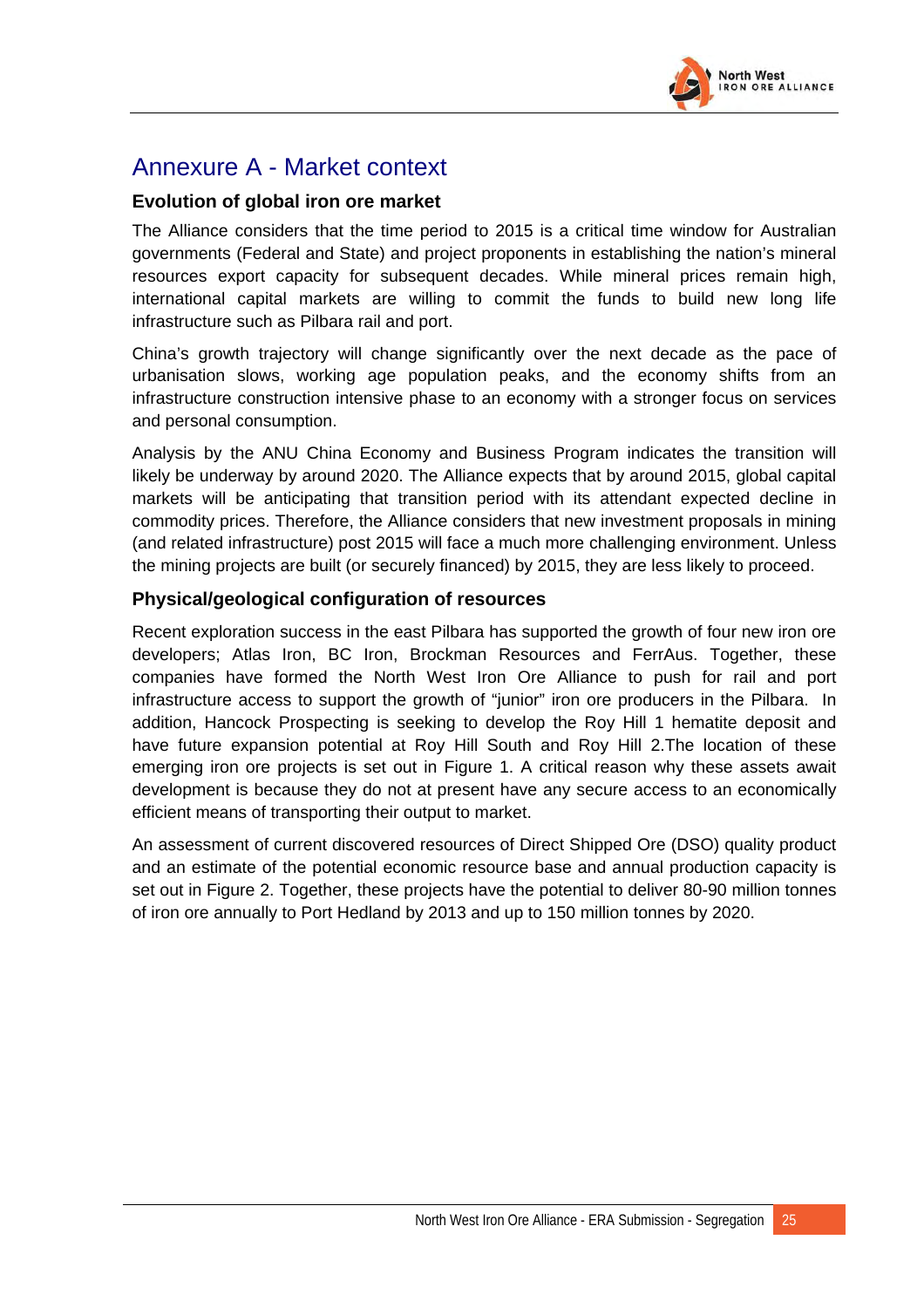



**Figure 1:** Location of emerging iron ore projects in the east Pilbara

**Figure 2:** Discovered and Potential Non-BHP Billiton controlled Hematite and Magnetite Ore Resources in the east Pilbara.

| <b>Million Tonnes</b>         |                        | <b>Bedded Ore</b> |                  |                        | <b>Channel Iron Deposits</b> |                        | <b>Detrital</b>  |                        | Magnetite        | <b>Annual Production (Mtpa)</b> |      |
|-------------------------------|------------------------|-------------------|------------------|------------------------|------------------------------|------------------------|------------------|------------------------|------------------|---------------------------------|------|
|                               |                        | <b>Reserves</b>   | <b>Resources</b> | <b>Potential Total</b> | <b>Resources</b>             | <b>Potential Total</b> | <b>Resources</b> | <b>Potential Total</b> | <b>Resources</b> | 2013                            | 2020 |
| Atlas Iron Limited            |                        |                   |                  |                        |                              |                        |                  |                        |                  | 17                              | 22   |
|                               | Pardoo                 | 7.4               | 24.1             | 40                     |                              |                        |                  |                        |                  |                                 |      |
|                               | Abydos                 | 7.4               | 15.1             | 140                    |                              |                        |                  |                        |                  |                                 |      |
|                               | <b>Ridey Magnetite</b> |                   |                  |                        |                              |                        |                  |                        | 1300@36.8%Fe     |                                 |      |
| <b>BCIron Limited</b>         |                        |                   |                  |                        | 28                           | 50                     |                  |                        |                  |                                 | 5    |
| Brockman Resources<br>Limited |                        |                   |                  |                        | 58                           | 80                     | 1500             | 1500                   |                  | 15                              | 25   |
| FerrAus Limited               |                        |                   |                  |                        |                              |                        |                  |                        |                  | 15                              | 25   |
|                               | Davidson Creek         |                   | 7.4              | 155                    |                              |                        |                  |                        |                  |                                 |      |
|                               | Robertson Range        |                   | 45               | 160                    |                              |                        |                  |                        |                  |                                 |      |
| <b>Total</b>                  |                        | 14.8              | 91.6             | 495                    | 86                           | 130                    | 1500             | 1500                   | 1300             | 57                              | 77   |

## **Policy and commercial drivers in relation to third party access to TPI facilities**

Consideration and evaluation of appropriate arrangements governing the segregation by railway owners of access functions from other operational functions must have regard to the Government's policy objectives in relation to TPI and the incentive structures facing the owners/operators of TPI in relation to third party access.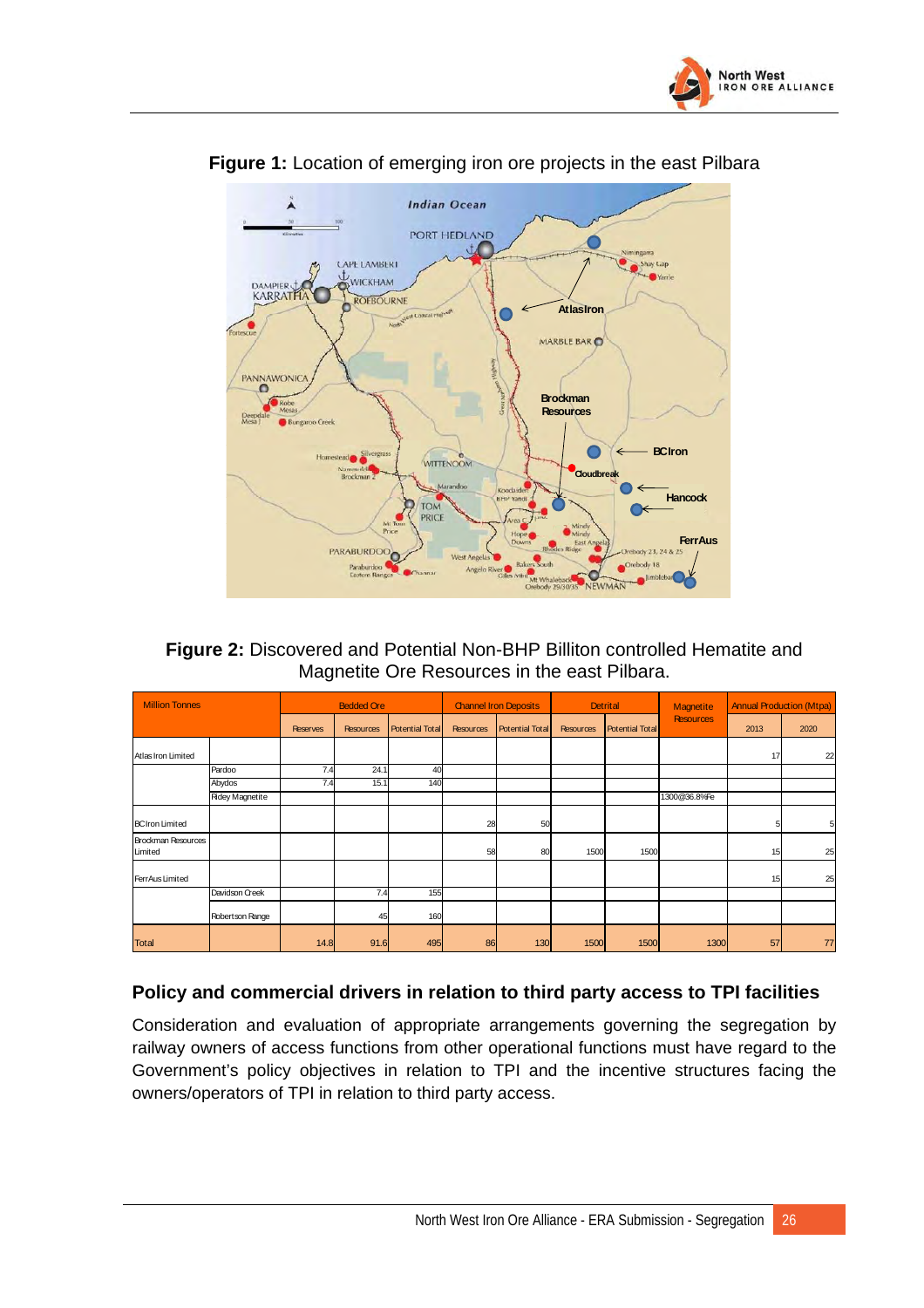

#### *WA Government Policy Objectives*

It has been a long standing policy objective of successive Western Australian Governments to optimise the development of the Pilbara's mineral resources by encouraging the shared use of the critical transport infrastructure required to deliver products to export markets:

*An effective rail access regime is required in order to give effect to the Government's intention of exiting railway owners to provide access to their facilities on a commercial basis, striking a balance between the interests of existing infrastructure owner, potential access seekers and the broader community. Effective third party access to existing infrastructure is conducive to improved industry efficiency and competitiveness, by avoiding sub-optimal development and uneconomic duplication of rail infrastructure. This takes into consideration the adverse environmental and social impacts of unnecessary duplication of rail infrastructure, including land corridors, in the Pilbara*. *[28](#page-58-0)*

Hence, the early State Agreements supporting the development of the now BHP Billiton and Rio Tinto operated iron ore deposits all explicitly required the original developer to provide haulage services on the new rail systems for third parties. However, the drafting of those agreements in the 1960's and 1970's did not provide an effective basis for access to haulage services. As the Government has pointed out<sup>[29](#page-58-1)</sup>, to date there is not a single instance of successful negotiation of arms-length, third party access to either the BHP Billiton or Rio Tinto rail networks (the only exceptions have been where the third party was a Joint Venture mining operation with the rail network owner also being the Joint Venture operator).

This has prompted a number of third party access seekers, supported by the WA Government, to seek declaration of these railways under Part IIIA of the *Trade Practices Act 1974*. An access case, brought by FMG, is currently before the National Competition Council (NCC), with a final recommendation expected from the NCC to the Federal Treasurer within a matter of weeks. Even if the Treasurer were to declare the services subject to the application, however, there can be no guarantee that access will be forthcoming in a timely and cost effective fashion. Both Rio Tinto and BHP Billiton have declared their continued strong opposition to allowing third party operators to run trains over their networks. The result of any declaration would therefore likely be protracted access negotiations with ongoing disputation and arbitration causing further long delays, opportunity costs and legal costs. The FMG application to the NCC relating to the Mount Newman line commenced in 2004 and is still unresolved with much litigation having occurred.

As an alternative way of delivering the Government's resource development objectives, the WA Government is seeking to develop a Pilbara rail access regime applying to rail haulage

<span id="page-58-0"></span><sup>&</sup>lt;sup>28</sup> Submission to the National Competition Council by the Government of Western Australia: Application under Part IIIA of the *Trade Practices Act 1974* for the Declaration of the Services provided by Hamersley Iron Ltd, Mount Goldsworthy Joint Venture Participants and Robe River Joint Venture railway facilities. (April 2008, para 1.4)

<span id="page-58-1"></span> $^{29}$  ibid, para 1.8.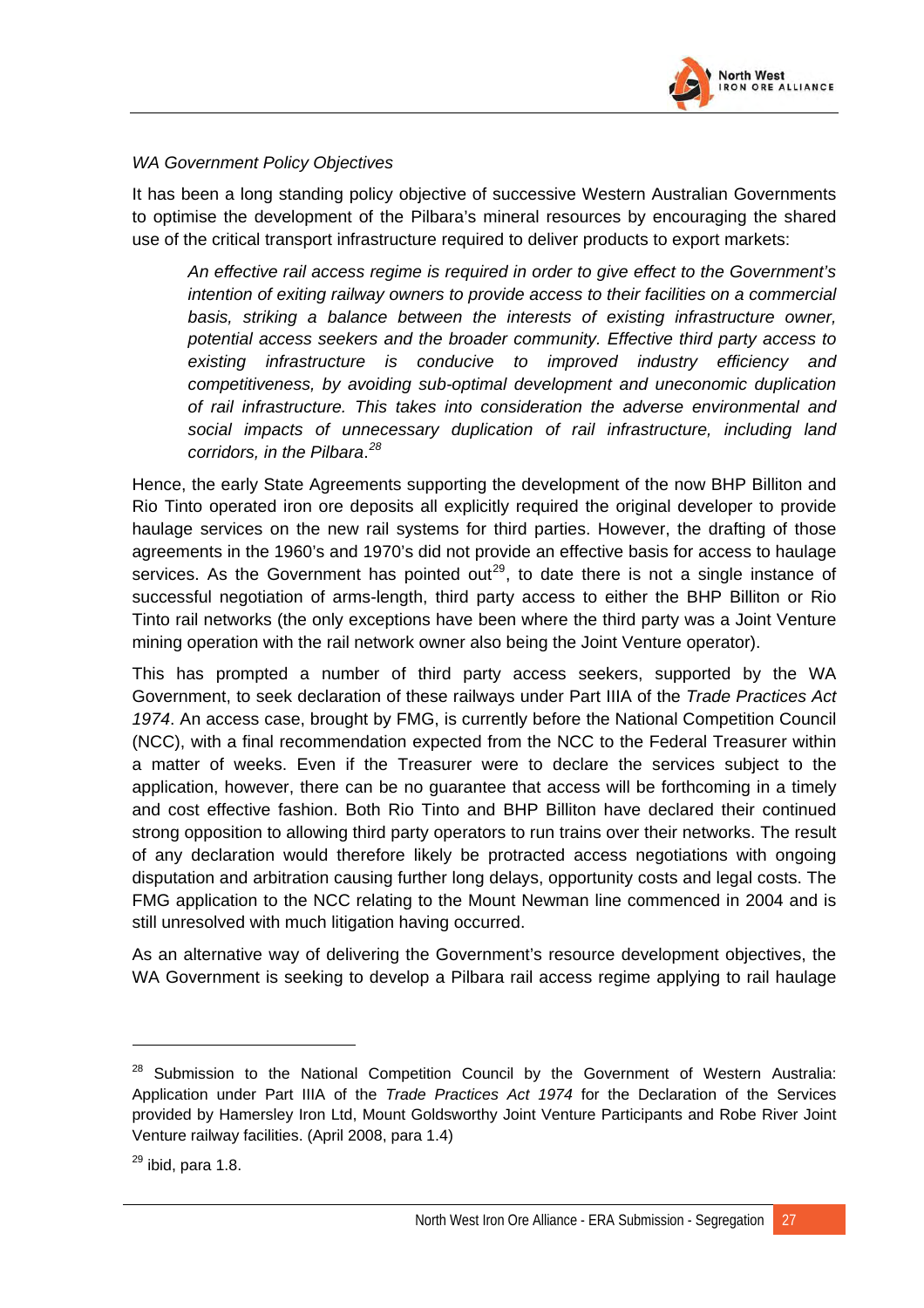

services only (PRAIC).  $30$  This would retain the vertically integrated ownership and operatorship of the rail network in the hands of BHP Billiton and Rio Tinto, with the operators potentially offering haulage services to third parties. The Alliance supports the Government's work in this area but notes that the proposed regime would appear to entrench the advantage of the existing network owners through capital and operating cost/pricing structures and through effective control of the access negotiation process.

Given BHP Billiton's public statements rejecting mandated third party access on their railways and Rio Tinto's claims of the value destruction associated with third party access<sup>[31](#page-59-1)</sup>, it is very doubtful whether PRAIC will offer a timely rail access solution for new entrant iron ore producers in the Pilbara. The Government itself has pointed to uncertainties in relation to the outcome:

*The detail of the Regime is still being developed, and although it is a desirable outcome, there is no guarantee that the final Regime will be certifiable under Part IIIA of the [Trade Practices] Act*. *[32](#page-59-2)*

Against this background, the development and effective implementation of the State Agreement<sup>[33](#page-59-3)</sup> supporting the FMG iron ore developments in the east Pilbara/Chichester Range becomes pivotal in delivering the Government's policy objectives. This agreement is between three parties – the Western Australian Government, FMG as the mine owner and guarantor to the rail and port logistics company "The Pilbara Infrastructure Ltd" (TPI), and TPI as the owner and operator of the rail system and port export facility.

TPI is a wholly owned subsidiary of FMG but FMG have indicated their interest in an eventual sell down of their equity interest in TPI. This ownership structure creates special challenges in relation to assuring delivery of effective third party access (see section 5 below)

The FMG/TPI State Agreement enshrines the principle of multi-user access to rail capacity built under the agreement. In introducing the Bill formalising the agreement, the Government has made clear the underlying policy objective in the Second Reading of the Bill:

*The Government is facilitating the development of the new multi-user infrastructure to promote the growth of the Western Australian iron ore industry in the expectation that it will help new producers in the Pilbara capitalise on continuing strong global iron ore* 

 $\overline{a}$ 

<span id="page-59-0"></span><sup>&</sup>lt;sup>30</sup> Department of Treasury and Finance, Government of Western Australia: Pilbara Railways (Third Party Haulage) Regime. Public Consultation Paper June 2008.

<span id="page-59-1"></span><sup>31</sup> *The moment you move to multi-user infrastructure, you lose 10 per cent to 20 per cent of your efficiency ... and Australia faces an annual NPV (net present value) loss of \$30 billion*, ' Mr Walsh said. (Source AAP, 4 August 2008)

<span id="page-59-2"></span> $32$  Submission to the National Competition Council by the Government of Western Australia: Application under Part IIIA of the *Trade Practices Act 1974* for the Declaration of the Services provided by Hamersley Iron Ltd, Mount Goldsworthy Joint Venture Participants and Robe River Joint Venture railway facilities. (April 2008, para 1.18.

<span id="page-59-3"></span><sup>&</sup>lt;sup>33</sup> Government of Western Australia: Railway and Port (The Pilbara Infrastructure Pty Ltd) Agreement Bill 2004.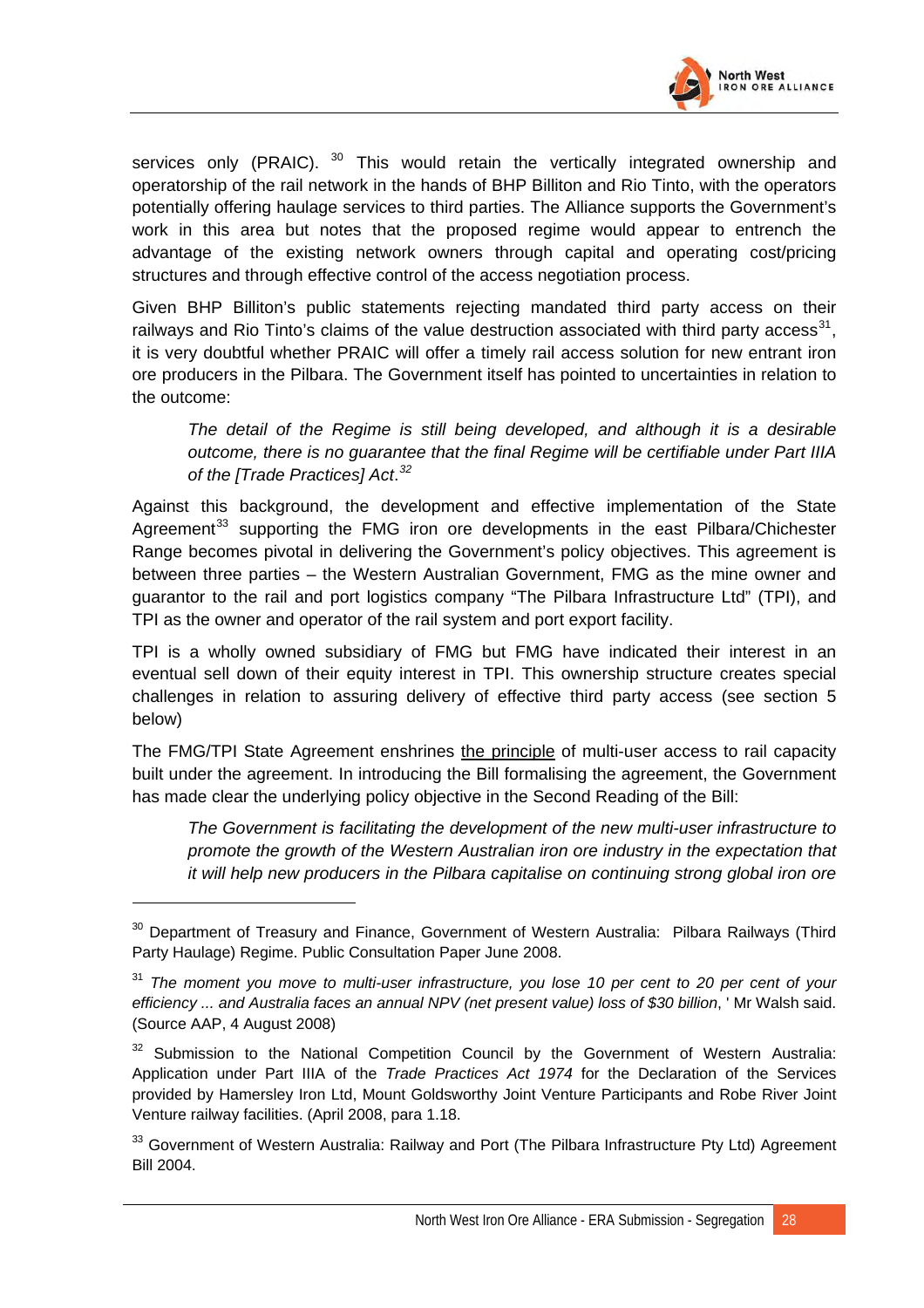

*demand, build industry capacity and increase the State's share of the world iron ore market....... The Government anticipates that the multi-user railway and port facilities to be developed under the Railway and Port (The Pilbara Infrastructure Pty Ltd) Agreement will open the Pilbara iron ore industry to new entrants seeking to supply growing demand for iron ore, especially from China. [34](#page-60-0)*

This intent is also reflected in the Preamble to Railway and Port (The Pilbara Infrastructure Pty Ltd) Agreement 2004.<sup>[35](#page-60-1)</sup>

As a critical element in giving effect to an effective multi-user access regime for the railway, the Government announced that the legislation would provide for the TPI rail assets to be subject to the Railways (Access) Act 1998 and the Railways (Access) Code 2000.<sup>[36](#page-60-2)</sup> Section 2A of the Access Act provides that the main object of the Act is to "establish a rail access regime that encourages the efficient use of, and investment in, railway facilities by facilitating a contestable market for rail operations".<sup>[37](#page-60-3)</sup> The Access Act and the Code provisions are directed toward establishing the level playing field and empower the Regulator to seek these objectives under section 29 of the Access Act.

The Alliance strongly support the underlying intent and the actions taken so far by the Government and FMG to put in place an alternative rail transport corridor for iron ore and other minerals in the east Pilbara that offers rail access to third parties on fair terms.

Looking forward, however, the Alliance is concerned that the commercial structures and incentives now in place have the potential to create significant barriers to adequate and timely rail capacity to facilitate the development of Alliance resources. These concerns relate to both the proposed segregation arrangements per se and the proposed tight linkages between the rail and port access regimes in order to optimise FMG's mine-rail-port logistics.<sup>38</sup>

These issues are discussed in more detail in the next section, first from a general perspective and then in relation to the particular circumstances of FMG/TPI.

#### *Competitive dynamics of regulation in freight railways – general considerations*

incentives to invest in system maintenance and capacity expansion. This reflects a It is well recognised that vertically integrated train operators present the greatest challenges for effective regulation intended to deliver equitable third party access while maintaining

<span id="page-60-0"></span><sup>34</sup> RAILWAY AND PORT (THE PILBARA INFRASTRUCTURE PTY LTD) AGREEMENT BILL 2004 *Second Reading speech by Parliamentary Secretary (16 November 2004)*

<span id="page-60-1"></span> $35$  The State for the purpose of promoting development of the iron ore industry and employment opportunity generally in Western Australia, and for the purposes of promoting the development of multi-user infrastructure facilities in the Pilbara region of Western Australia, has agreed to assist the development of the above multi-user facilities upon and subject to the terms of this Agreement. (Schedule 1, para D)

<span id="page-60-2"></span> $36$  Railway and Port (The Pilbara Infrastructure Pty Ltd) Agreement Act 2004, Part 3.

<span id="page-60-3"></span><sup>&</sup>lt;sup>37</sup> Railways (Access) Act 1998

<sup>&</sup>lt;sup>38</sup> Train Management Guidelines and Train Path Policy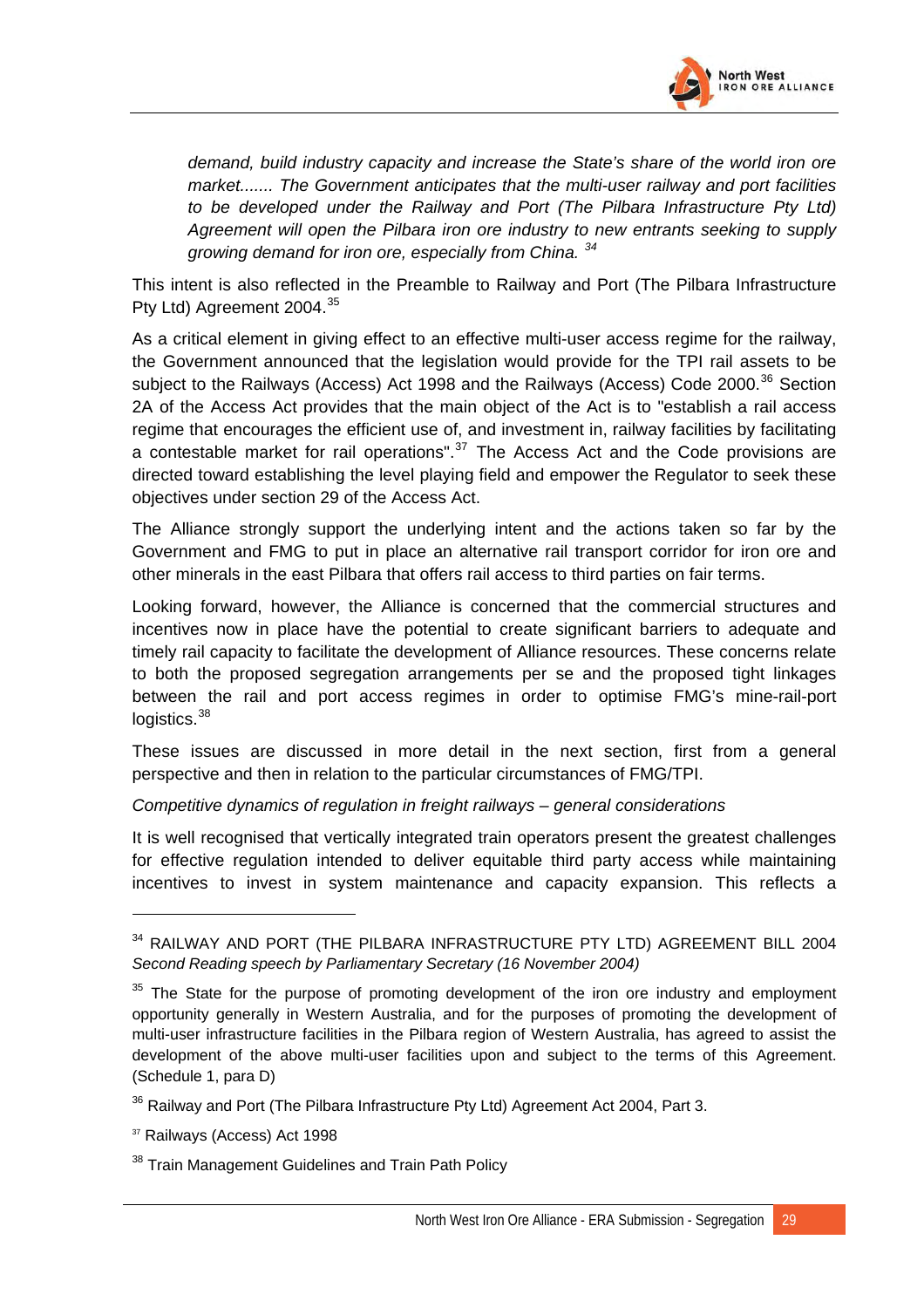

combination of economies of scale and scope between above and below rail operations, which tends to entrench the market power of incumbents.<sup>[39](#page-61-0)</sup>

*The relatively higher level of sunk and fixed costs in railroads means that difficulties in creating the right incentives for investment impose a heavier cost in railways than elsewhere, and mean that the trade-off in access pricing between short-term efficiency and long-term efficiency (i.e., both full cost recovery and pro-competitive investment) is more stark in railways than elsewhere. The apparently non-vanishing economies of density in train operation mean that even if a given infrastructure grid is opened to entry by competing train operators, that operator that achieves a "first mover" advantage is likely to keep it, and to be able to set and adjust its tariffs in such a way as to prevent the development of significant competition*. *[40](#page-61-1)*

There are also significant problems of information asymmetry in relation to system capacity and costs.

*The State Government notes the difficulty in assessing rail infrastructure capacity due to the information asymmetries that exist between the infrastructure owners and access seekers (and interested parties)*. [41](#page-61-2)

In general, the manager of an integrated system has some incentive to allow access to below rail infrastructure third parties because they can contribute to infrastructure fixed costs. However, if the manager is a monopoly provider of a particular transport service where the train operator/shipper has high downstream market power then there is generally a lower incentive to produce efficiently and/or a tendency to shift a disproportionate share of its costs on to the access seeker:

*The requirements for regulatory oversight differ between integrated and separated railways. Sometimes access seekers intend to compete for the integrated railway infrastructure manager's traffic. In those cases, managers have an incentive to offer unfair terms of access relative to those that it charges for its own train services. The regulator will, therefore, need to ensure that unfair access terms are not used to frustrate that competition*. [42](#page-61-3)

*With a vertically-integrated infrastructure manager negotiating with rival freight operator.., the integrated freight railway operators are likely to see third party freight access seekers as threatening their own freight revenue. Consequently, they will be less inclined to encourage access and see less incentive to negotiate access terms that would be acceptable to the seeker*. [43](#page-61-4)

<span id="page-61-0"></span><sup>&</sup>lt;sup>39</sup> See Optimising harmonisation in the Australian railway industry: Report 114 (Bureau of Transport and Regional Economics, 2006)

<span id="page-61-1"></span><sup>&</sup>lt;sup>40</sup> Structural Separation and Access Pricing in the Railways Sector: Sauce for the Goose Only? Russell Pittman\* Antitrust Division, US Department of Justice

<span id="page-61-2"></span><sup>41</sup> NCC WA sub Ibid para 3.2

<span id="page-61-3"></span><sup>&</sup>lt;sup>42</sup> BTRE: Report 114, page 179, op cit

<span id="page-61-4"></span> $43$  BTRE: Report 114, page 180 op cit.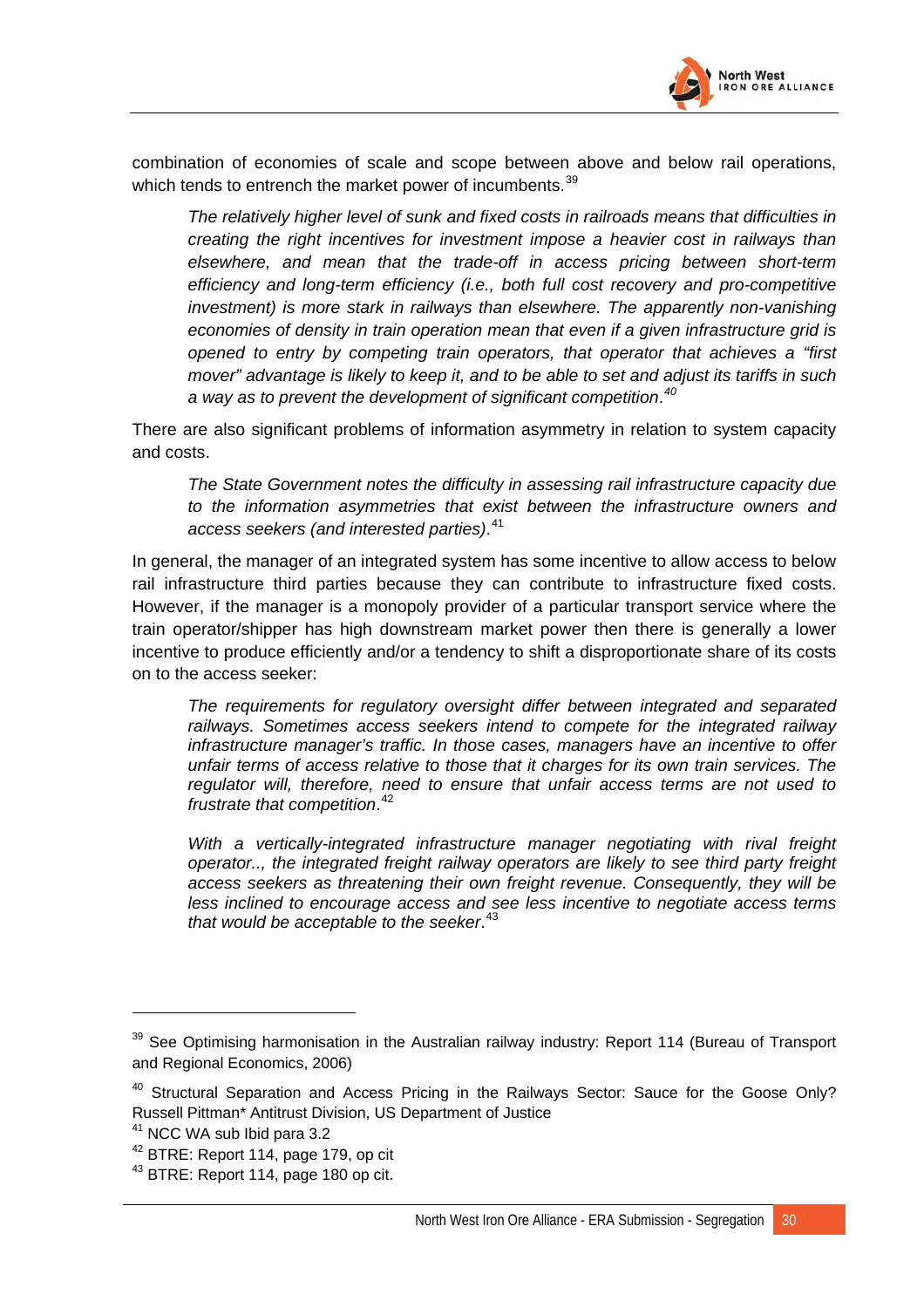

*Competitive dynamics of regulation – special considerations in relation to the Pilbara & TPI/FMG* 

Considerations relating to the downstream market power and incentives of integrated iron ore producers to facilitate rail access give rise to even larger regulatory challenges than diversified operators.

As noted above, experience to date has shown that incumbent iron ore producers in the Pilbara (BHP Billiton and Rio Tinto and their antecedents and associates) have blocked third party access to their rail infrastructure, whether in the form of third party, above rail operations or via the provision of haulage services by the integrated operator. As noted earlier, there is no certainty that the PRAIC process will deliver third party haulage services on acceptable and timely terms.

The unwillingness of incumbents to provide third party access is sometimes claimed as conclusive proof of the existence of cost externalities imposed on integrated operators by third party access:

*Since the incumbent railway owners are also mine owners, it is very likely they possess sufficient information to price discriminate. In fact, they could avail themselves of the resource rents associated with the ore production of third parties with relative ease through providing access. Therefore, if access imposed no risk of cost externalities on their logistics chains, there would clearly be an incentive for mining companies to provide it. The fact they do not suggests these externalities are perceived (or calculated) to exceed the resource rents which might be earned from third parties. In other words, the logistics chain may become more costly and deliver less product with an access regime than without it*. *[44](#page-62-0)*

The underlying rationale for this conclusion misses or underplays a number of important points:

- The importance of time to market. Over the longer term world iron ore markets will likely revert to a much more perfectly competitive model, but the current balance between demand and supply of iron ore into Asian markets provides important pricing power to Pilbara producers. These circumstances place a premium from a Government and societal perspective on maximising the exploitation of Pilbara iron ore (and other minerals) for two reasons, one applying to the short to medium run, the other applying to the long run.
	- o Maximising output now takes advantage of the current cycle to maximise the extent to which the Australian economy can benefit from the high prices of this cycle.
	- o This will also foreclose or reduce entry from non-Australian production which can have long term benefits for Australia.

<span id="page-62-0"></span><sup>&</sup>lt;sup>44</sup> Competition Policy and Railway Investment – Project Summary (Nick Wills-Johnson Planning and Transport Research Centre, Curtin University of Technology, Feb 2007, page 16 ).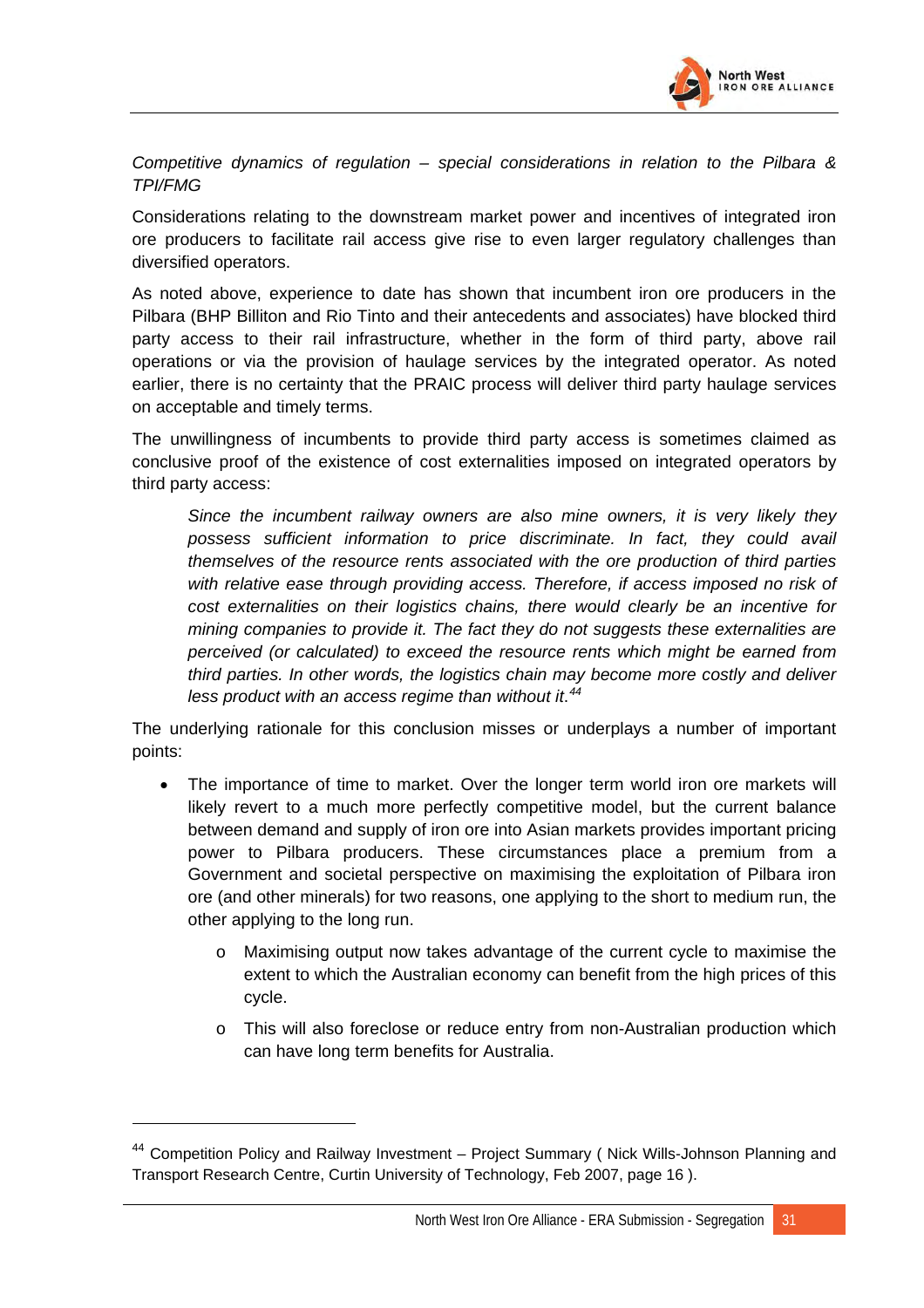

• The interplay between rail capacity access and port capacity allocation. Currently, iron ore exports from Port Hedland are constrained by port capacity<sup>[45](#page-63-0)</sup>, not by rail capacity. Port capacity is likely to remain the critical bottleneck until such time as the proposed Outer Harbour development proceeds. A recent announcement by Minister MacTiernan on port allocation indicated the Outer Harbour would not be expected prior to 2015.The Alliance expects therefore that at least until 2015, FMG will likely seek to dominate TPI port capacity allocation in the Inner Harbour port capacity regardless of its commitments to provide third party port access. By potentially discriminating against third party rail access seekers, FMG/TPI can maximise their total returns by increased FMG iron ore sales.

The market dynamics discussed above, together with internal firm specific managerial incentives, mean that incumbents are acutely focussed on maximising the growth in their own tonnages, not that for the Pilbara as a whole:

- Gross margins for Rio and BHP Billiton shipped ore for 2007 were in the range 50- 60% before this year's 50-70% price rises.<sup>[46](#page-63-1)</sup> This compares with freight haulage margins that are a fraction of these returns.
- There is no reason to believe FMG's operating economics are significantly different to Rio/BHP Billiton. Given a choice, therefore, between facilitating the development and shipment of their own tenements and those of third parties, these companies will always choose the former and have a strong incentive to frustrate third party developments. It can be argued there is a positive duty to that companies shareholders to do just this.

Hence, there is no one-to-one mapping of economic and commercial interests between the Government (as ultimate owner/steward of the resources) and private companies.

This divergence of interests is likely to become sharper in the presence of a BHP Billiton/Rio Tinto merger as the merged entity seeks to deliver the major cost savings that have been claimed as the major shareholder benefit from the merger.

It is also very unlikely that the resulting configuration would be consistent with a rail and port system that would be optimised for resource production across the Pilbara.

The claimed preferred first best solution to rail access – effective price discrimination exercised commercially by integrated incumbent operators – would not deliver the Government's policy objectives for Pilbara resource development. Indeed, in these circumstances, the same analysis acknowledges the crucial role of effective regulation in finding the right balance between Government and commercial objectives:

<span id="page-63-0"></span><sup>&</sup>lt;sup>45</sup> WA Department for Planning & Infrastructure: Port and Related Infrastructure Requirements to Meet the Expected Increases in Iron Ore Exports from the Pilbara. February 2007

<span id="page-63-1"></span><sup>46</sup> *Prices have rocketed, and what was previously a low-margin business is now, for want of a better word, a goldmine. Rio's Pilbara operations have a gross margin – ebitda (earnings before interest, tax depreciation and amortisation) to sales – of 58%. BHP's is 54%.* (London Sunday Times, Resources Section, 20 January 2008).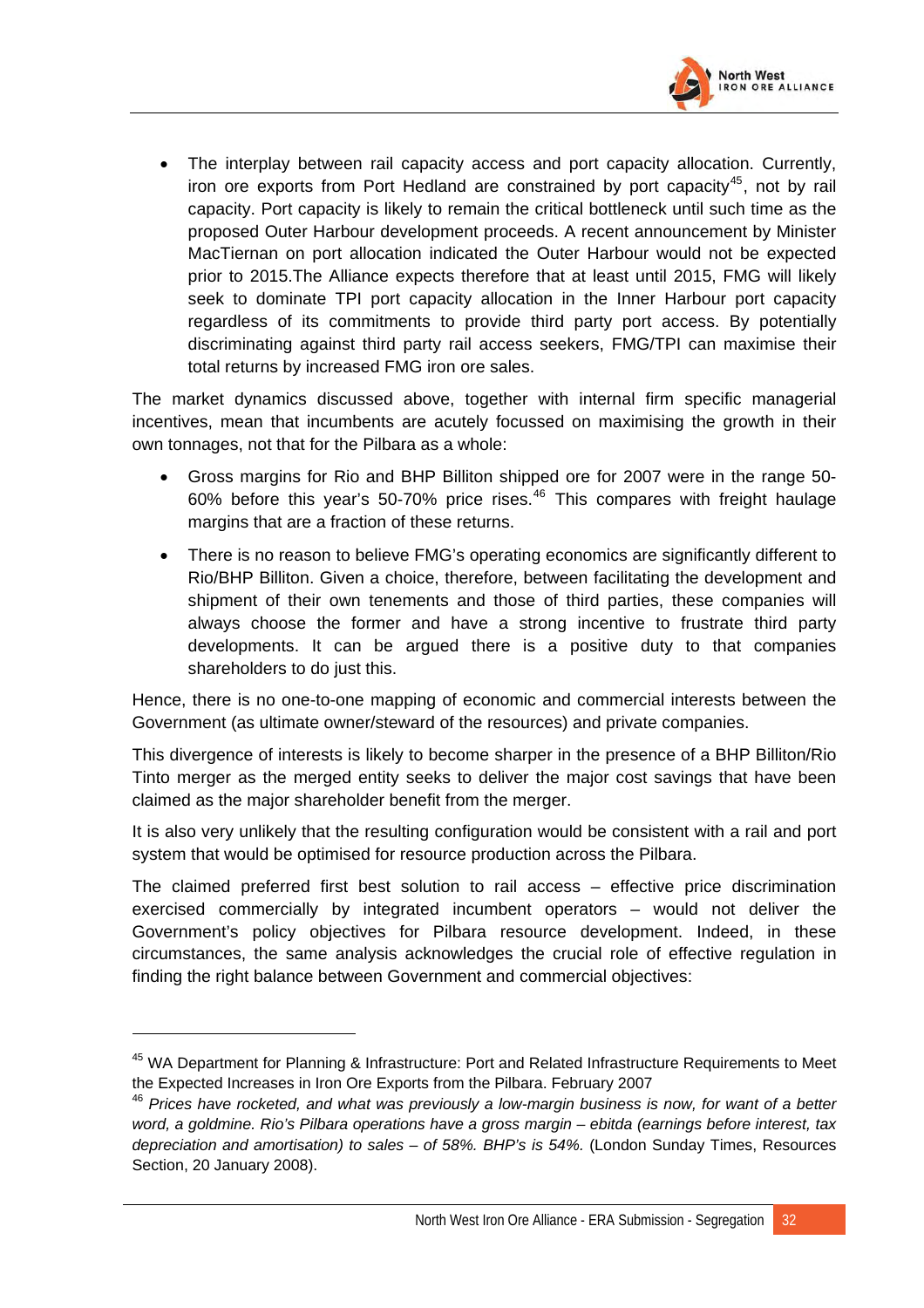

*An unregulated railway will extract its sunk costs plus some resource rents. A regulator can force it to extract only its sunk costs, with the potential outcome that more small mines are made viable and output expands. In effect, regulation allows the industry to achieve a better second-best outcome*. [47](#page-64-0)

The importance of facilitating effective access to export markets by new players has been explicitly recognised by the WA Government in relation to port access where the Minister for Planning and Infrastructure recently announced the reservation of two new multi-user berths in the Port Hedland inner harbour for use by Alliance members and other potential junior producers.[48](#page-64-1)

 $\overline{a}$ 

<span id="page-64-0"></span> $47$  Op cit, page 15.

<span id="page-64-1"></span><sup>48 ....</sup>*the Western Australian Minister for Planning and Infrastructure Hon Alannah MacTiernan in consultation with the Port Hedland Port Authority confirmed the reservation of two new multi-user*  berths in the Port Hedland inner harbour for use by Alliance members and other potential junior *producers. The two berths ...... would have the capacity for up to 50 million tonnes of iron ore exports per annum, sufficient to cater for the initial production of its member companies - Atlas Iron Limited, BC Iron Limited, Brockman Resources Limited, and FerrAus Limited.* NWIOA Media Announcement, 6 August 2008.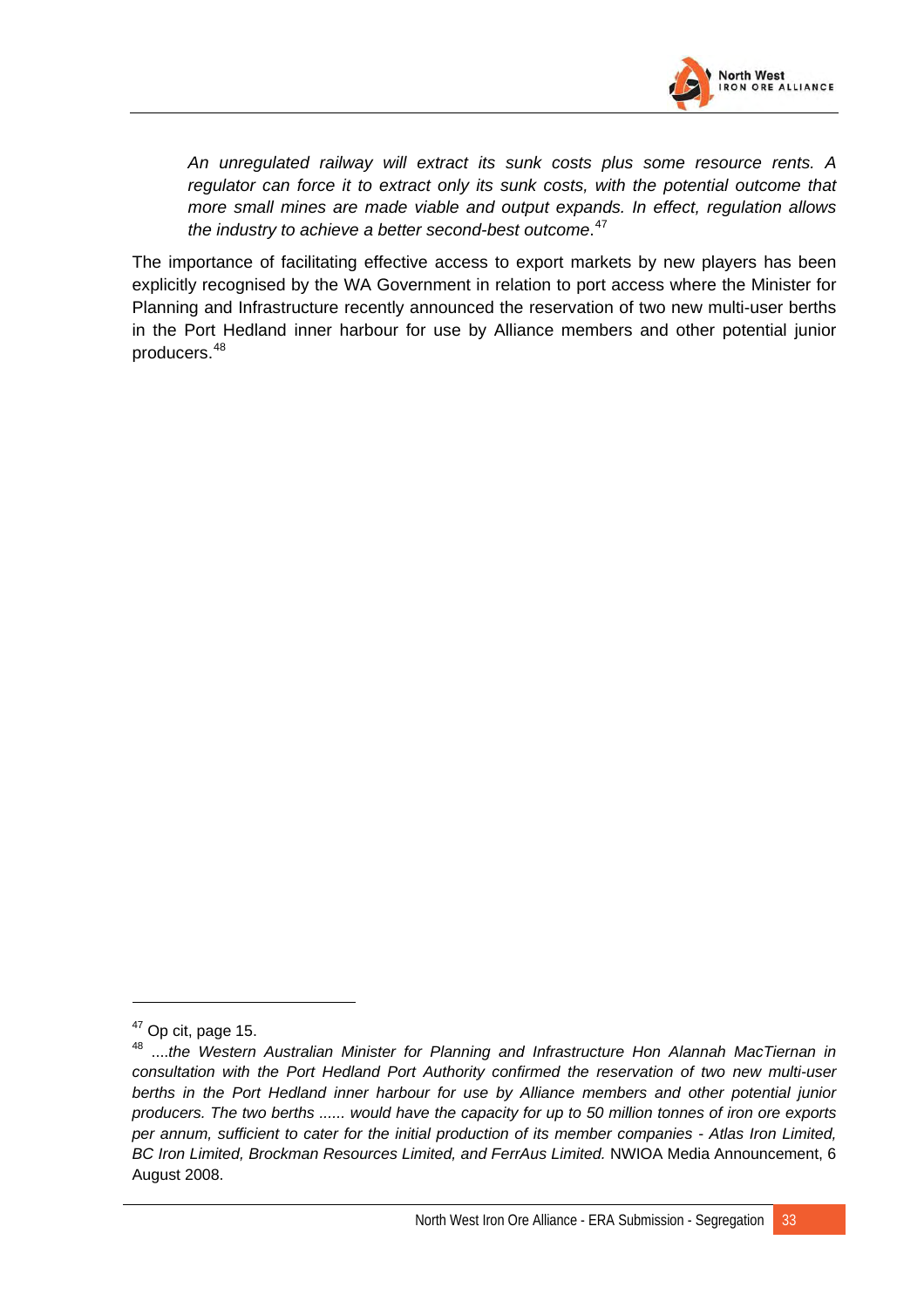

# Annexure B – Critical detailed information

Generally, the Alliance considers that the Arrangements lack an appropriate level of detail about how TPI will satisfy its Segregation Obligations. In a number of instances the Arrangements refer to further arrangements being implemented, the detail of which is omitted at this stage. The Arrangements must set out and explain how TPI will satisfy its Segregation Obligations, instead of referring to the further, vaguely described, arrangements which it proposes to implement. For example, in relation to the implementation of the Stage 2 segregation arrangements, the Arrangements state that:

- TPI "will submit the relevant documentation to the Regulator to demonstrate how it will implement its Stage 2 obligations"; $49$
- TPI "will develop control measures to manage potential Board level conflicts of interest...<sup>[50](#page-65-1)</sup>":
- TPI "commits to develop a Segregation Manual"<sup>[51](#page-65-2)</sup>; however there is no indication as to when this will be done;
- the "key additional obligation TPI will bear under Stage 2 relates to **more complete** function separation [Alliance emphasis]";<sup>[52](#page-65-3)</sup> and
- "staff performing access-related functions … will not perform any haulage-related functions and the restrictions on the internal flow of information will correspondingly increase".

The drafting of the Arrangements is generally unclear and confusing. The Alliance submits that imprecision in drafting the Arrangements in itself creates significant uncertainty for Access Seekers. Significant imprecision in the application of the Arrangements can, of itself, operate as a significant barrier to entry as Access Seekers cannot understand with any degree of precision how their access rights under the Act and the Code may be interfered with.

For example, the Arrangements state:

- (paragraph 1.3.1) "the rail assets subject to declaration under the WA Rail Access Regime…" The Act and the Code use the defined term "rail infrastructure", whereas the Arrangements' 'rail assets' is undefined and imprecise. Further, clearly the Act and Code do not provide for any 'declaration' of rail assets (or rail infrastructure, as defined in the legislation);
- (paragraph 1.3.1) "the rail assets … are owned and will be operated by TPI…", and "[TPI] is responsible for the construction of a **railway** from the Pilbara to Port Hedland…[Alliance emphasis]" Contrasted to the Arrangements, the Act and Code use the defined term "railway owner" which means "the person having the

 $\overline{a}$ 

<span id="page-65-0"></span><sup>&</sup>lt;sup>49</sup> Page 7 of Arrangements.

<span id="page-65-1"></span><sup>&</sup>lt;sup>50</sup> Page 11 of Arrangements.

<span id="page-65-2"></span><sup>51</sup> Page 21 of Arrangements.

<span id="page-65-3"></span> $52$  Page 7 of Arrangements.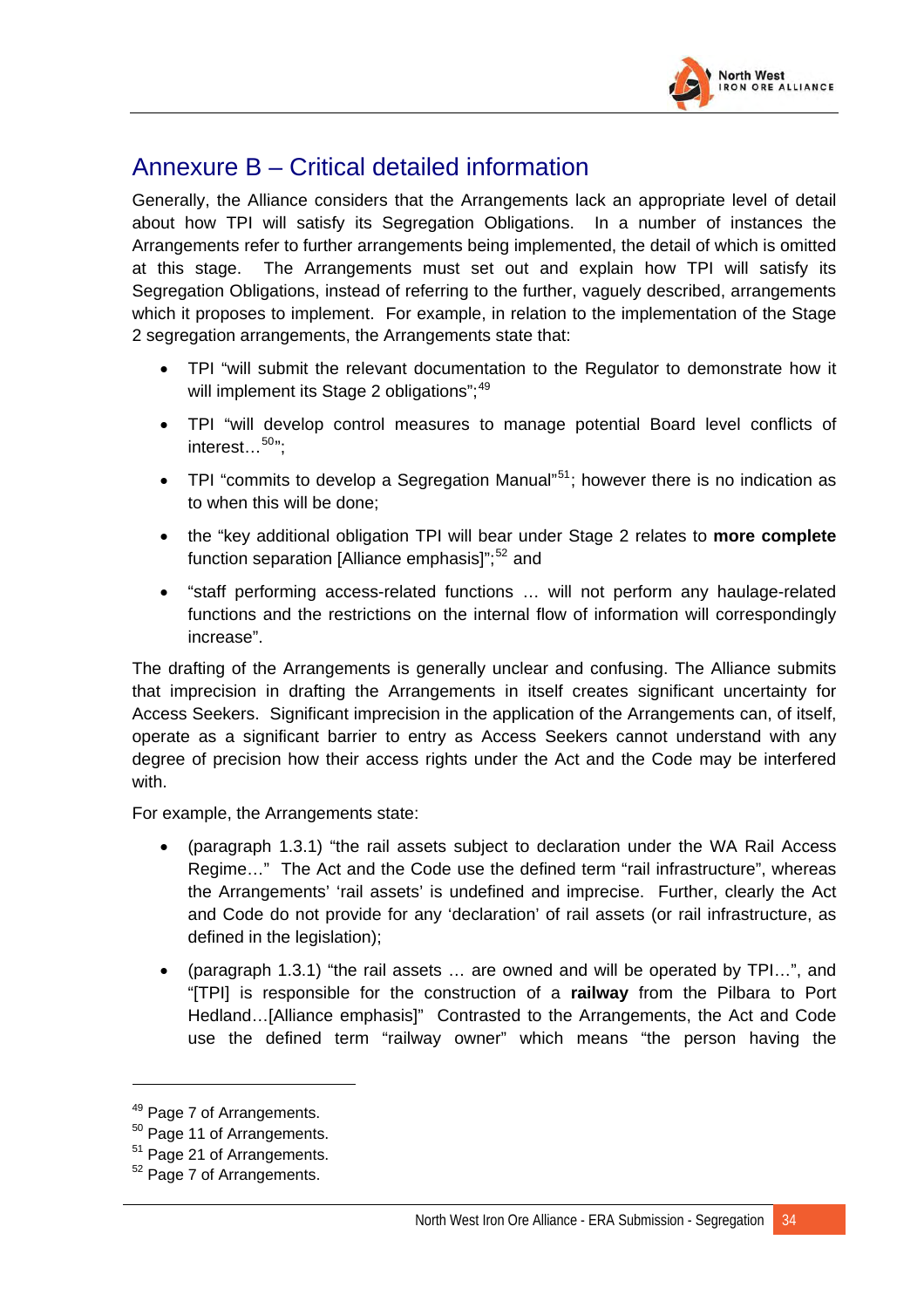

**management and control of the use** of the railway infrastructure [Alliance emphasis]." The Act and Code use the defined term "railway infrastructure";

- (paragraph 1.3.2) "While the organisation structure, as provided in section 1.3, will be implemented **from the outset** there will be **considerable** sharing of information between business units to support the **effective**…" [Alliance emphasis];
- (paragraph 1.3.2) "Stage 1 will apply from the **commencement of TPI's railway operations**" [Alliance emphasis]; there is no guidance as to what this means and when this occurs;
- (paragraph 1.3.2) "From time to time, **as required**, the Commercial/Compliance Officer within TPI will receive advice from other areas of TPI" [Alliance emphasis]; there is no guidance as to when such advice may be "required" and according to what principle;
- (paragraph 4.3.2) "Consultants who work for the company for **a specified period of time** will be included as a staff member for the purpose of the [Arrangements]" [Alliance emphasis]; there is no guidance as to what the specified period of time is; is it 1, 10, 100 days or some other period?;
- (paragraph 1.3.2) "Importantly, TPI commits that FMG staff **involved in the mining or marketing of iron ore** will not perform access-related functions at any stage" [Alliance emphasis]; on one level this could be interpreted to apply to all FMG staff given the nature of FMG's business;
- (paragraph 3) "TPI interprets "other business" as anything other than the **management and control of the use of the railway infrastructure**" [Alliance emphasis]; we are not sure what these words mean; and
- (paragraph 5) "TPI will ensure that the **key** terms and conditions of internal access agreements will be **broadly comparable** to those provided or offered to third party Access Seekers" [Alliance emphasis]; this wording is so broad and imprecise as to render the commitment meaningless.

In relation to the parts of the Arrangements on which this submission does not comment, the Alliance is generally comfortable with the approach TPI has adopted.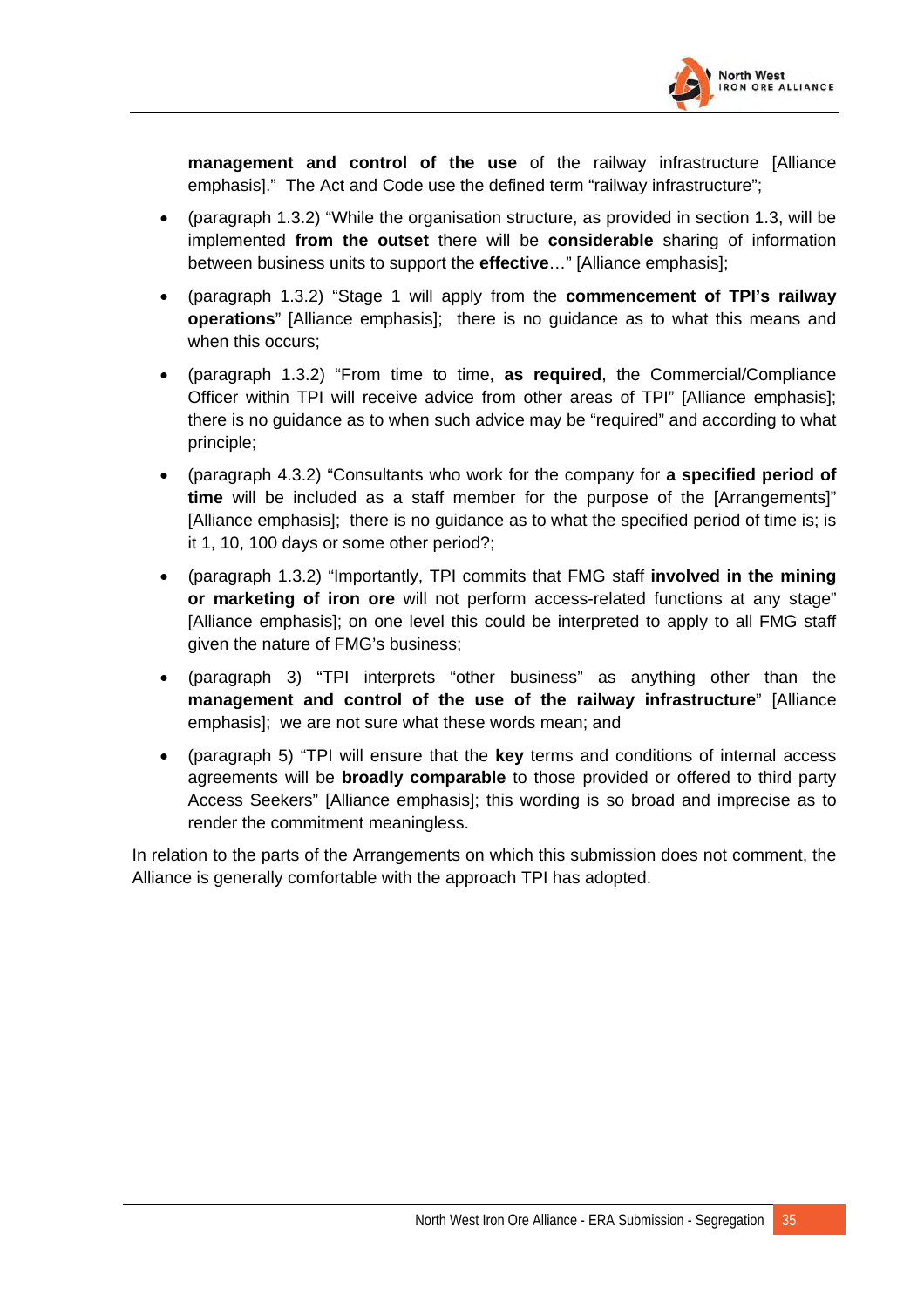

# Annexure C - Protection of Confidential Information

The Alliance understands that TPI will provide, amongst other services, services to Access Seekers by way of access to TPI's rail infrastructure (**Access Related Functions**) and rail haulage services to TPI Related Entities (**Non-Access Related Functions**).

The Segregation Obligations require TPI to segregate its Access Related Functions from its Non-Access Related Functions. The Arrangements fail to satisfy this obligation.

The implementation of appropriate controls and procedures to protect confidential information is a fundamental and critical element of any segregation arrangement. The Alliance is concerned with the current lack of precision in the drafting of the Arrangements in this regard.

The following issues are of particular concern.

### **Definition of "confidential information"**

The Arrangements adopt an interpretation of "confidential information" that is independent from the definition provide in section 31(2) of the Act. Whether information falls within the Act's definition of confidential information is a matter of fact. There should be no difference between the level of protection of confidential information provided during the proposed two stages.

Paragraph 4.1 of the Arrangements states that "In Stage 1, confidential information will only include information disclosed as part of an Access Application or access negotiations". The Alliance submits that this statement is incorrect. Whether information constitutes "confidential information" as defined in section 31(2) of the Act, and is therefore the subject to the Segregation Obligations, is a matter of fact. It is concerning that TPI seeks to limit the definition of confidential information in Stage 1 in the way that is proposed. Further, TPI offers no clear rationale for limiting the definition of confidential information in Stage 1 in the way proposed.

The statement in paragraph 4.1 of the Arrangements that "In Stage 2, confidential information will include, in addition to Stage 1 confidential information, confidential information disclosed as part of the operation of an access Agreement" is similarly incorrect; the application of section 31(2) of the Act deems the prescribed information to be confidential information.

### **Giving effect to the confidentiality obligations**

The Alliance considers that the Arrangement should be amended to include a statement that, if required by either party, the parties must enter into appropriate confidentiality arrangements to reflect TPI's confidentiality obligations under the Act and the Arrangements. This will provide an Access Seeker with an enforceable right to ensure that TPI complies with its confidentiality commitments. The Alliance considers that (as in other jurisdictions, for example Queensland) it is particularly important that this is the case because, prior to signing an Access Agreement, Access Seekers will not have directly enforceable rights regarding the protection of their confidential information.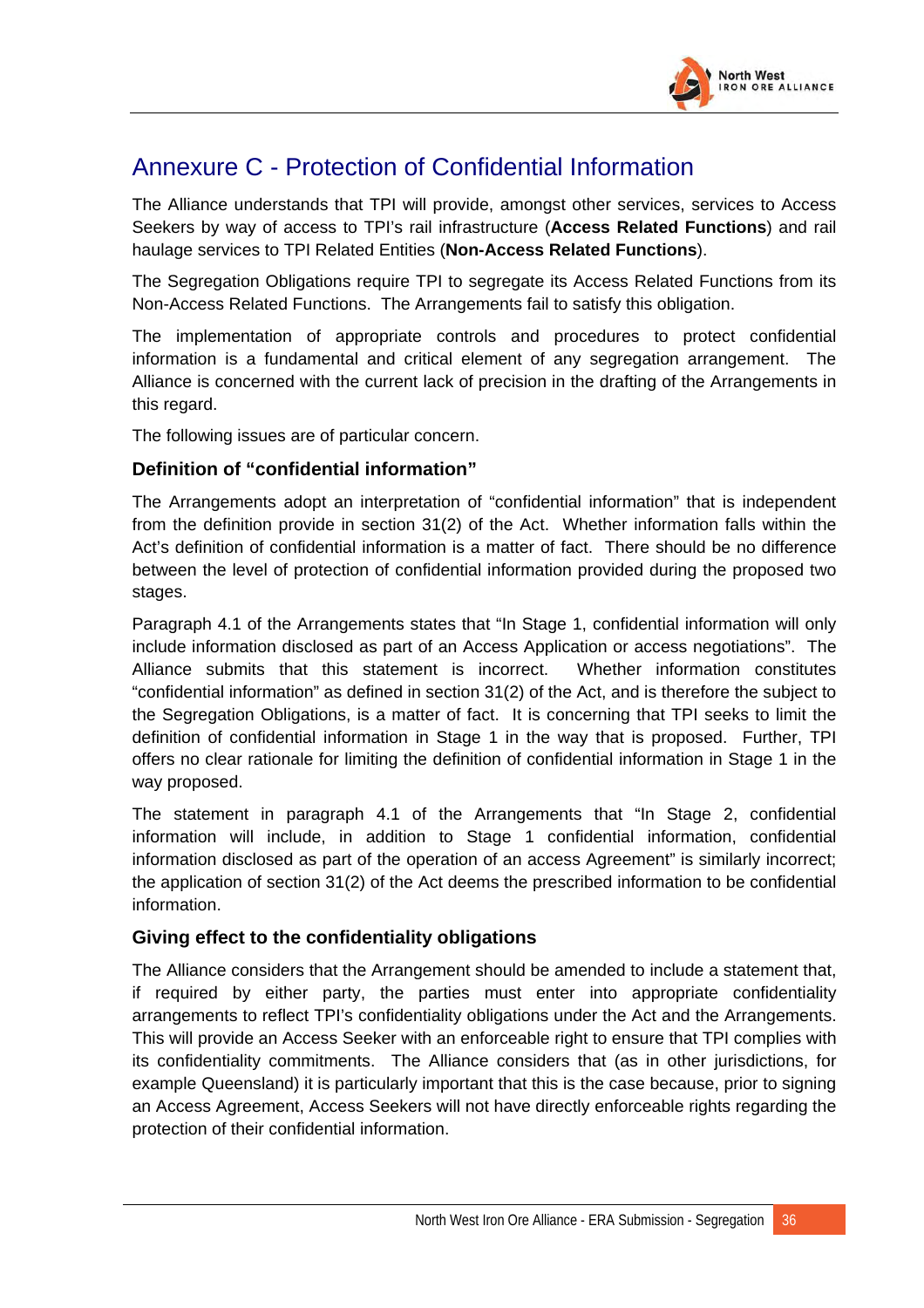

## **Commercial/Compliance Officer and other employees with Access Related Functions**

The Arrangements are inconsistent in relation to which TPI employees will perform functions regarding the negotiation of Access Applications. The Arrangements state that:

- "The entirety of the access application/negotiation process will be undertaken by a Commercial/Compliance Officer within TPI":<sup>[53](#page-68-0)</sup>
- "Requests for Access and the access negotiation process will be **managed** by TPI's Commercial/Compliance Officer [Alliance emphasis]":<sup>[54](#page-68-1)</sup> and
- "TPI staff responsible for negotiating access will only disclose Access Seeker or Access Holder confidentiality information for the purpose and to the extent necessary to progress an Access Application."[55](#page-68-2)

The Arrangements state that "TPI's Commercial/Compliance Officer may need to disclose the Access Seeker's confidential information to the train control and track managers..."<sup>[56](#page-68-3)</sup> Although it may be necessary for the Commercial/Compliance Officer (and other employees with Access Related Functions) to disclose confidential information in this way and for this purpose, and possibly for other purposes related to Access Related Functions, the Alliance submits that it is not necessary for the identity of the Access Seeker to be disclosed, and the Arrangements should require the identity to be keep strictly confidential in all such instances.

If a TPI employee has a role in both TPI's Access Related Functions and its Non-Access Related Functions, Access Seekers would be unable to accept that the TPI employee could (or would) disregard and not use the Access Seeker's confidential information when performing its role in TPI's Non-Access Related Functions. This issue is also discussed below in relation to TPI's obligation to avoid conflict of interests (Annexure C). However, on the grounds that TPI must protect Access Seeker's confidential information, the Alliance submits that employees with Access Related Functions must not also have Non-Access Related Functions.

In relation to employees who move from having Access Related Functions to having Non-Access Related Functions, the Alliance submits that they should not exercise any Non-Access Related Functions for a period of at least one year after performing the Access Related Functions. TPI's proposed period of three months is too short, and is likely to cause concern for Access Seekers that within a short period of time after disclosing confidential information, the information could be used by TPI in its Non-Access Related Functions.

### **Internal reporting functions**

 $\overline{a}$ 

<span id="page-68-0"></span><sup>&</sup>lt;sup>53</sup> Page 6 of Arrangements.

<span id="page-68-1"></span><sup>&</sup>lt;sup>54</sup> Page 13 of Arrangements.

<span id="page-68-2"></span><sup>&</sup>lt;sup>55</sup> Page 14 of Arrangements.

<span id="page-68-3"></span><sup>&</sup>lt;sup>56</sup> Page 14 of Arrangements.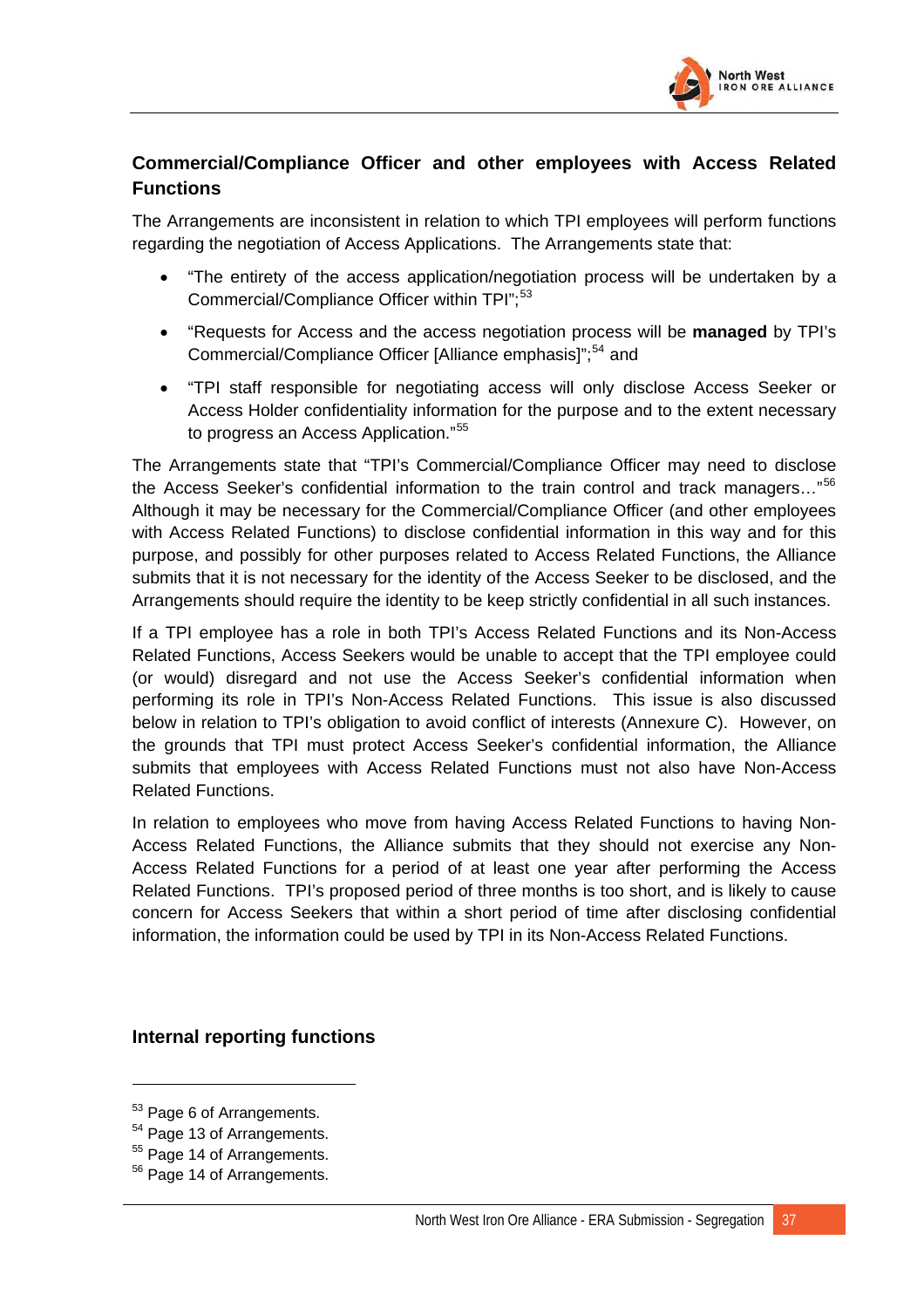

The Arrangements state that "TPI is required to provide management reports to both its own Board and to the Head of Rail, COO, CEO and FMG Board members only."<sup>[57](#page-69-0)</sup>

The Alliance submits that the information contained in reports to TPI's Board and Head of Rail, and to FMG's COO, CEO and Board, should, wherever possible only disclose confidential information if it is absolutely necessary and then only to the extent required to enable those senior managers and directors to fulfil their legal obligations.

#### **Segregation Awareness Statements**

While it is not clear from the drafting of the Arrangements, the Alliance assumes that the Segregation Awareness Statements will form part of the Segregation Manual and, as such, the form of those statements will need to be approved by the Regulator. The Alliance considers that the Segregation Awareness Statements (and the Segregation Manual) present a critical opportunity for TPI to instil within TPI a culture of compliance with the Arrangements. Accordingly, as a minimum, the Alliance submits that the Segregation Awareness Statements should:

- Create legally enforceable obligations between the relevant employee and TPI to comply with the Arrangements, including the Segregation Manual; and
- Make it clear that TPI requires strict compliance with those arrangements and that non compliance will be treated as a serious disciplinary matter.

#### **Hard copies of confidential information**

The Arrangements state that "Any written or electronic confidential information received by the Commercial/Compliance Officer in performing access-related functions will be kept on files within TPI premises".<sup>[58](#page-69-1)</sup> We query what this means in practice. The Arrangements do not deal with the fact that the TPI premises might also house business units relating to TPI's Non-Access Related Functions. The Alliance submits that the Access Seekers' confidential information storage facility must be a secured compactus or equivalent facility, access to which is strictly limited to only the Commercial/Compliance Officer.

The Arrangements are inconsistent, stating that "These files will only be accessible **to the Commercial/Compliance Officer** who will control **access of other TPI staff**…[Alliance emphasis]"<sup>[59](#page-69-2)</sup> The Alliance submits that the Arrangements should clarify how physical access will be controlled and should clearly state which categories of staff or consultants will be entitled to access that information (and on what basis).

Further, the Alliance submits that if the Commercial/Compliance Officer proposed to provide any Access Seeker confidential information to any third party in circumstances where it may be reasonable to assume that a conflict of interest may arise (or a breach of confidence may occur) then TPI should be under an obligation to consult with the relevant Access Seeker in good faith before any such disclosure is made.

### **Electronic copies of confidential information**

<sup>&</sup>lt;sup>57</sup> Page 14 of Arrangements.

<span id="page-69-1"></span><span id="page-69-0"></span><sup>&</sup>lt;sup>58</sup> Page 15 of Arrangements.

<span id="page-69-2"></span><sup>&</sup>lt;sup>59</sup> Page 15 of Arrangements.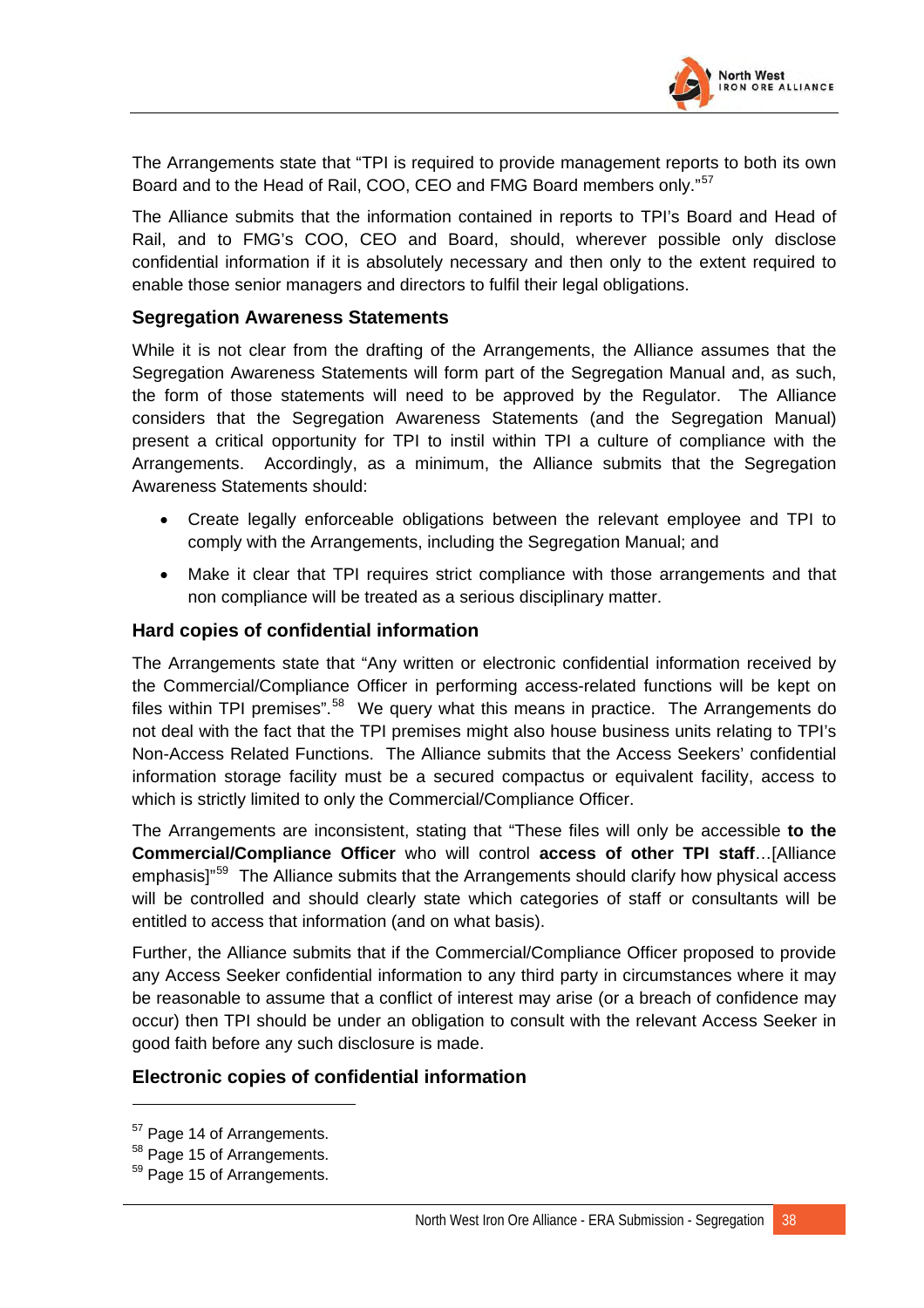

Regarding the control of electronically stored Access Seeker confidential information, the Arrangements propose that TPI will share an information technology system with FMG. This is an example of the Arrangements' failure to adequately acknowledge TPI's obligation to segregate its Access Related Functions from its own (i.e. not FMG's) Non-Access Related Functions. Further, the Arrangements state that confidential information held electronically "will be subject to limited access"; the Alliance is concerned with the imprecise nature of this drafting, particularly given the critical importance of protecting third party confidential information.

The Alliance submits that TPI should store electronic Access Seeker confidential information on a dedicated and stand alone computer file server, separate from both FMG and TPI's Non-Access Related Functions. In relation to Queensland Rail's Draft Undertaking, the QCA stated that "One lesson from the UK electricity regulator (OFFER) drawn from its assessment of vertically integrated public electricity suppliers is that the security of information for customers and competitors can only be achieved through the separation of data and the implementation of strict controls on the ability of internal businesses to access data. $^{60}$  $^{60}$  $^{60}$ OFFER argues that allowing a largely integrated form of information system gives no incentive to the integrated business to identify clearly where data is owned, who is responsible for maintaining it or even if it is necessary for the business."<sup>[61](#page-70-1)</sup> The principle applies directly to TPI's storage of electronic Access Seeker confidential information.

The Alliance notes that the Arrangements also state that the Head of Rail will only grant access to third party confidential information to persons who have signed Segregation Awareness Statements. The Alliance submits that this should also be expanded to clearly state that such information will also only be available to people who must have access to that information in order to progress the Access Application (i.e. strictly on a needs to know basis only).

 $60$  OFFER/OFGAS, Separation of Businesses: Proposals and Consultations, May 1999, p38.

<span id="page-70-1"></span><span id="page-70-0"></span><sup>61</sup> Queensland Competition Authority, *Draft Decision on QR's Draft Undertaking*, *Volume 2 - The Draft Undertaking*, December 2000, p109.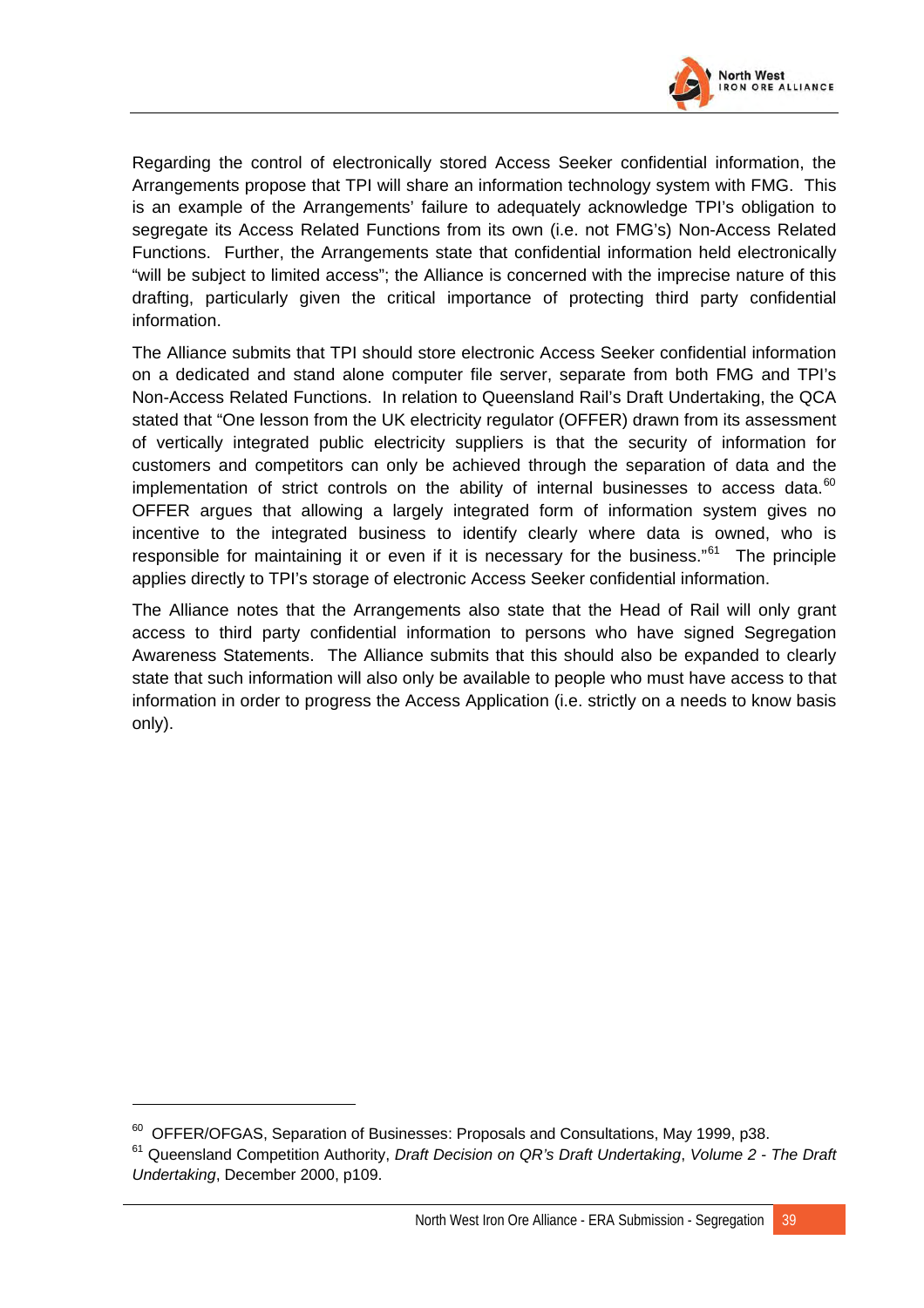

# Annexure D - Avoidance of Conflict of Interest

In relation to ensuring the avoidance of conflict of interest, the Arrangements are deficient in numerous respects, particularly during the proposed Stage 1.

Generally, the Arrangements state in general and imprecise terms that TPI will develop processes and measures to deal with conflicts of interest both in handling access seekers confidential information in Stage 1 and extend these to common Directors of both Boards in Stage 2. However, the Arrangements do not specify in any meaningful way what that processes and procedures are.

Without any legislative basis the Arrangements state that "the flow of information between business units will be considerable to support safe and effective rail and haulage operations. The access to and interchange of information would be uncontrolled during [stage one]..."<sup>[62](#page-71-0)</sup> The Alliance submits that this is entirely inconsistent with the Act and is a worrying premise upon which to base the Arrangements.

The Arrangements state that "TPI interprets 'other business' as anything other than the management and control of the use of the railway infrastructure."<sup>[63](#page-71-1)</sup> This interpretation is excessively narrow. The definition of "access-related functions" in clause 24 is clear, and "other business" is clearly anything other than the "access-related functions".

The Arrangements deal with the avoidance of conflict of interest largely in terms of controlling the disclosure of Access Seekers' confidential information; the avoidance of conflict of interest obligations are broader than the obligations regarding the disclosure of confidential information. The Arrangements state that "TPI will develop control measures to manage potential conflicts of interest **in handling Access Seeker's confidential information** [Alliance emphasis]<sup>"[64](#page-71-2)</sup>; the obligation to avoid (ie not manage - see below in this regard) conflicts of interest is not limited to the handling of confidential information.

The Arrangements state that "Under Stage 1…TPI commits that no person will **perform duties concurrently** for both TPI and FMG where a conflict of interest **exists** [Alliance emphasis]"[65](#page-71-3), and "TPI will develop control measures to **manage** potential conflicts of interest."<sup>[66](#page-71-4)</sup> In this regard, the Arrangements fail to satisfy the obligation under section 32 of the Act to ensure that a conflict of interest does not exist (i.e. to ensure that a conflict of interest does not **arise**). The reference to FMG is also a further example of the Arrangements' failure to adequately acknowledge TPI's obligation to segregate its Access Related Functions from its (i.e. not just FMG's) Non-Access Related Functions. Further, we do not understand what "perform duties concurrently" means. On one reading, this means that a person can perform duties for both TPI and FMG even if a conflict exists provided he or she does not do so "concurrently" (i.e. at the same time).

<span id="page-71-0"></span> $62$  Page 10 of Arrangements.

<span id="page-71-1"></span><sup>&</sup>lt;sup>63</sup> Page 9 of Arrangements.

<span id="page-71-2"></span><sup>&</sup>lt;sup>64</sup> Page 10 of Arrangements.

<span id="page-71-3"></span><sup>&</sup>lt;sup>65</sup> Page 10 of Arrangements.

<span id="page-71-4"></span><sup>&</sup>lt;sup>66</sup> Page 10 of Arrangements.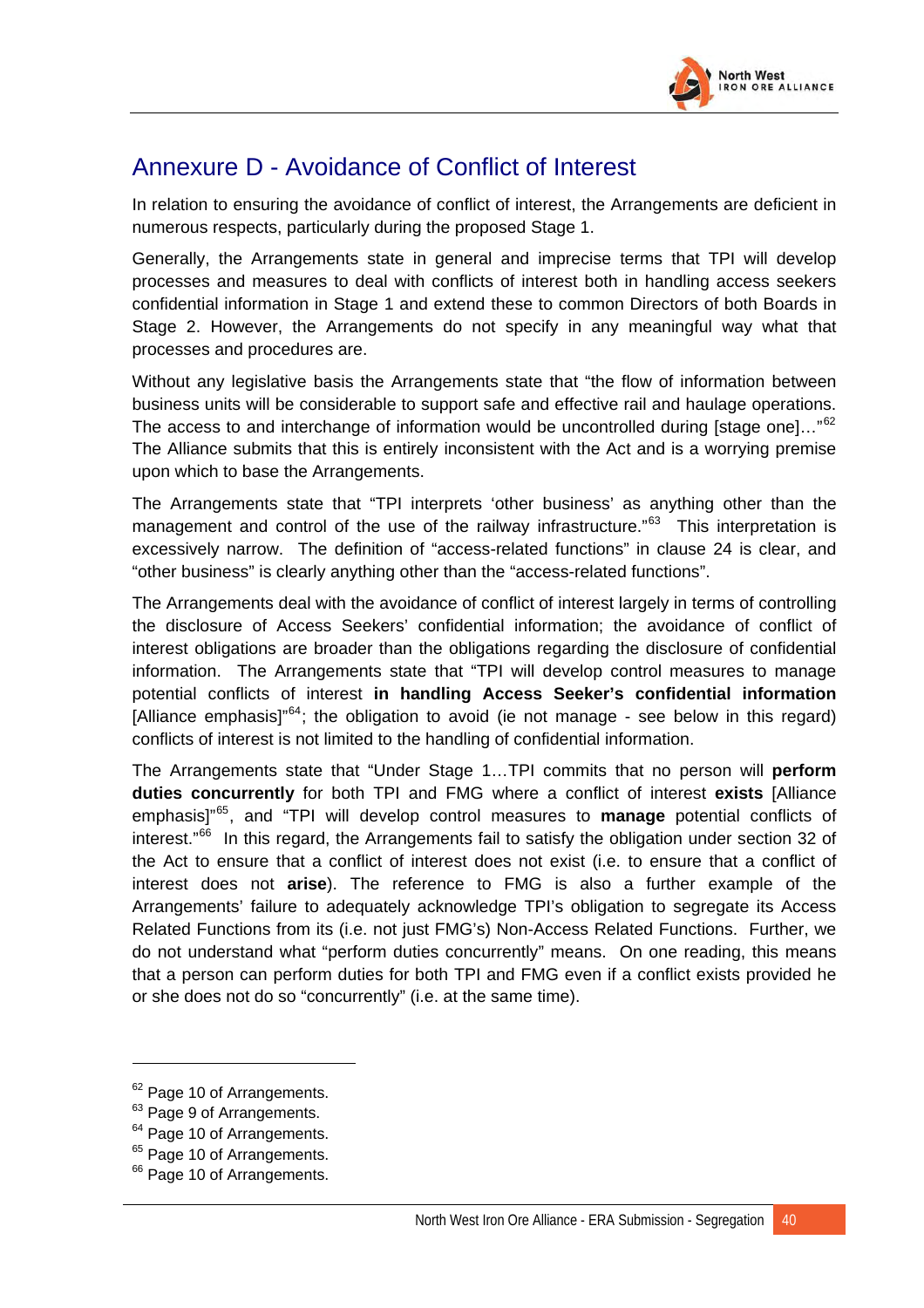

The Arrangements fail to adequately deal with how TPI will comply with section 32 of the Act in relation to its Board and Head of Rail, and FMG's COO, CEO and Board, all of whom the Arrangements acknowledge will have conflicts of interest in performing their roles.

Under clause 3.1 of Queensland Rail's 2005 Access Undertaking, Queensland Rail establishes an organisational structure for the segregation of the management of its rail infrastructure (i.e. access) from its train services (i.e. haulage). "Network Access" is established as a Queensland Rail business group, separate and distinct from Queensland Rail's "Operational" business group. Under clauses 3.1(b) and 3.1(c) of that Access Undertaking, the Group General Manager of Network Access and the Group General Managers of the Operational business groups report directly to the Queensland Rail Chief Executive. Under this structure, potential conflicts of interest are limited to only the highest level of management. If Queensland Rail wishes to vary this organisational structure, clause 3.1(d) of that Access Undertaking requires it to submit an undertaking to, and for approval by, the Queensland Competition Authority. Only upon approval may Queensland Rail implement the varied organisational structure.

The Alliance submits that in order for TPI to comply with section 32 of the Act, it must implement an organisational structure which limits the potential for conflicts of interest to arise (including in relation to access to confidential information) to the highest level of management possible. Further, the Arrangements should state that the Regulator must approve any changes to that organisational structure if it could reasonably be expected that those changes could adversely impact on TPI's compliance with the Arrangements.

The Alliance's submissions regarding confidential information and employees transferring from Access Related Functions to Non-Access Related Functions also apply in relation to the avoidance of conflict of interest.

The Alliance submits that TPI should, on reasonable request, make records available to an Access Seeker to determine whether the segregation arrangements, including conflict of interest obligations, have been complied with. Without access to such records, it would be very difficult for an Access Seeker to seeker enforcement of TPI's obligations. While the Regulator can access such records under the Act/Code, the Alliance expects that the Regulator would generally only initiate a review on a referral by an Access Seeker.

## **Duty of fairness**

The Arrangements state that "Under Stage 2 … TPI will ensure that the key terms and conditions of internal access arrangements will be **broadly comparable** to those provided or offered to third party Access Seekers [Alliance emphasis]."<sup>[67](#page-72-0)</sup> The Alliance submits that the "broadly comparable" threshold is unacceptably vague and incapable of providing non-TPI Access Seekers with confidence that they will be treated fairly compared with TPI, in its capacity as a haulage provider, and FMG. The

 $\overline{a}$ 

<span id="page-72-0"></span><sup>&</sup>lt;sup>67</sup> Page 20 of Arrangements.